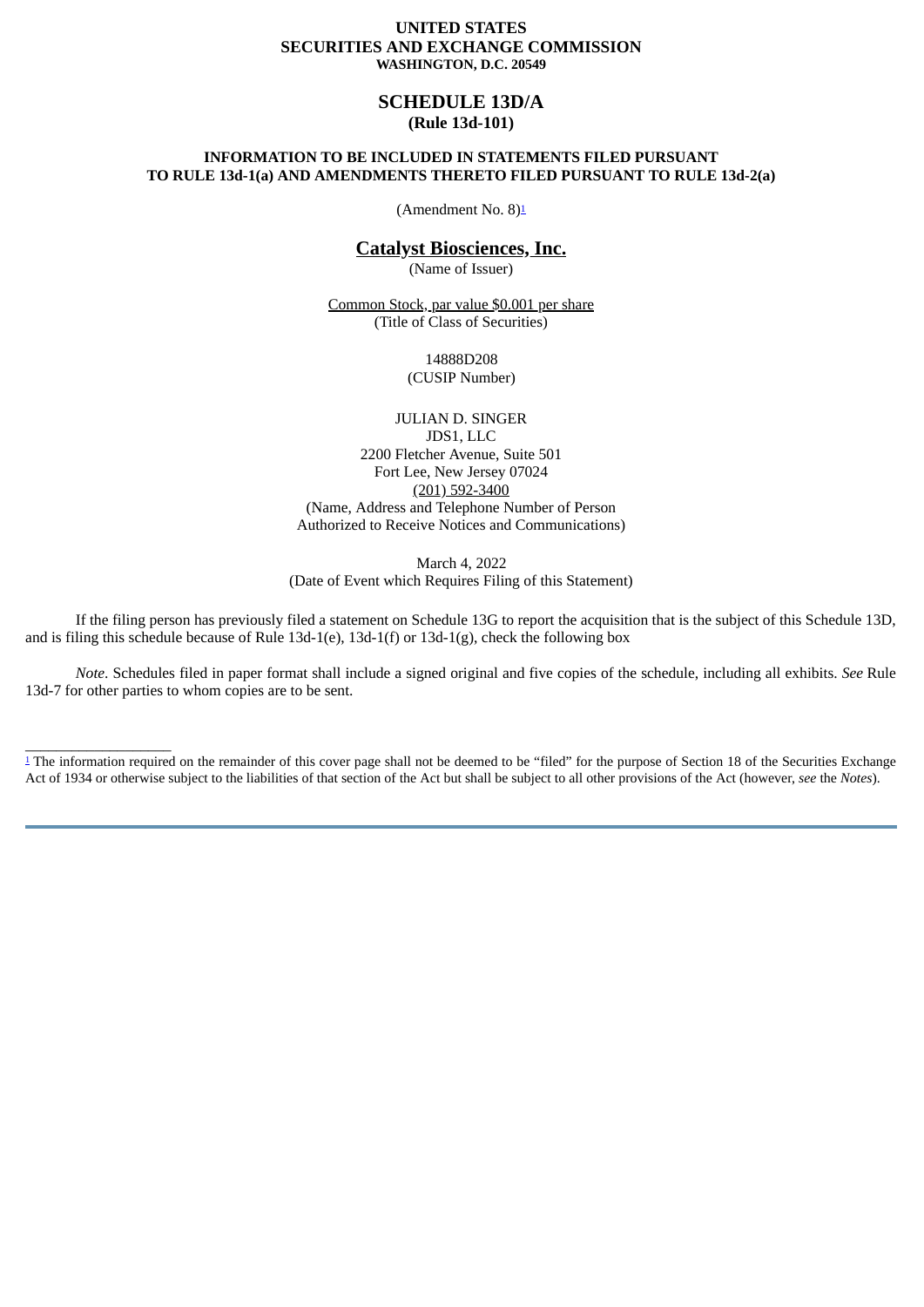<span id="page-1-1"></span>4.18%[2](#page-1-0)

 $\_$ 

OO

**14 TYPE OF REPORTING PERSON\***

| $\mathbf 1$ | <b>NAME OF REPORTING PERSON</b>             |    |                                                                                                |        |
|-------------|---------------------------------------------|----|------------------------------------------------------------------------------------------------|--------|
|             | JDS1, LLC                                   |    |                                                                                                |        |
| 2           |                                             |    | <b>CHECK THE APPROPRIATE BOX IF A MEMBER OF A GROUP*</b><br>(a)                                | $\Box$ |
| 3           |                                             |    | (b)                                                                                            | $\Box$ |
|             | <b>SEC USE ONLY</b>                         |    |                                                                                                |        |
|             |                                             |    |                                                                                                |        |
| 4           |                                             |    |                                                                                                |        |
|             | <b>SOURCE OF FUNDS*</b>                     |    |                                                                                                |        |
|             | WC, AF                                      |    |                                                                                                |        |
| 5           |                                             |    | <b>CHECK BOX IF DISCLOSURE OF LEGAL PROCEEDINGS IS REQUIRED PURSUANT TO ITEMS 2(d) OR 2(e)</b> | $\Box$ |
|             |                                             |    |                                                                                                |        |
| 6           | <b>CITIZENSHIP OR PLACE OF ORGANIZATION</b> |    |                                                                                                |        |
|             | Delaware                                    |    |                                                                                                |        |
|             |                                             |    | <b>SOLE VOTING POWER</b>                                                                       |        |
|             |                                             |    |                                                                                                |        |
|             | <b>NUMBER OF</b>                            | ឧ  | $\Omega$<br><b>SHARED VOTING POWER</b>                                                         |        |
|             | <b>SHARES</b><br><b>BENEFICIALLY</b>        |    |                                                                                                |        |
|             | <b>OWNED BY</b>                             | 9  | 1,312,532<br><b>SOLE DISPOSITIVE POWER</b>                                                     |        |
|             | <b>EACH</b><br><b>REPORTING</b>             |    |                                                                                                |        |
|             | <b>PERSON</b>                               |    | $\Omega$<br><b>SHARED DISPOSITIVE POWER</b>                                                    |        |
|             | <b>WITH</b>                                 | 10 |                                                                                                |        |
|             |                                             |    | 1,312,532                                                                                      |        |
| 11          |                                             |    | <b>AGGREGATE AMOUNT BENEFICIALLY OWNED BY EACH REPORTING PERSON</b>                            |        |
|             | 1,312,532                                   |    |                                                                                                |        |
| 12          |                                             |    | <b>CHECK BOX IF THE AGGREGATE AMOUNT IN ROW (11) EXCLUDES CERTAIN SHARES*</b>                  | $\Box$ |
| 13          |                                             |    | PERCENT OF CLASS REPRESENTED BY AMOUNT IN ROW (11)                                             |        |
|             |                                             |    |                                                                                                |        |

|  |        | ۰ |
|--|--------|---|
|  | I<br>I |   |
|  | ٠      |   |
|  |        |   |

<span id="page-1-0"></span><sup>&</sup>lt;sup>[2](#page-1-1)</sup> The aggregate percentage of shares of Common Stock reported as owned by each Reporting Person is based upon 31,409,707 shares of Common Stock outstanding, which is the total number of Shares outstanding as of November 8, 2021, as reported in the Issuer's Quarterly Report on Form 10-Q, filed with the Securities and Exchange Commission on November 12, 2021.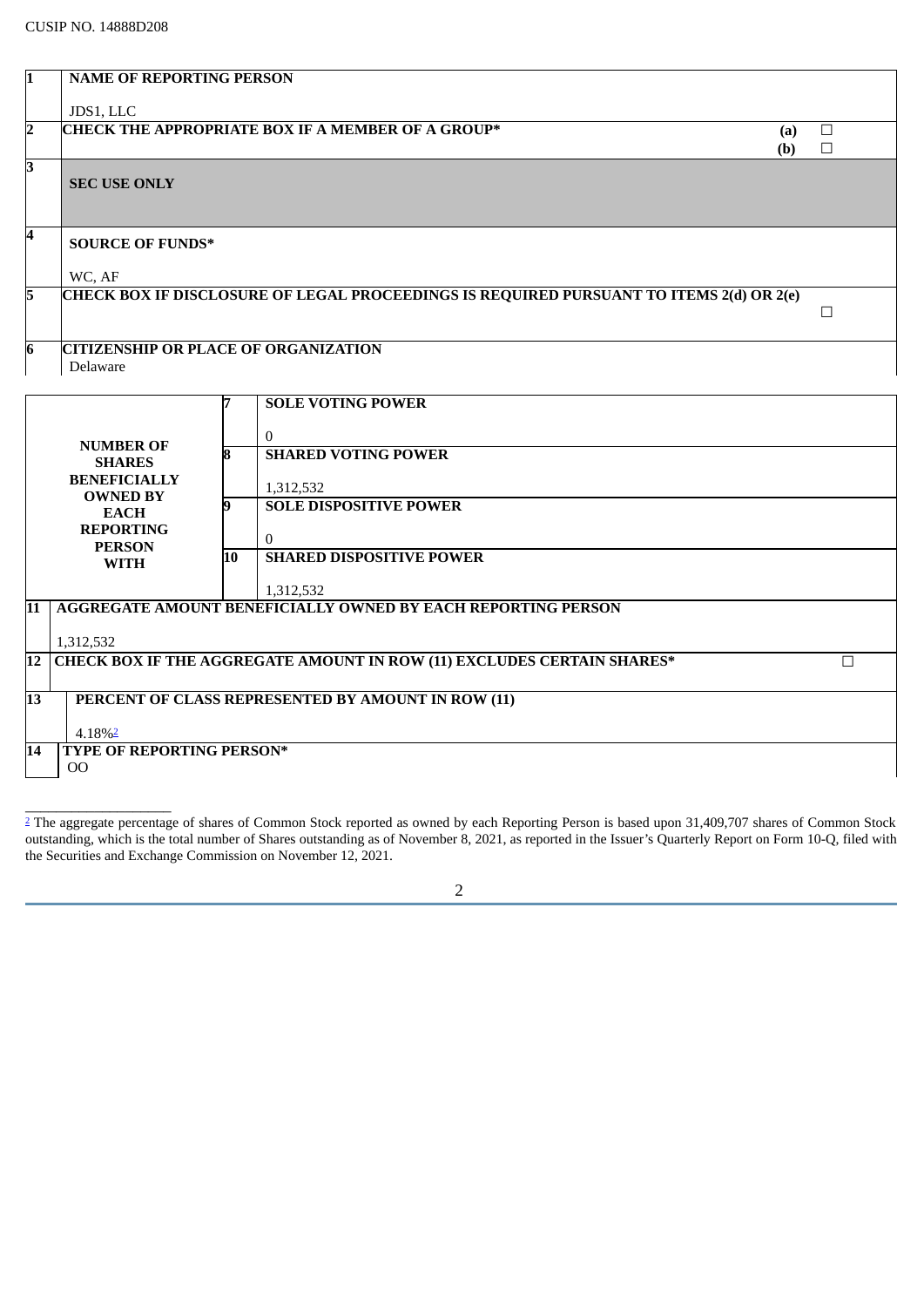|    | <b>NAME OF REPORTING PERSON</b>                                                    |   |  |
|----|------------------------------------------------------------------------------------|---|--|
|    |                                                                                    |   |  |
|    | CCUR Holdings, Inc.                                                                |   |  |
| כי | <b>CHECK THE APPROPRIATE BOX IF A MEMBER OF A GROUP*</b>                           |   |  |
|    | (a)                                                                                | ப |  |
|    |                                                                                    |   |  |
|    | (b)                                                                                |   |  |
|    |                                                                                    |   |  |
| R  | <b>SEC USE ONLY</b>                                                                |   |  |
|    |                                                                                    |   |  |
|    |                                                                                    |   |  |
|    | <b>SOURCE OF FUNDS*</b>                                                            |   |  |
|    |                                                                                    |   |  |
|    | <b>WC</b>                                                                          |   |  |
| 5. | CHECK BOX IF DISCLOSURE OF LEGAL PROCEEDINGS IS REQUIRED PURSUANT TO ITEMS 2(d) OR |   |  |
|    | 2(e)                                                                               |   |  |
|    |                                                                                    |   |  |
|    |                                                                                    |   |  |
| 6  | <b>CITIZENSHIP OR PLACE OF ORGANIZATION</b>                                        |   |  |
|    | Delaware                                                                           |   |  |

|    |                                  |    | <b>SOLE VOTING POWER</b>                                                      |   |
|----|----------------------------------|----|-------------------------------------------------------------------------------|---|
|    |                                  |    |                                                                               |   |
|    |                                  |    | $\theta$                                                                      |   |
|    | <b>NUMBER OF</b>                 | 8  | <b>SHARED VOTING POWER</b>                                                    |   |
|    | <b>SHARES</b>                    |    |                                                                               |   |
|    | <b>BENEFICIALLY</b>              |    | 532,100                                                                       |   |
|    | <b>OWNED BY</b>                  |    |                                                                               |   |
|    | <b>EACH</b>                      | g  | <b>SOLE DISPOSITIVE POWER</b>                                                 |   |
|    | <b>REPORTING</b>                 |    |                                                                               |   |
|    | <b>PERSON</b>                    |    | $\theta$                                                                      |   |
|    | <b>WITH</b>                      | 10 | <b>SHARED DISPOSITIVE POWER</b>                                               |   |
|    |                                  |    |                                                                               |   |
|    |                                  |    | 532,100                                                                       |   |
| 11 |                                  |    | <b>AGGREGATE AMOUNT BENEFICIALLY OWNED BY EACH REPORTING PERSON</b>           |   |
|    |                                  |    |                                                                               |   |
|    | 532,100                          |    |                                                                               |   |
| 12 |                                  |    | <b>CHECK BOX IF THE AGGREGATE AMOUNT IN ROW (11) EXCLUDES CERTAIN SHARES*</b> | г |
|    |                                  |    |                                                                               |   |
|    |                                  |    |                                                                               |   |
| 13 |                                  |    | PERCENT OF CLASS REPRESENTED BY AMOUNT IN ROW (11)                            |   |
|    |                                  |    |                                                                               |   |
|    | 1.69%                            |    |                                                                               |   |
| 14 | <b>TYPE OF REPORTING PERSON*</b> |    |                                                                               |   |
|    |                                  |    |                                                                               |   |
|    | C <sub>O</sub>                   |    |                                                                               |   |
|    |                                  |    |                                                                               |   |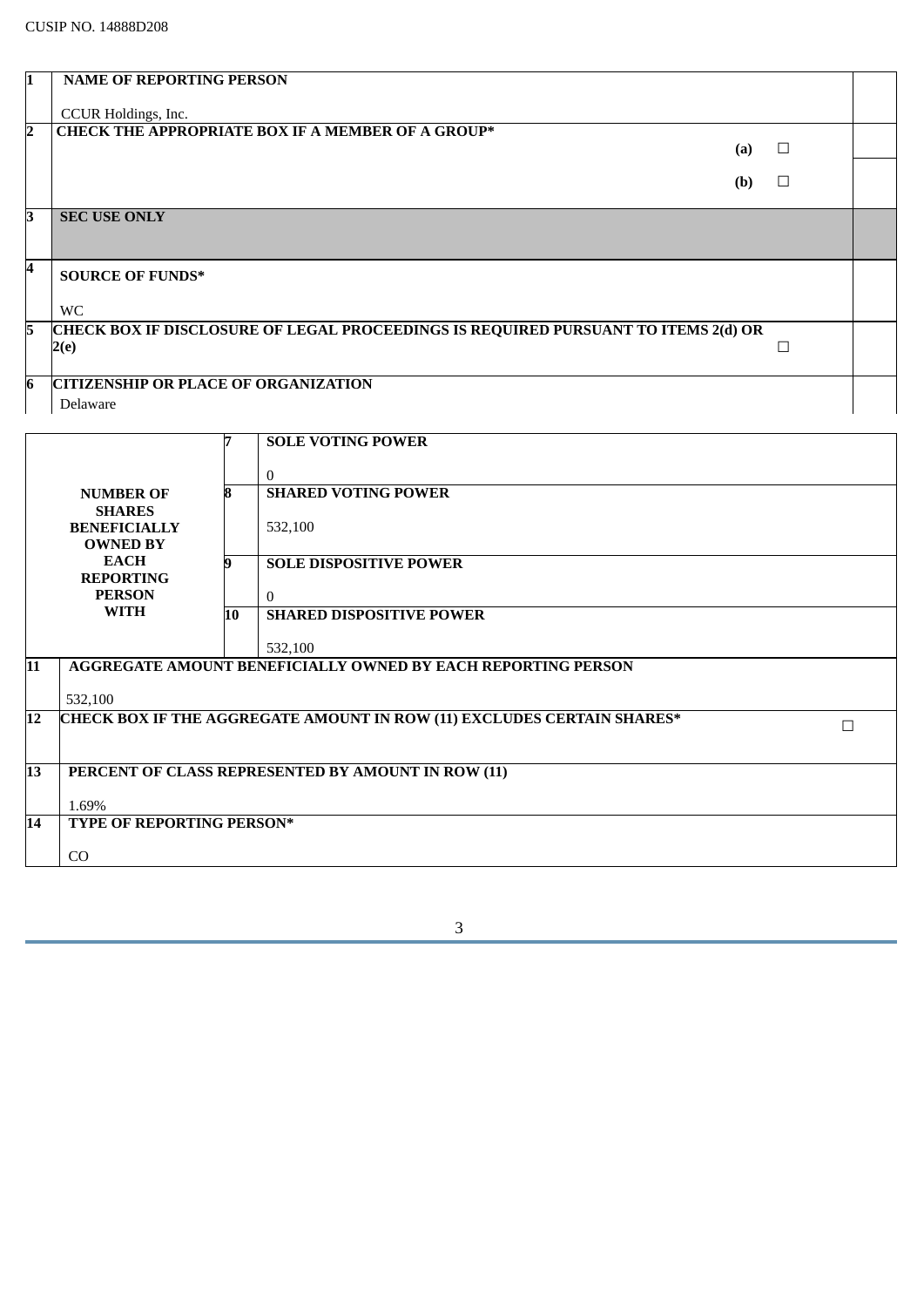| 11 | <b>NAME OF REPORTING PERSON</b>                                                    |         |  |
|----|------------------------------------------------------------------------------------|---------|--|
|    |                                                                                    |         |  |
|    | CIDM II, LLC                                                                       |         |  |
| 12 | <b>CHECK THE APPROPRIATE BOX IF A MEMBER OF A GROUP*</b>                           |         |  |
|    | (a)                                                                                | $\Box$  |  |
|    |                                                                                    |         |  |
|    | (b)                                                                                | $\perp$ |  |
|    |                                                                                    |         |  |
| R  | <b>SEC USE ONLY</b>                                                                |         |  |
|    |                                                                                    |         |  |
|    |                                                                                    |         |  |
| 4  | <b>SOURCE OF FUNDS*</b>                                                            |         |  |
|    |                                                                                    |         |  |
|    | AF                                                                                 |         |  |
| 15 | CHECK BOX IF DISCLOSURE OF LEGAL PROCEEDINGS IS REQUIRED PURSUANT TO ITEMS 2(d) OR |         |  |
|    | 2(e)                                                                               | г       |  |
|    |                                                                                    |         |  |
|    |                                                                                    |         |  |
| 6  | <b>CITIZENSHIP OR PLACE OF ORGANIZATION</b>                                        |         |  |
|    | Delaware                                                                           |         |  |
|    |                                                                                    |         |  |

|                 |                                 |    | <b>SOLE VOTING POWER</b>                                               |   |
|-----------------|---------------------------------|----|------------------------------------------------------------------------|---|
|                 |                                 |    | 0                                                                      |   |
|                 | <b>NUMBER OF</b>                |    | <b>SHARED VOTING POWER</b>                                             |   |
|                 | <b>SHARES</b>                   |    |                                                                        |   |
|                 | <b>BENEFICIALLY</b>             |    | 532,100                                                                |   |
|                 | <b>OWNED BY</b>                 |    |                                                                        |   |
|                 | <b>EACH</b><br><b>REPORTING</b> |    | <b>SOLE DISPOSITIVE POWER</b>                                          |   |
|                 | <b>PERSON</b>                   |    | $\Omega$                                                               |   |
|                 | <b>WITH</b>                     | 10 | <b>SHARED DISPOSITIVE POWER</b>                                        |   |
|                 |                                 |    |                                                                        |   |
|                 |                                 |    | 532,100                                                                |   |
| 11              |                                 |    | <b>AGGREGATE AMOUNT BENEFICIALLY OWNED BY EACH REPORTING PERSON</b>    |   |
|                 | 532,100                         |    |                                                                        |   |
| 12              |                                 |    | CHECK BOX IF THE AGGREGATE AMOUNT IN ROW (11) EXCLUDES CERTAIN SHARES* | П |
|                 |                                 |    |                                                                        |   |
| $\overline{13}$ |                                 |    |                                                                        |   |
|                 |                                 |    | PERCENT OF CLASS REPRESENTED BY AMOUNT IN ROW (11)                     |   |
|                 | 1.69%                           |    |                                                                        |   |
| 14              | TYPE OF REPORTING PERSON*       |    |                                                                        |   |
|                 | O <sub>O</sub>                  |    |                                                                        |   |
|                 |                                 |    |                                                                        |   |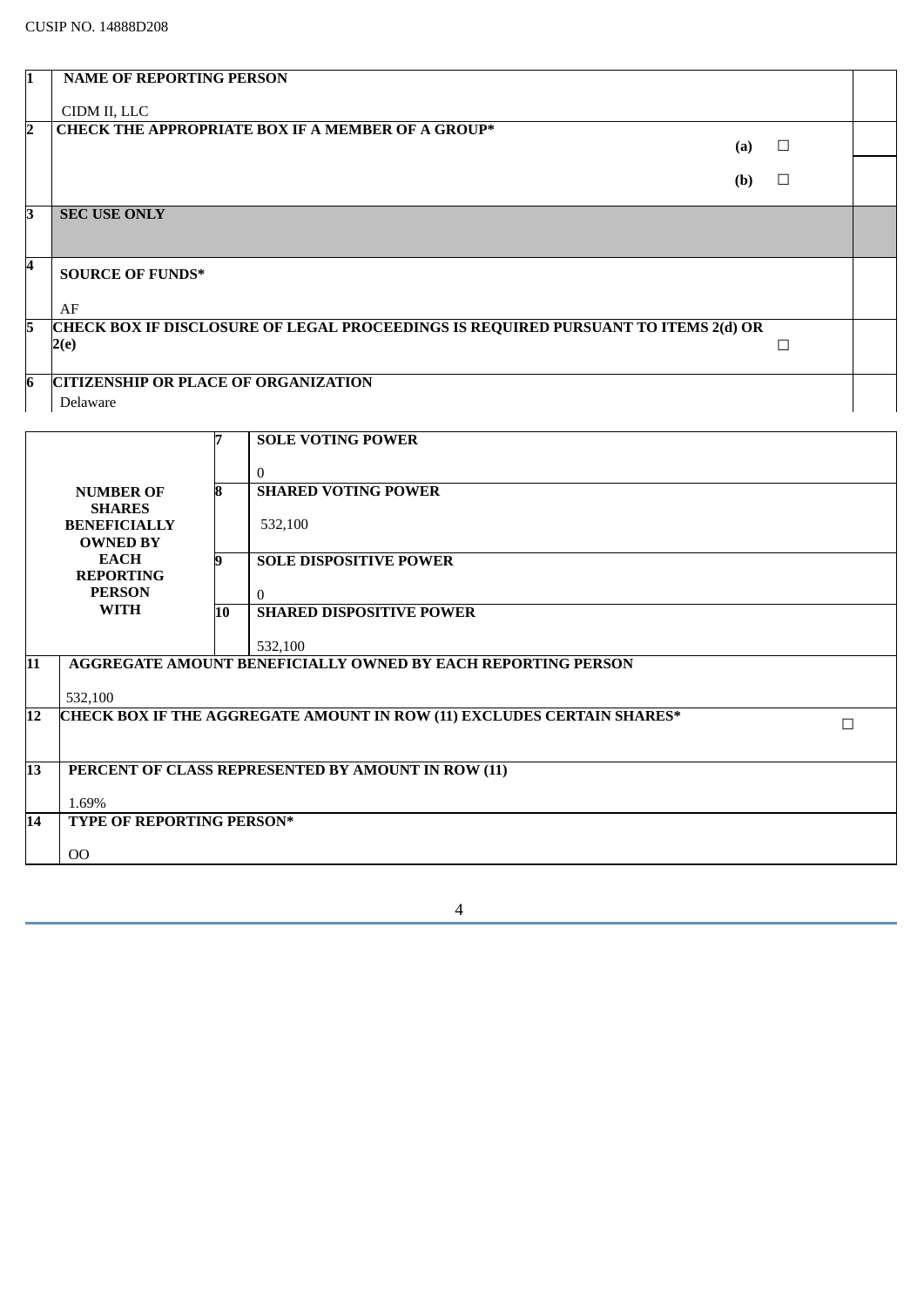4.18%

IN

**14 TYPE OF REPORTING PERSON\***

| I1                      | <b>NAME OF REPORTING PERSON</b>             |    |                                                                                                |        |
|-------------------------|---------------------------------------------|----|------------------------------------------------------------------------------------------------|--------|
|                         | Julian D. Singer                            |    |                                                                                                |        |
| 2                       |                                             |    | <b>CHECK THE APPROPRIATE BOX IF A MEMBER OF A GROUP*</b>                                       |        |
|                         |                                             |    | (a)                                                                                            | $\Box$ |
|                         |                                             |    | (b)                                                                                            | $\Box$ |
|                         |                                             |    |                                                                                                |        |
| 3                       | <b>SEC USE ONLY</b>                         |    |                                                                                                |        |
|                         |                                             |    |                                                                                                |        |
| $\overline{\mathbf{4}}$ |                                             |    |                                                                                                |        |
|                         | <b>SOURCE OF FUNDS*</b>                     |    |                                                                                                |        |
|                         | AF                                          |    |                                                                                                |        |
| 5                       |                                             |    | <b>CHECK BOX IF DISCLOSURE OF LEGAL PROCEEDINGS IS REQUIRED PURSUANT TO ITEMS 2(d) OR 2(e)</b> |        |
|                         |                                             |    |                                                                                                | $\Box$ |
| $\overline{6}$          | <b>CITIZENSHIP OR PLACE OF ORGANIZATION</b> |    |                                                                                                |        |
|                         |                                             |    |                                                                                                |        |
|                         | <b>United States</b>                        |    |                                                                                                |        |
|                         |                                             |    | <b>SOLE VOTING POWER</b>                                                                       |        |
|                         |                                             |    |                                                                                                |        |
|                         | <b>NUMBER OF</b>                            |    | $\mathbf{0}$                                                                                   |        |
|                         | <b>SHARES</b>                               | 8  | <b>SHARED VOTING POWER</b>                                                                     |        |
|                         | <b>BENEFICIALLY</b><br><b>OWNED BY</b>      |    | 1,312,532                                                                                      |        |
|                         | <b>EACH</b>                                 | 9  | <b>SOLE DISPOSITIVE POWER</b>                                                                  |        |
|                         | <b>REPORTING</b>                            |    | $\theta$                                                                                       |        |
|                         | <b>PERSON</b><br><b>WITH</b>                | 10 | <b>SHARED DISPOSITIVE POWER</b>                                                                |        |
|                         |                                             |    |                                                                                                |        |
| 11                      |                                             |    | 1,312,532<br><b>AGGREGATE AMOUNT BENEFICIALLY OWNED BY EACH REPORTING PERSON</b>               |        |
|                         |                                             |    |                                                                                                |        |
|                         | 1,312,532                                   |    |                                                                                                |        |
| 12                      |                                             |    | <b>CHECK BOX IF THE AGGREGATE AMOUNT IN ROW (11) EXCLUDES CERTAIN SHARES*</b>                  | $\Box$ |
|                         |                                             |    |                                                                                                |        |
| 13                      |                                             |    | PERCENT OF CLASS REPRESENTED BY AMOUNT IN ROW (11)                                             |        |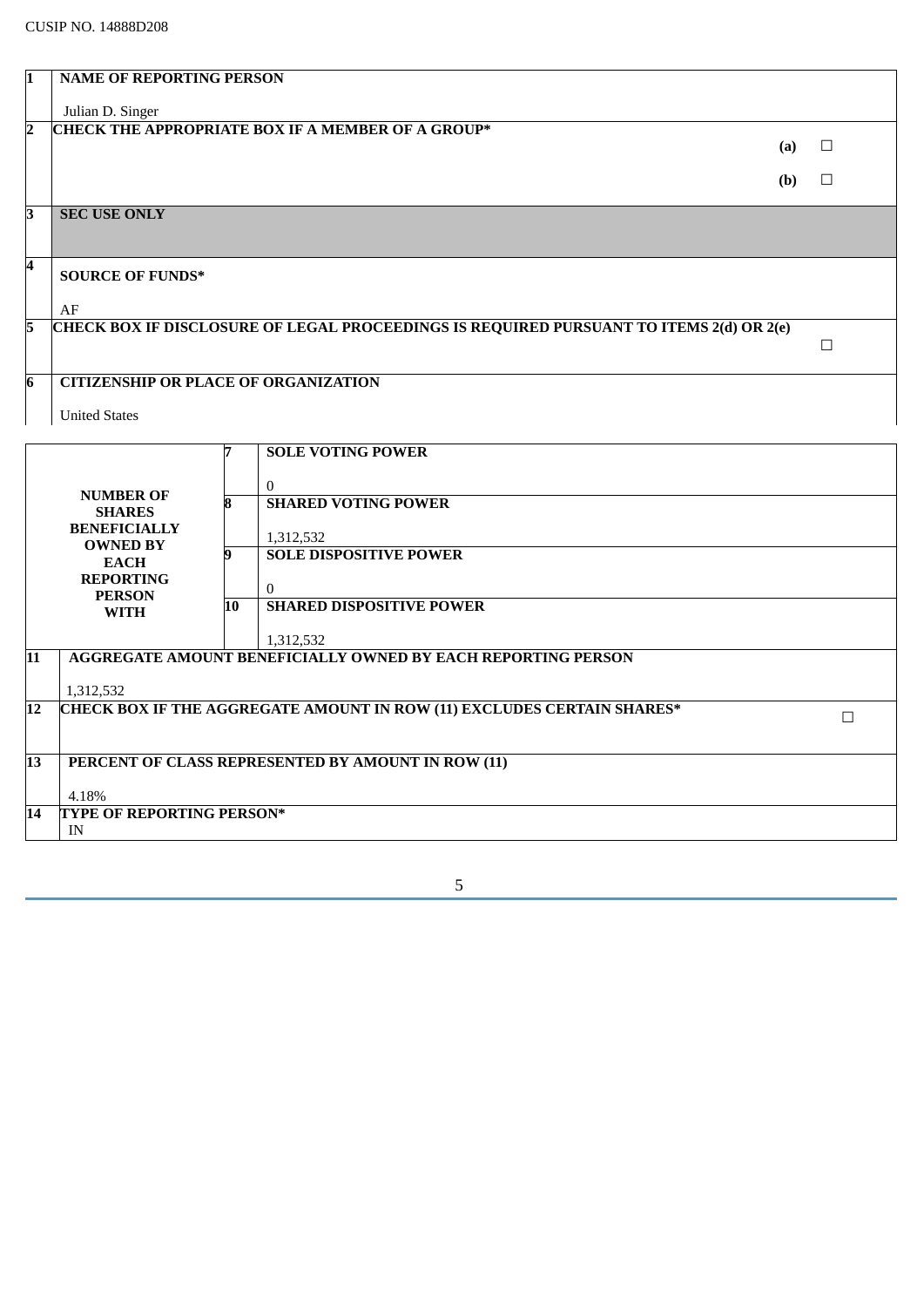| l1              | <b>NAME OF REPORTING PERSON</b>             |    |                                                                                         |     |        |
|-----------------|---------------------------------------------|----|-----------------------------------------------------------------------------------------|-----|--------|
|                 | David S. Oros                               |    |                                                                                         |     |        |
| 2               |                                             |    | <b>CHECK THE APPROPRIATE BOX IF A MEMBER OF A GROUP*</b>                                |     |        |
|                 |                                             |    |                                                                                         | (a) | $\Box$ |
|                 |                                             |    |                                                                                         | (b) | $\Box$ |
|                 |                                             |    |                                                                                         |     |        |
| З               | <b>SEC USE ONLY</b>                         |    |                                                                                         |     |        |
|                 |                                             |    |                                                                                         |     |        |
| 4               | <b>SOURCE OF FUNDS*</b>                     |    |                                                                                         |     |        |
|                 | PF                                          |    |                                                                                         |     |        |
| 5               |                                             |    | CHECK BOX IF DISCLOSURE OF LEGAL PROCEEDINGS IS REQUIRED PURSUANT TO ITEMS 2(d) OR 2(e) |     |        |
|                 |                                             |    |                                                                                         |     | $\Box$ |
| $\overline{6}$  | <b>CITIZENSHIP OR PLACE OF ORGANIZATION</b> |    |                                                                                         |     |        |
|                 | <b>United States</b>                        |    |                                                                                         |     |        |
|                 |                                             |    |                                                                                         |     |        |
|                 |                                             |    | <b>SOLE VOTING POWER</b>                                                                |     |        |
|                 |                                             |    | 338,600                                                                                 |     |        |
|                 | <b>NUMBER OF</b><br><b>SHARES</b>           |    | <b>SHARED VOTING POWER</b>                                                              |     |        |
|                 | <b>BENEFICIALLY</b>                         |    |                                                                                         |     |        |
|                 | <b>OWNED BY</b>                             |    | $\Omega$                                                                                |     |        |
|                 | <b>EACH</b><br><b>REPORTING</b>             |    | <b>SOLE DISPOSITIVE POWER</b>                                                           |     |        |
|                 | <b>PERSON</b>                               |    | 338,600                                                                                 |     |        |
|                 | <b>WITH</b>                                 | 10 | <b>SHARED DISPOSITIVE POWER</b>                                                         |     |        |
|                 |                                             |    | $\Omega$                                                                                |     |        |
| 11              |                                             |    | <b>AGGREGATE AMOUNT BENEFICIALLY OWNED BY EACH REPORTING PERSON</b>                     |     |        |
|                 | 338,600                                     |    |                                                                                         |     |        |
| 12              |                                             |    | <b>CHECK BOX IF THE AGGREGATE AMOUNT IN ROW (11) EXCLUDES CERTAIN SHARES*</b>           |     | □      |
|                 |                                             |    |                                                                                         |     |        |
| $\overline{13}$ |                                             |    | PERCENT OF CLASS REPRESENTED BY AMOUNT IN ROW (11)                                      |     |        |
|                 |                                             |    |                                                                                         |     |        |
| 14              | 1.08%<br><b>TYPE OF REPORTING PERSON*</b>   |    |                                                                                         |     |        |
|                 |                                             |    |                                                                                         |     |        |
|                 | $\ensuremath{\text{IN}}$                    |    |                                                                                         |     |        |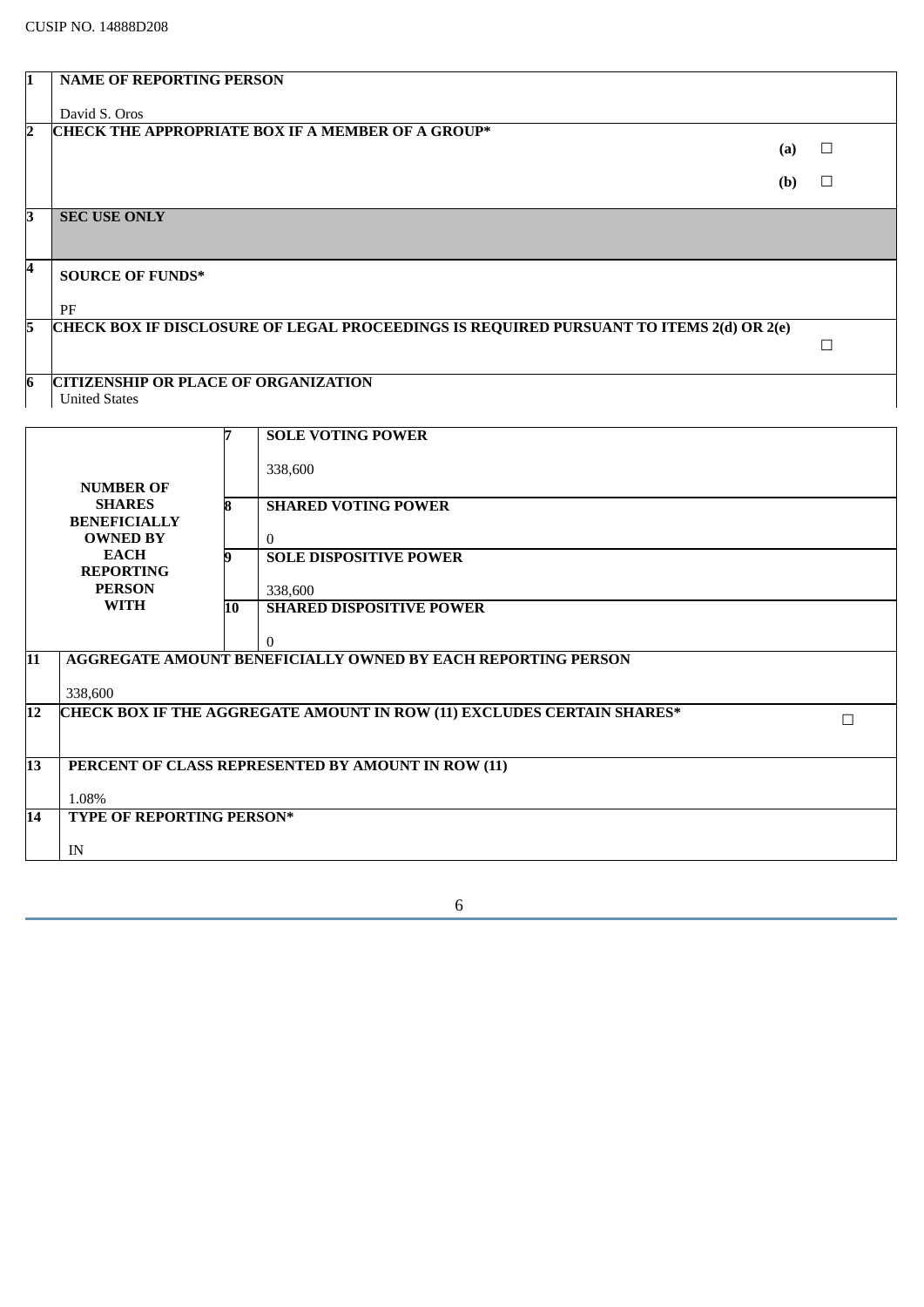| I1  | <b>NAME OF REPORTING PERSON</b>             |    |                                                                                         |     |        |
|-----|---------------------------------------------|----|-----------------------------------------------------------------------------------------|-----|--------|
|     | Shelly C. Lombard                           |    |                                                                                         |     |        |
| 2   |                                             |    | <b>CHECK THE APPROPRIATE BOX IF A MEMBER OF A GROUP*</b>                                | (a) | $\Box$ |
|     |                                             |    |                                                                                         |     |        |
|     |                                             |    |                                                                                         | (b) | $\Box$ |
| l3. | <b>SEC USE ONLY</b>                         |    |                                                                                         |     |        |
|     |                                             |    |                                                                                         |     |        |
| 4   | <b>SOURCE OF FUNDS*</b>                     |    |                                                                                         |     |        |
| 5   |                                             |    | CHECK BOX IF DISCLOSURE OF LEGAL PROCEEDINGS IS REQUIRED PURSUANT TO ITEMS 2(d) OR 2(e) |     |        |
|     |                                             |    |                                                                                         |     | $\Box$ |
| 6   | <b>CITIZENSHIP OR PLACE OF ORGANIZATION</b> |    |                                                                                         |     |        |
|     | <b>United States</b>                        |    |                                                                                         |     |        |
|     |                                             |    | <b>SOLE VOTING POWER</b>                                                                |     |        |
|     |                                             |    | $\Omega$                                                                                |     |        |
|     | <b>NUMBER OF</b>                            |    |                                                                                         |     |        |
|     | <b>SHARES</b><br><b>BENEFICIALLY</b>        | 8  | <b>SHARED VOTING POWER</b>                                                              |     |        |
|     | <b>OWNED BY</b>                             |    | $\Omega$                                                                                |     |        |
|     | <b>EACH</b><br><b>REPORTING</b>             | 9  | <b>SOLE DISPOSITIVE POWER</b>                                                           |     |        |
|     | <b>PERSON</b>                               |    | $\Omega$                                                                                |     |        |
|     | <b>WITH</b>                                 | 10 | <b>SHARED DISPOSITIVE POWER</b>                                                         |     |        |
|     |                                             |    | $\theta$                                                                                |     |        |
| 11  |                                             |    | <b>AGGREGATE AMOUNT BENEFICIALLY OWNED BY EACH REPORTING PERSON</b>                     |     |        |
|     | $\bf{0}$                                    |    |                                                                                         |     |        |
| 12  |                                             |    | <b>CHECK BOX IF THE AGGREGATE AMOUNT IN ROW (11) EXCLUDES CERTAIN SHARES*</b>           |     | $\Box$ |
|     |                                             |    |                                                                                         |     |        |
| 13  |                                             |    | PERCENT OF CLASS REPRESENTED BY AMOUNT IN ROW (11)                                      |     |        |
|     | 0%                                          |    |                                                                                         |     |        |
| 14  | <b>TYPE OF REPORTING PERSON*</b>            |    |                                                                                         |     |        |
|     | IN                                          |    |                                                                                         |     |        |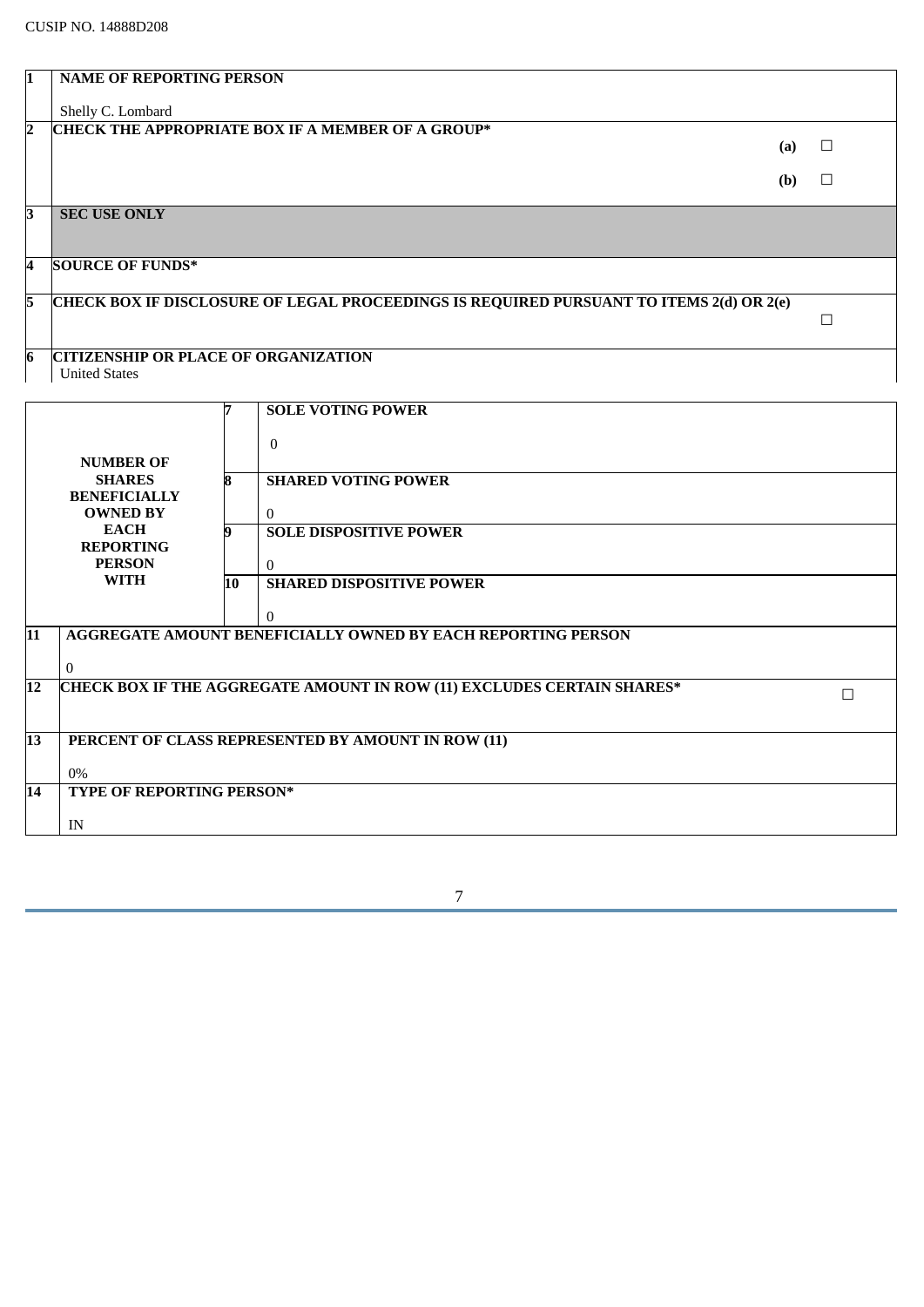|                 | <b>NAME OF REPORTING PERSON</b>             |    |                                                                                         |     |        |
|-----------------|---------------------------------------------|----|-----------------------------------------------------------------------------------------|-----|--------|
|                 | <b>Matthew Stecker</b>                      |    |                                                                                         |     |        |
| 2               |                                             |    | <b>CHECK THE APPROPRIATE BOX IF A MEMBER OF A GROUP*</b>                                |     |        |
|                 |                                             |    |                                                                                         | (a) | $\Box$ |
|                 |                                             |    |                                                                                         | (b) | □      |
|                 | <b>SEC USE ONLY</b>                         |    |                                                                                         |     |        |
| З               |                                             |    |                                                                                         |     |        |
|                 |                                             |    |                                                                                         |     |        |
| 4               | <b>SOURCE OF FUNDS*</b>                     |    |                                                                                         |     |        |
|                 |                                             |    |                                                                                         |     |        |
| 5               |                                             |    | CHECK BOX IF DISCLOSURE OF LEGAL PROCEEDINGS IS REQUIRED PURSUANT TO ITEMS 2(d) OR 2(e) |     |        |
|                 |                                             |    |                                                                                         |     | $\Box$ |
| 6               | <b>CITIZENSHIP OR PLACE OF ORGANIZATION</b> |    |                                                                                         |     |        |
|                 | <b>United States</b>                        |    |                                                                                         |     |        |
|                 |                                             |    | <b>SOLE VOTING POWER</b>                                                                |     |        |
|                 |                                             |    |                                                                                         |     |        |
|                 |                                             |    | $\theta$                                                                                |     |        |
|                 | <b>NUMBER OF</b><br><b>SHARES</b>           | 8  | <b>SHARED VOTING POWER</b>                                                              |     |        |
|                 | <b>BENEFICIALLY</b>                         |    |                                                                                         |     |        |
|                 | <b>OWNED BY</b><br><b>EACH</b>              | q  | $\theta$<br><b>SOLE DISPOSITIVE POWER</b>                                               |     |        |
|                 | <b>REPORTING</b>                            |    |                                                                                         |     |        |
|                 | <b>PERSON</b><br><b>WITH</b>                | 10 | $\theta$<br><b>SHARED DISPOSITIVE POWER</b>                                             |     |        |
|                 |                                             |    |                                                                                         |     |        |
| 11              |                                             |    | 0<br><b>AGGREGATE AMOUNT BENEFICIALLY OWNED BY EACH REPORTING PERSON</b>                |     |        |
|                 |                                             |    |                                                                                         |     |        |
|                 | 0                                           |    |                                                                                         |     |        |
| $\overline{12}$ |                                             |    | <b>CHECK BOX IF THE AGGREGATE AMOUNT IN ROW (11) EXCLUDES CERTAIN SHARES*</b>           |     | $\Box$ |
|                 |                                             |    |                                                                                         |     |        |
| $\overline{13}$ |                                             |    | PERCENT OF CLASS REPRESENTED BY AMOUNT IN ROW (11)                                      |     |        |
|                 | $0\%$                                       |    |                                                                                         |     |        |
| 14              | <b>TYPE OF REPORTING PERSON*</b>            |    |                                                                                         |     |        |
|                 | IN                                          |    |                                                                                         |     |        |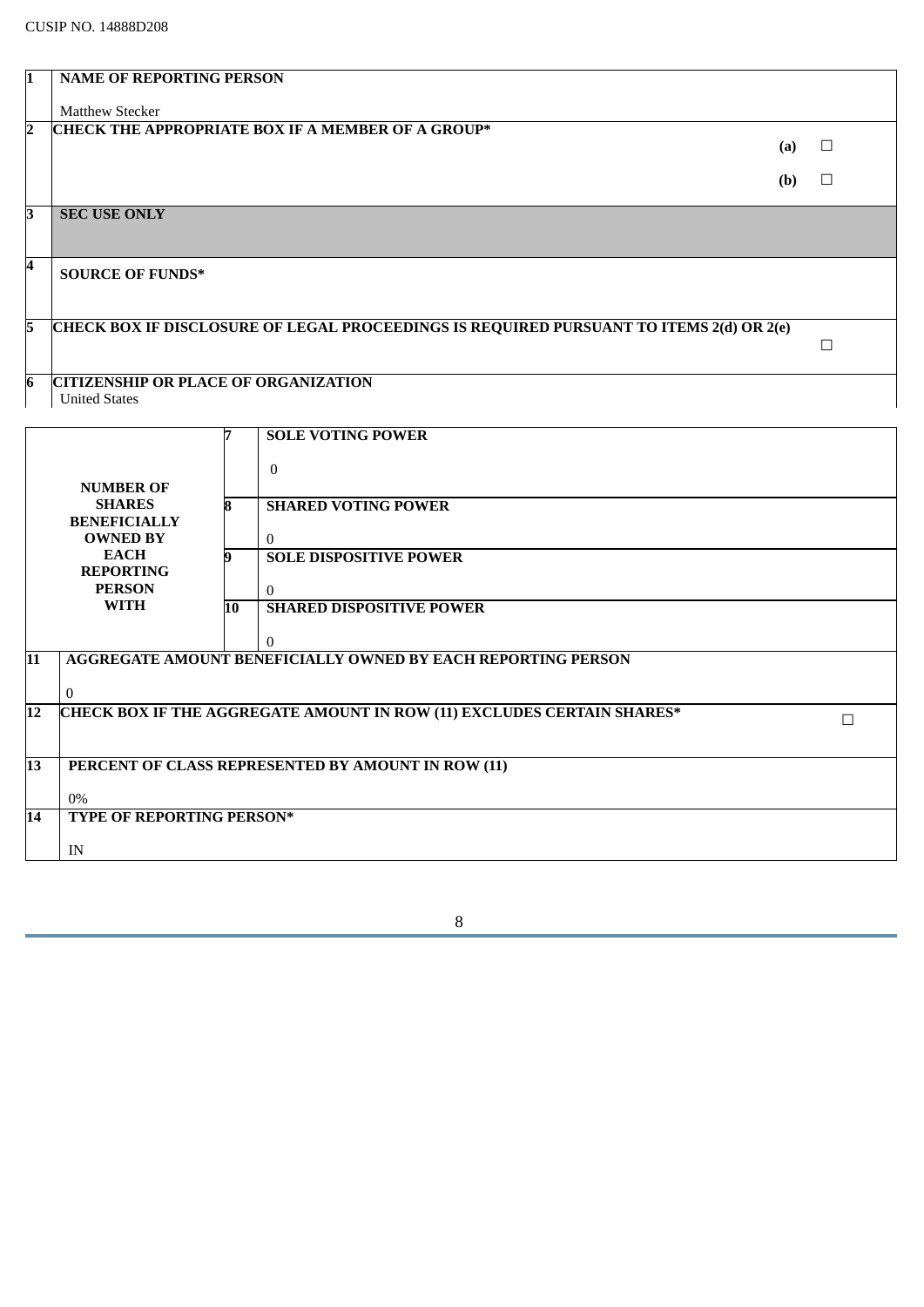| I1              | <b>NAME OF REPORTING PERSON</b>             |    |                                                                                         |        |
|-----------------|---------------------------------------------|----|-----------------------------------------------------------------------------------------|--------|
|                 | Igor Volshteyn                              |    |                                                                                         |        |
| 2               |                                             |    | CHECK THE APPROPRIATE BOX IF A MEMBER OF A GROUP*                                       |        |
|                 |                                             |    | (a)                                                                                     | □      |
|                 |                                             |    | (b)                                                                                     | $\Box$ |
| ß.              | <b>SEC USE ONLY</b>                         |    |                                                                                         |        |
| 4               | <b>SOURCE OF FUNDS*</b>                     |    |                                                                                         |        |
|                 |                                             |    |                                                                                         |        |
| 5               |                                             |    | CHECK BOX IF DISCLOSURE OF LEGAL PROCEEDINGS IS REQUIRED PURSUANT TO ITEMS 2(d) OR 2(e) |        |
|                 |                                             |    |                                                                                         | $\Box$ |
| 6               | <b>CITIZENSHIP OR PLACE OF ORGANIZATION</b> |    |                                                                                         |        |
|                 | <b>United States</b>                        |    |                                                                                         |        |
|                 |                                             | 7  | <b>SOLE VOTING POWER</b>                                                                |        |
|                 |                                             |    | $\mathbf{0}$                                                                            |        |
|                 | <b>NUMBER OF</b>                            |    |                                                                                         |        |
|                 | <b>SHARES</b><br><b>BENEFICIALLY</b>        | 8  | <b>SHARED VOTING POWER</b>                                                              |        |
|                 | <b>OWNED BY</b>                             |    | $\overline{0}$                                                                          |        |
|                 | <b>EACH</b>                                 | 9  | <b>SOLE DISPOSITIVE POWER</b>                                                           |        |
|                 | <b>REPORTING</b><br><b>PERSON</b>           |    | $\theta$                                                                                |        |
|                 | <b>WITH</b>                                 | 10 | <b>SHARED DISPOSITIVE POWER</b>                                                         |        |
|                 |                                             |    | $\mathbf{0}$                                                                            |        |
| $\overline{11}$ |                                             |    | <b>AGGREGATE AMOUNT BENEFICIALLY OWNED BY EACH REPORTING PERSON</b>                     |        |
|                 | $\mathbf{0}$                                |    |                                                                                         |        |
| 12              |                                             |    | <b>CHECK BOX IF THE AGGREGATE AMOUNT IN ROW (11) EXCLUDES CERTAIN SHARES*</b>           | $\Box$ |
|                 |                                             |    |                                                                                         |        |
| $\overline{13}$ |                                             |    | PERCENT OF CLASS REPRESENTED BY AMOUNT IN ROW (11)                                      |        |
|                 | 0%                                          |    |                                                                                         |        |
| 14              | <b>TYPE OF REPORTING PERSON*</b>            |    |                                                                                         |        |
|                 |                                             |    |                                                                                         |        |
|                 | IN                                          |    |                                                                                         |        |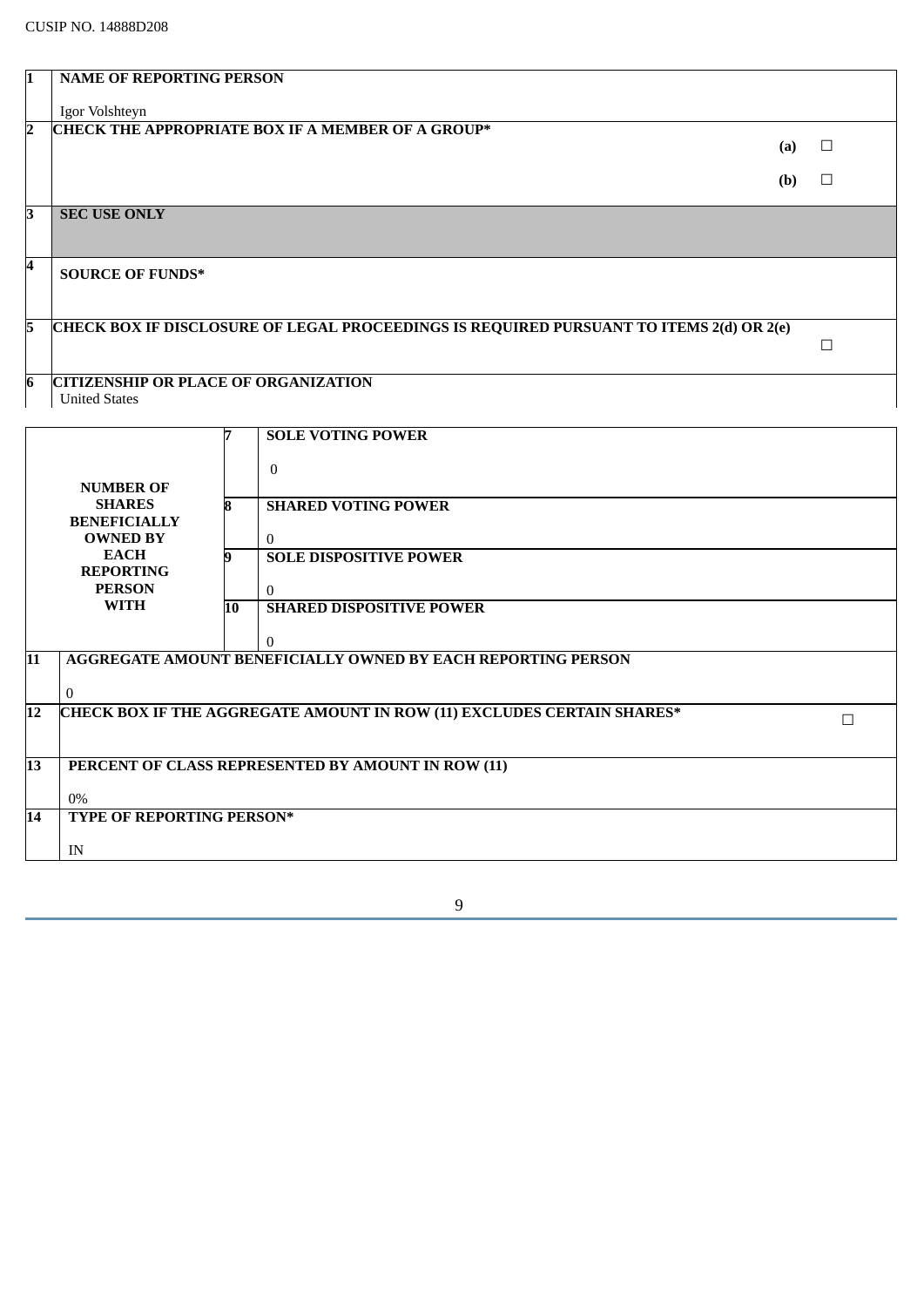The following constitutes Amendment No. 8 (the "Amendment No. 8") to the statement on Schedule 13D filed by the undersigned on July 23, 2019 (as amended by Amendment No. 1 filed December 31, 2019, Amendment No.2 filed January 17, 2020, Amendment No. 3 filed October 25, 2021, Amendment No. 4 filed January 5, 2022, Amendment No. 5 filed January 27, 2022, Amendment No. 6 filed February 23, 2022, and Amendment No. 7 filed February 28, 2022, the "Schedule 13D") relating to the common stock (CUSIP Number: 14888D208), par value \$0.001 per share (the "Shares" or the "Common Stock" or the "Shares"), of Catalyst Biosciences, Inc., a Delaware corporation (the "Issuer" or "Company"). This Amendment No. 8 amends the Schedule 13D as specifically set forth herein.

#### **Item 2. Identity and Background**

Item 2 of the Statement is hereby amended and restated to read as follows:

- (a) This Statement is being filed by:
	- (i) JDS1, LLC, a Delaware limited liability company ("JDS1");
	- (ii) CCUR Holdings, Inc., a Delaware corporation ("CCUR");
	- (iii) CIDM II, LLC, a Delaware limited liability company (" $CLDM II$ "), as the asset manager to CCUR;
	- (iv) David S. Oros;
	- (v) Julian D. Singer, as the managing member and sole member of each of JDS1 and CIDM II;
	- (vi) Shelly C. Lombard, as a nominee to the Board of Directors of the Issuer (the "Board");
	- (vii) Matthew Stecker, as a nominee to the Board; and
	- (viii) Igor Volshteyn, as a nominee to the Board.

Each of the foregoing is referred to as a "Reporting Person" and collectively as the "Reporting Persons." Each of the Reporting Persons is a party to that certain Joint Filing and Solicitation Agreement as further described in Item 6. Accordingly, the Reporting Persons are hereby filing a joint Schedule 13D.

(b) The address of the principal offices of each of JDS1, CIDM II, and Mr. Singer is 2200 Fletcher Avenue, Suite 501, Fort Lee, New Jersey 07024. The address of the principal office of CCUR is 3800 N Lamar Boulevard, Suite 200, Austin, Texas 78756. The address of the principal office of Mr. Oros is 702 W. Lake Avenue, Baltimore, Maryland 21210. The address of the principal office of Ms. Lombard is 44 Morse Avenue, Bloomfield, NJ 07003. The address of the principal office of Mr. Stecker is c/o Evolving Systems, Inc., 9800 Pyramid Court, Suite 400, Englewood, CO 80112. The address of the principal office of Mr. Volshteyn is c/o CCUR Holdings, Inc., 3800 N Lamar Boulevard, Suite 200, Austin, Texas 78756.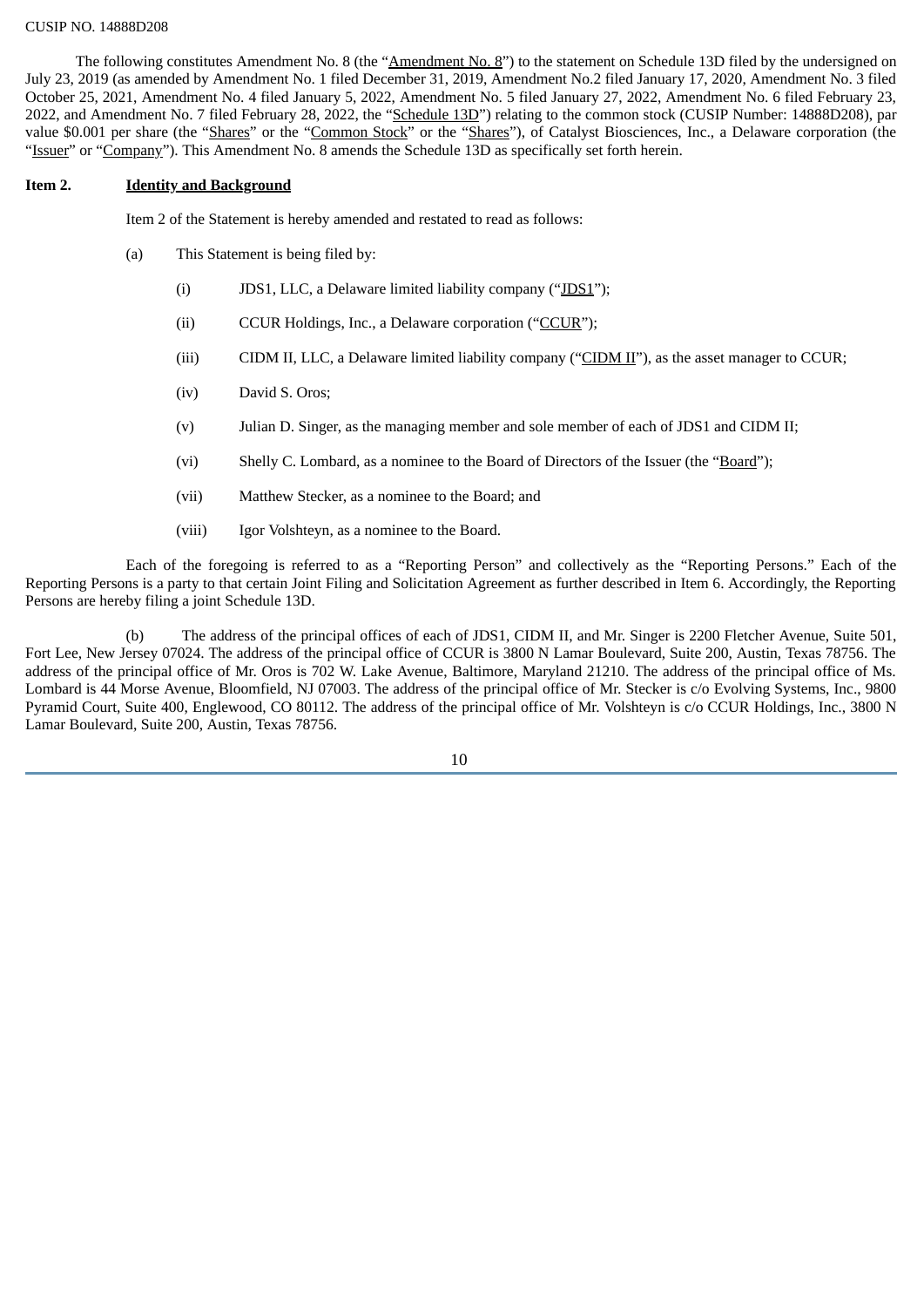(c) The principal business of JDS1 is investing in securities and engaging in all related activities and transactions. The principal occupation of Mr. Singer is serving as the managing member of JDS1 and investing assets held in JDS1 and other entities. The principal business of CCUR is financial services and real estate operations, as well as actively exploring the acquisition of operating businesses that provide capital appreciation opportunities. The principal business of CIDM II is serving as the asset manager to CCUR. The principal occupation of Mr. Oros is serving as the Founding Partner of Gamma 3 LLC. The principal occupation of Ms. Lombard is serving as an independent consultant and as the principal of Shelly Lombard, LLC. The principal occupation of Mr. Stecker is serving as the Chairman, President and Chief Executive Officer of Evolving Systems, Inc. The principal occupation of Mr. Volshteyn is serving as the President and Chief Executive Officer of CCUR.

(d) No Reporting Person, nor any person listed on  $S$ chedule  $A$ , has, during the last five years, been convicted in a criminal proceeding (excluding traffic violations or similar misdemeanors).

(e) No Reporting Person, nor any person listed on Schedule A, has, during the last five years, been party to a civil proceeding of a judicial or administrative body of competent jurisdiction and as a result of such proceeding was or is subject to a judgment, decree or final order enjoining future violations of, or prohibiting or mandating activities subject to, federal or state securities laws or finding any violation with respect to such laws.

(f) Each of JDS1, CCUR, and CIDM II is organized under the laws of the State of Delaware. Ms. Lombard and Messrs. Singer, Oros, Stecker, and Volshteyn are citizens of the United States of America. The citizenship of the persons listed on Schedule A is set forth therein.

## **Item 3. Source and Amount of Funds or Other Consideration**

Item 3 is hereby amended and restated to read as follows:

The Shares purchased by JDS1 were purchased with working capital (which may, at any given time, include margin loans made by brokerage firms in the ordinary course of business) in open market purchases, except as otherwise noted in Schedule B, which is incorporated by reference herein. The aggregate purchase price of the 780,432 Shares directly and beneficially owned by JDS1 is approximately \$5,988,297, including brokerage commissions.

The Shares purchased by CCUR were purchased with working capital (which may, at any given time, include margin loans made by brokerage firms in the ordinary course of business) in open market purchases, except as otherwise noted in Schedule B, which is incorporated by reference herein. The aggregate purchase price of the 532,100 Shares directly and beneficially owned by CCUR is approximately \$2,667,278, including brokerage commissions.

The Shares purchased by Mr. Oros were purchased with personal funds in open market purchases, except as otherwise noted in Schedule B, which is incorporated by reference herein. The aggregate purchase price of the 338,600 Shares directly and beneficially owned by Mr. Oros is approximately \$1,818,342, including brokerage commissions.

#### **Item 4. Purpose of the Transaction**

Item 4 is hereby amended to add the following: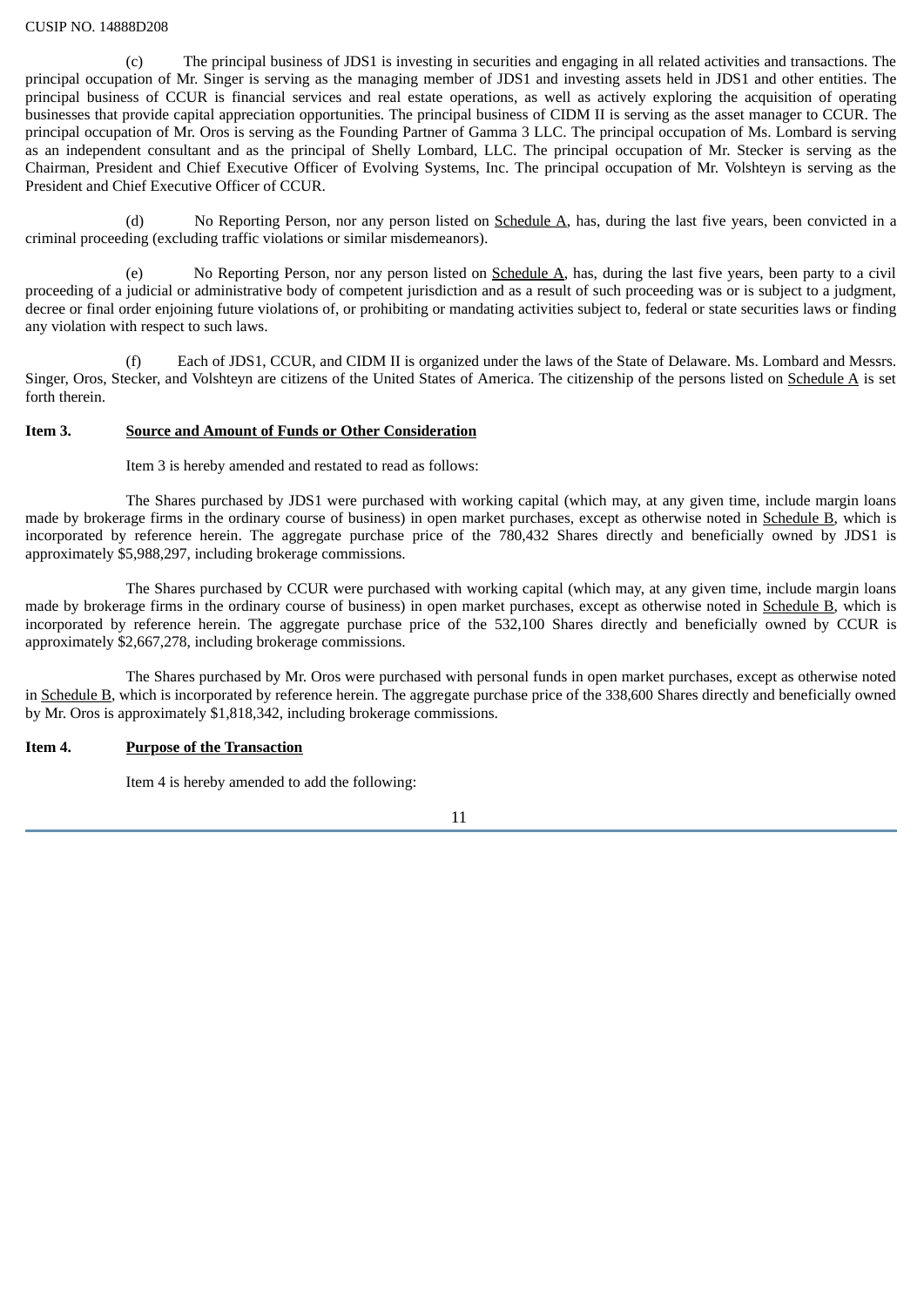The Reporting Persons purchased the securities of the Issuer based on the Reporting Persons' belief that such securities, when purchased, were undervalued and represented an attractive investment opportunity. Depending upon overall market conditions, other investment opportunities available to the Reporting Persons, and the availability of securities of the Issuer at prices that would make the purchase or sale of such securities desirable, the Reporting Persons may endeavor to increase or decrease their position in the Issuer through, among other things, the purchase or sale of securities of the Issuer on the open market or in private transactions or otherwise, on such terms and at such times as the Reporting Persons may deem advisable.

On March 4, 2022, JDS1 delivered a notice (the "Notice") to the Issuer nominating Shelly C. Lombard, Matthew Stecker, and Igor Volshteyn (the "Nominees") for election to the Board as Class I directors at the 2022 annual meeting of stockholders and any adjournments, postponements, reschedulings, or continuations thereof (the "2022 Annual Meeting"). The Notice also notified the Company of JDS1's intent to present a non-binding stockholder proposal at the Annual Meeting requesting that the Board take the necessary steps to declassify the Board (in a manner that does not affect the unexpired terms of the previously elected directors) so that all directors are elected on an annual basis commencing at the next annual meeting of stockholders after the Annual Meeting (the "Declassification Proposal").

JDS1 believes that, given the precipitous decline in the per share price of the Common Stock over the past year, the Board is in urgent need of fresh stockholder representation and that the Nominees can help the Board to explore opportunities to unlock stockholder value. As of the close of business on March 4, 2022, the Common Stock closed at a price of \$0.67 per share, which represented an approximately 88% decline from the Common Stock's closing price of \$5.69 per share on March 5, 2021. In addition, the Common Stock has spent more than 30 consecutive trading days below \$1.00, the latter condition subjecting the Issuer to the risk of being delisted by Nasdaq. JDS1 further believes that the Declassification Proposal will provide stockholders with greater means to hold the Board and management accountable.

The Reporting Persons believe that the Nominees have the qualifications, experience, and competencies necessary to serve as directors of the Issuer, as evidenced by their biographies below.

**Shelly C. Lombard**, Age 62, is currently self-employed as an independent consultant at Shelly Lombard, LLC. Ms. Lombard's consulting practice focuses on corporate finance, financial analysis, and the financial markets. Ms. Lombard has served on three public company boards. Since May 2020, Ms. Lombard has served on the board of directors of INNOVATE Corp. (NYSE: VATE), formerly known as HC2 Holdings, Inc., which owns control stakes in biotech, communications, and infrastructure companies. She is the chair of INNOVATE's audit committee and also serves on its nominating and compensation committees. Ms. Lombard also served as a director at Alaska Communications Systems Group, Inc. (formerly NASDAQ: ALSK) from June 2020 until its sale was completed in July 2021, where she was a member of the Board of Directors' audit and compensation committees. From September 2020 to October 2021, Ms. Lombard also served as a member of the Board of Directors and chair of the Board's audit committee at Spartacus Acquisition Corporation (formerly NASDAQ: TMTS, TMTSW, and TMTSU), a special purpose acquisition corporation focused on the technology, media, and telecom (TMT) industry that completed a business combination transaction with NextNav Inc. (NASDAQ: NN) in October 2021. From 2011 to 2014, Ms. Lombard was the Director of High Yield and Special Situation Research for Britton Hill Capital, a broker dealer specializing in high yield bank debt and bonds and value equities. From 2003 to 2010, Ms. Lombard was a high yield bond analyst covering the automotive and media industries at Gimme Credit, a subscription bond research firm. From 1992 to 2001, Ms. Lombard analyzed, managed, and was involved in the restructurings of proprietary investments for ING Bank, Chase Manhattan Bank, Barclays Bank, Credit Lyonnais, and large family offices. Ms. Lombard began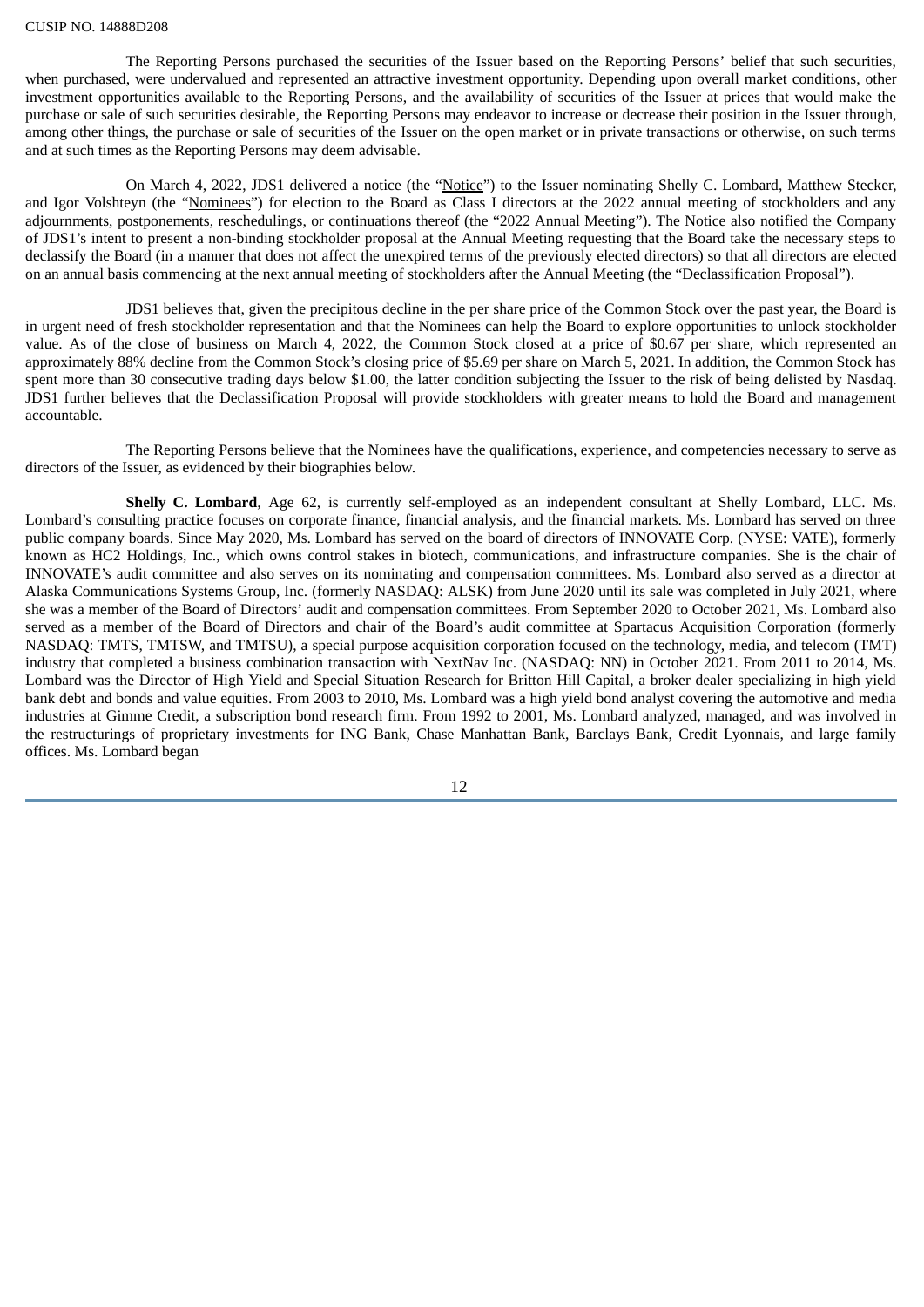her career at Citibank in the leveraged finance group. As an independent financial analyst and financial trainer, she reviews investment ideas, provides training programs for new hires at Wall Street banks, and has taught executive education courses in corporate finance, financial analysis, and the financial markets at Columbia University, the Wharton School of Business, and Moody's. Ms. Lombard has an MBA in Finance from Columbia University's Graduate School of Business and a Bachelor of Arts in Communications and Government from Simmons College.

**Matthew Stecker**, Age 53, currently serves as the Chairman of the Board, President, and Chief Executive Officer of Evolving Systems, Inc. (NASDAQ: EVOL), a technology strategy and investment company, having served as a member of the board of directors since March 2016. Mr. Stecker was named Chairman in August 2016, Executive Chairman in April 2018, and President and Chief Executive Officer in July 2018. He served as a Senior Policy Advisor to the United States Department of Commerce from 2014 to 2017. In that capacity, Mr. Stecker was part of the team that launched the First Responder Network Authority (FirstNet). Since February 2021, Mr. Stecker has served on the Board of Directors of SeaChange International, Inc. (NASDAQ: SEAC). Mr. Stecker has served on the Board of Directors of Live Microsystems, Inc. (OTC: LMSC) which sold its operating assets in 2013. He previously served on the boards of directors of SITO Mobile, Ltd. (OTC: SITOQ) from June 2017 to September 2017, MRV Communications (NASDAQ: MRVC) from April 2013 to June 2016, and HealthWarehouse.com Inc. (OTCMKTS: HEWA) from December 2010 to August 2013, where he also served on the compensation committee. From January to November 2014, Mr. Stecker served as the Vice President of Mobile Entertainment for RealNetworks, Inc. (NASDAQ: RNWK). From November 2009 to December 2013, he served as CEO of Live MicroSystems, Inc., and from April 2005 to November 2009 he was a senior executive in both Telecom Operations and Strategy at Cartesian, Inc. (formerly OTCQB: CRTN). He received his B.A. in Political Science and Computer Science from Duke University, and his J.D. from the University of North Carolina at Chapel Hill School of Law.

**Igor Volshteyn**, Age 45, currently serves as the President and Chief Executive Officer of CCUR (formerly OTCQB: CCUR) and was appointed as CCUR's President and Chief Executive Officer in July 2021. Mr. Volshteyn previously served as CCUR's Interim Chief Operating Officer and President from June 2020 until July 2021, and, prior to that, as CCUR's Senior Vice President of Business Development from January 2019 until June 2020. Since January 2022, Mr. Volshteyn has served as a director of Evolving Systems (NASDAQ: EVOL), serving as Chair of the Investment Committee. From August 2020 through November 2021, Mr. Volshteyn served as Chief Financial Officer and a director of Spartacus Acquisition Corporation (formerly NASDAQ: TMTS, TMTSW, and TMTSU), a special purpose acquisition corporation focused on the technology, media, and telecom (TMT) industry that completed a business combination transaction with NextNav Inc. (NASDAQ: NN) in October 2021. Mr. Volshteyn began his career as a research analyst and investment banker at Tejas Securities Group, Inc. focusing primarily on technology and telecommunications and has over twenty years of experience in the investment management industry. Mr. Volshteyn served as the Managing Partner and Chief Investment Officer at Echelon Investment Partners LP from May 2016 to December 2018 and as an analyst and portfolio manager at Millennium Management from July 2007 to March 2016. From August 2019 to February 2020, Mr. Volshteyn served on the board of directors for Goodman Networks, Inc. Mr. Volshteyn holds a Bachelor of Business Administration in Finance, with highest honors, from the University of Texas at Austin.

As JDS1 continues to take the necessary steps to prepare for a potential proxy contest in connection with the 2022 Annual Meeting, it intends to continue to engage in discussions with the Board and/or management relating to not only its concerns with the Issuer's board composition, sub-standard corporate governance, plans for maximizing stockholder value, and the need to make the Board more accountable to stockholders, but also possible constructive paths for avoiding a costly proxy contest and working collaboratively to enhance stockholder value.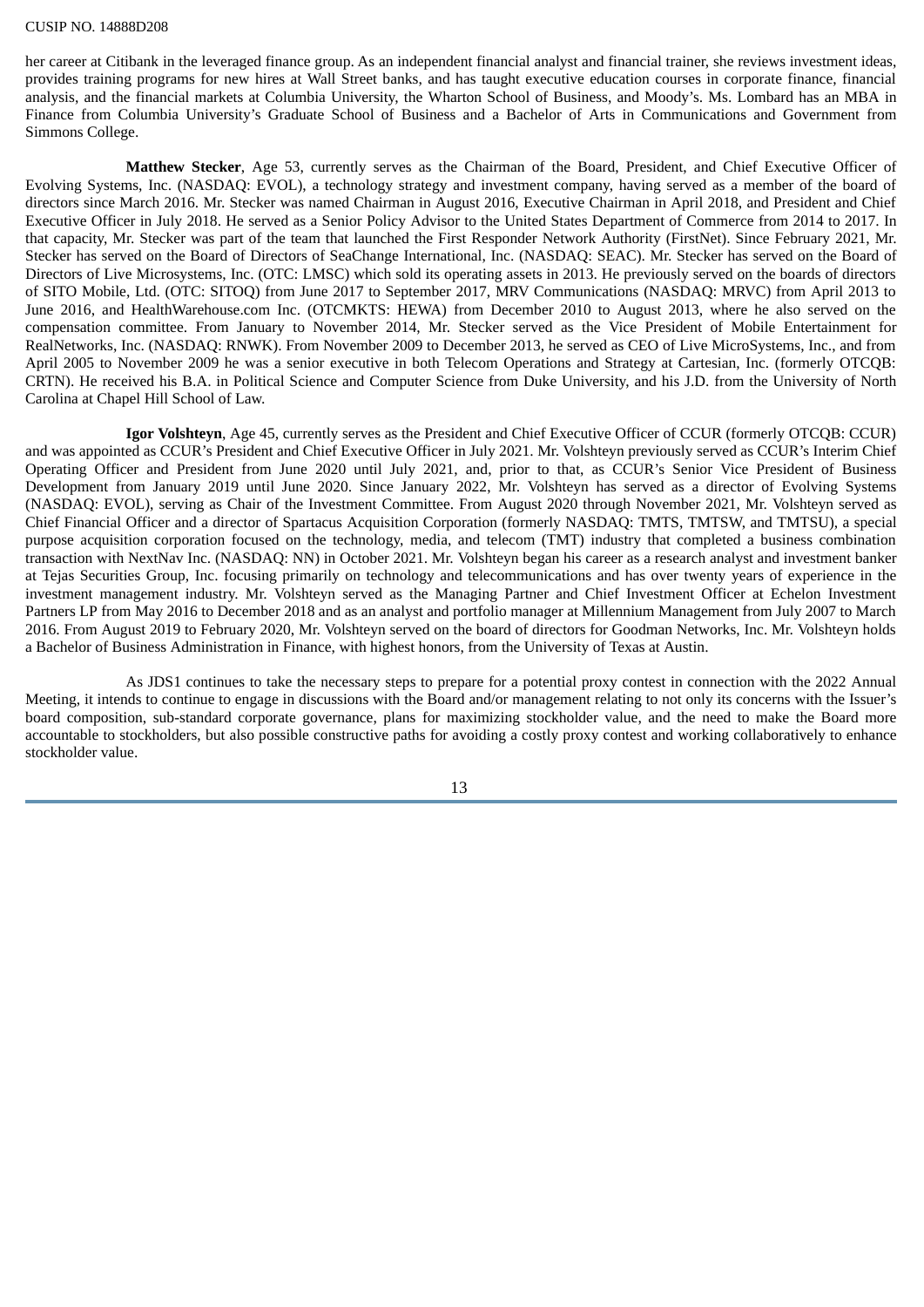Except as set forth in this Schedule 13D or such as would occur upon or in connection with completion of, or following, any of the actions discussed in this Schedule 13D, no Reporting Person has any present plan or proposal which would relate to or result in any of the matters set forth in subparagraphs (a) - (j) of Item 4 of Schedule 13D. The Reporting Persons intend to review their investment in the Issuer on a continuing basis. Depending on various factors including, without limitation, the Issuer's financial position and strategic direction, actions taken by the Board, the price levels of the Shares, other investment opportunities available to the Reporting Persons, conditions in the securities markets and general economic and industry conditions, the Reporting Persons may in the future take such actions with respect to their investment in the Issuer as they deem appropriate including, without limitation, engaging in communications with management and/or the Board, engaging in communications with one or more stockholders of the Issuer and others about the Issuer and the Reporting Persons' investment, making suggestions and/or proposals concerning the Issuer's capitalization, ownership structure, operations, prospects, business and financial strategies, strategic transactions, assets and liabilities, business and financing alternatives, the structure and composition of the Board, and such other matters as the Reporting Persons may deem relevant to their investment in the Issuer, selling some or all of their Shares in the open market or otherwise, engaging in short selling of or any hedging or similar transaction with respect to the Shares, acquiring additional Shares and/or other equity, debt, notes, other securities, or derivative or other instruments that are based upon or relate to the value of securities of the Issuer, or changing their intention with respect to any and all matters referred to in Item 4.

#### **Item 5. Interest in Securities of the Issuer**

Item 5(a)-(c) is hereby amended and restated to read as follows:

The aggregate percentage of Shares reported as owned by each Reporting Person is based upon 31,409,707 Shares outstanding, which is the total number of Shares outstanding as of November 8, 2021, as reported in the Issuer's Quarterly Report on Form 10-Q, filed with the Securities and Exchange Commission (the "SEC") on November 12, 2021.

As of the close of business on March 4, 2022, the Reporting Persons owned, in the aggregate, 1,651,132 Shares, representing approximately 5.26% of the issued and outstanding Shares.

A. JDS1

(a) As of the close of business on March 4, 2022, JDS1 may be deemed the beneficial owner of 1,312,532 Shares comprised of (i) the 780,432 Shares beneficially owned and held directly by JDS1, and (ii) as an affiliate of CCUR, the 532,100 Shares beneficially owned and held directly by CCUR.

Percentage: 4.18%

- (b) 1. Sole power to vote or direct the vote: 0
	- 2. Shared power to vote or direct the vote: 1,312,532
	- 3. Sole power to dispose or direct the disposition: 0
	- 4. Shared power to dispose or direct the disposition: 1,312,532
- (c) The transactions in the Shares by JDS1 during the past sixty days are set forth in Schedule B and are incorporated herein by reference.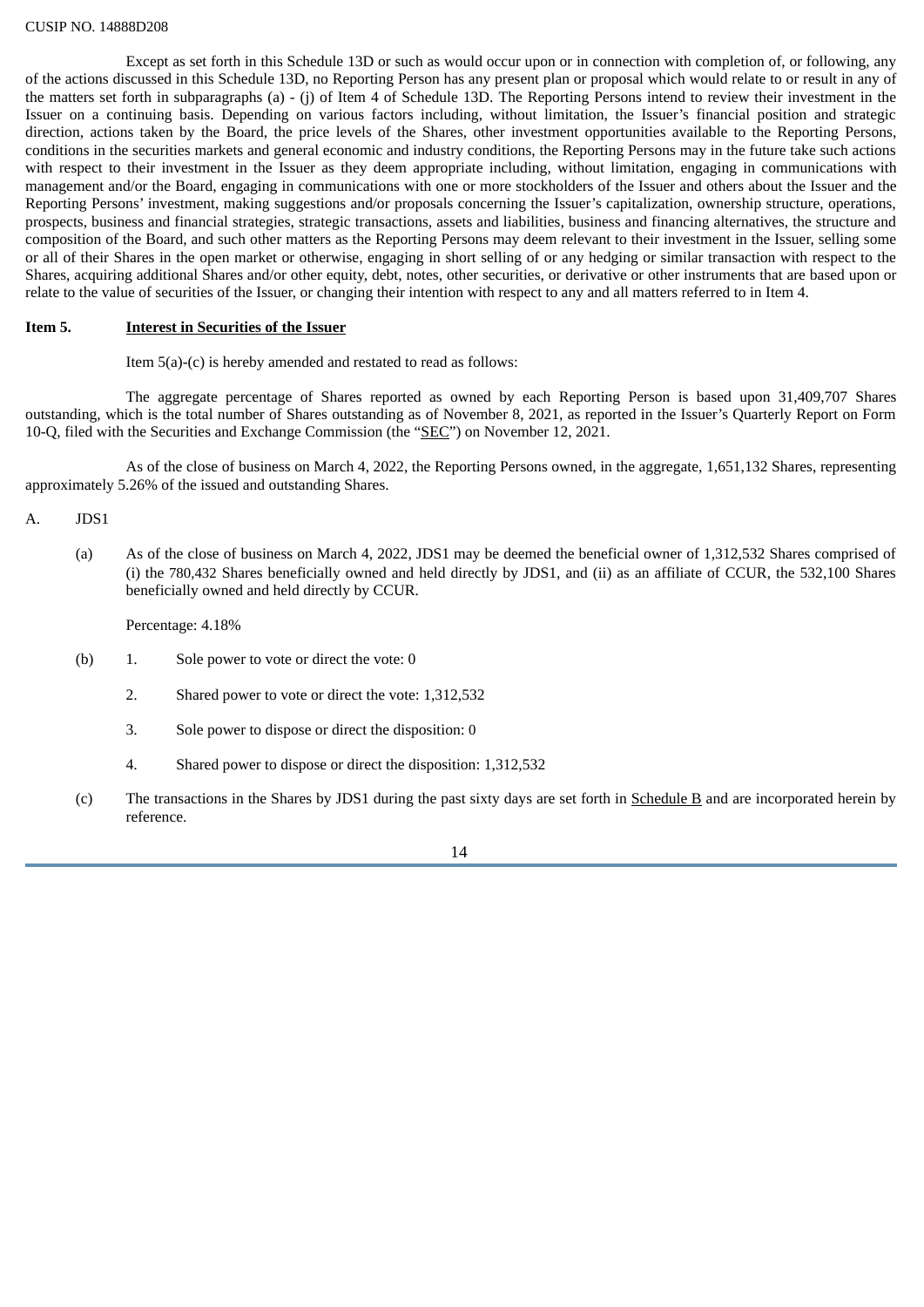- B. CCUR
	- (a) As of the close of business on March 4, 2022, CCUR beneficially owned 532,100 Shares, which Shares are held directly by CCUR.

Percentage: 1.69%

- (b) 1. Sole power to vote or direct the vote: 0
	- 2. Shared power to vote or direct the vote: 532,100
	- 3. Sole power to dispose or direct the disposition: 0
	- 4. Shared power to dispose or direct the disposition: 532,100
- (c) The transactions in the Shares by CCUR during the past sixty days are set forth in Schedule B and are incorporated herein by reference.
- C. CIDM II
	- (a) As of the close of business on March 4, 2022, CIDM II, as the asset manager to CCUR, may be deemed the beneficial owner of the 532,100 Shares beneficially owned by CCUR.

Percentage: 1.69%

- (b) 1. Sole power to vote or direct the vote: 0
	- 2. Shared power to vote or direct the vote: 532,100
	- 3. Sole power to dispose or direct the disposition: 0
	- 4. Shared power to dispose or direct the disposition: 532,100
- (c) CIDM II has not entered into any transactions in the Shares during the past sixty days. The transactions in the Shares on behalf of CCUR during the past sixty days are set forth in Schedule B and are incorporated herein by reference.
- D. Julian D. Singer
	- (a) As of the close of business on March 4, 2022, Mr. Singer, as the managing member of JDS1 and CIDM II, may be deemed the beneficial owner of 1,312,532 Shares. Mr. Singer does not own any Shares directly.

Percentage: 4.18%

- (b) 1. Sole power to vote or direct the vote: 0
	- 2. Shared power to vote or direct the vote: 1,312,532
	- 3. Sole power to dispose or direct the disposition: 0

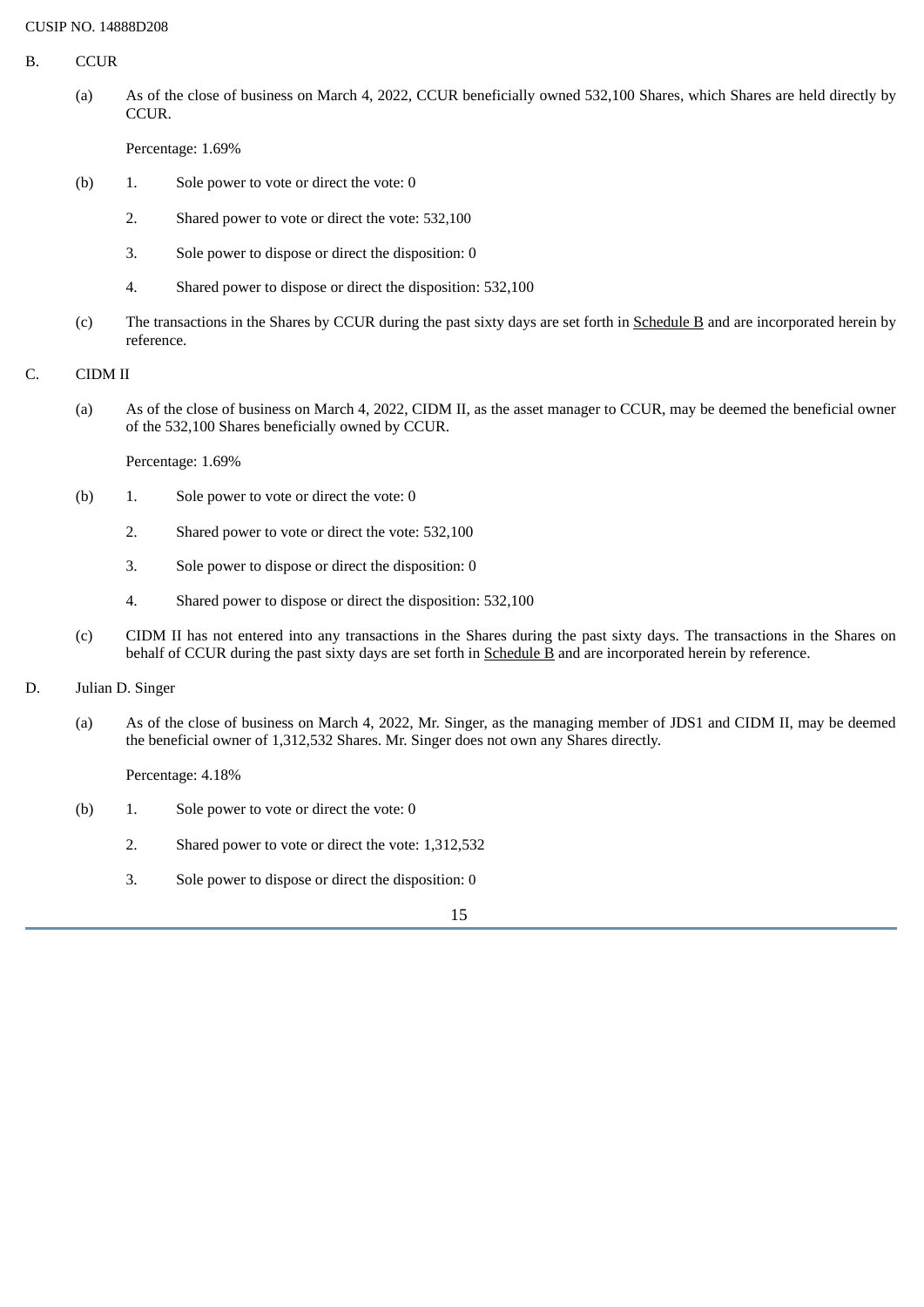- 4. Shared power to dispose or direct the disposition: 1,312,532
- (c) Mr. Singer has not entered into any transactions in the Shares during the past sixty days. The transactions in the Shares on behalf of JDS1 are set forth in Schedule B and are incorporated herein by reference.
- E. David S. Oros
	- (a) As of the close of business on March 4, 2022, Mr. Oros beneficially owned 338,600 Shares, which Shares are held directly by him.

Percentage: 1.08%

- (b) 1. Sole power to vote or direct the vote: 338,600
	- 2. Shared power to vote or direct the vote: 0
	- 3. Sole power to dispose or direct the disposition: 338,600
	- 4. Shared power to dispose or direct the disposition: 0
- (c) Mr. Oros has not entered into any transactions in the Shares during the past sixty days.
- F. Ms. Lombard and Messrs. Stecker and Volshteyn
	- (a) As of the close of business on March 4, 2022, none of Ms. Lombard and Messrs. Stecker and Volshteyn beneficially owned any Shares.

Percentage: 0%

- (b) 1. Sole power to vote or direct the vote: 0
	- 2. Shared power to vote or direct vote: 0
	- 3. Sole power to dispose or direct the disposition: 0
	- 4. Shared power to dispose or direct the disposition: 0
- (c) Ms. Lombard and Messrs. Stecker and Volshteyn have not entered into any transactions in the Shares during the past sixty days.
- G. The persons identified on Schedule A

To the knowledge of the Reporting Persons, other than indirectly due to their status as officers and/or directors of CCUR, no Shares are beneficially owned by any of the persons identified in Schedule A. To the knowledge of the Reporting Persons, none of the persons identified in Schedule A, other than indirectly due to their status as officers and/or directors of CCUR, have entered into any transactions in the Shares during the past sixty days.

The filing of this Schedule 13D shall not be construed as an admission that the Reporting Persons are, for purposes of Section 13(d) of the Securities Exchange Act of 1934, as amended, the beneficial owners of any of the Common Stock reported herein. Each Reporting Person disclaims beneficial ownership of such Common Stock except to the extent of his, her, or its pecuniary interest therein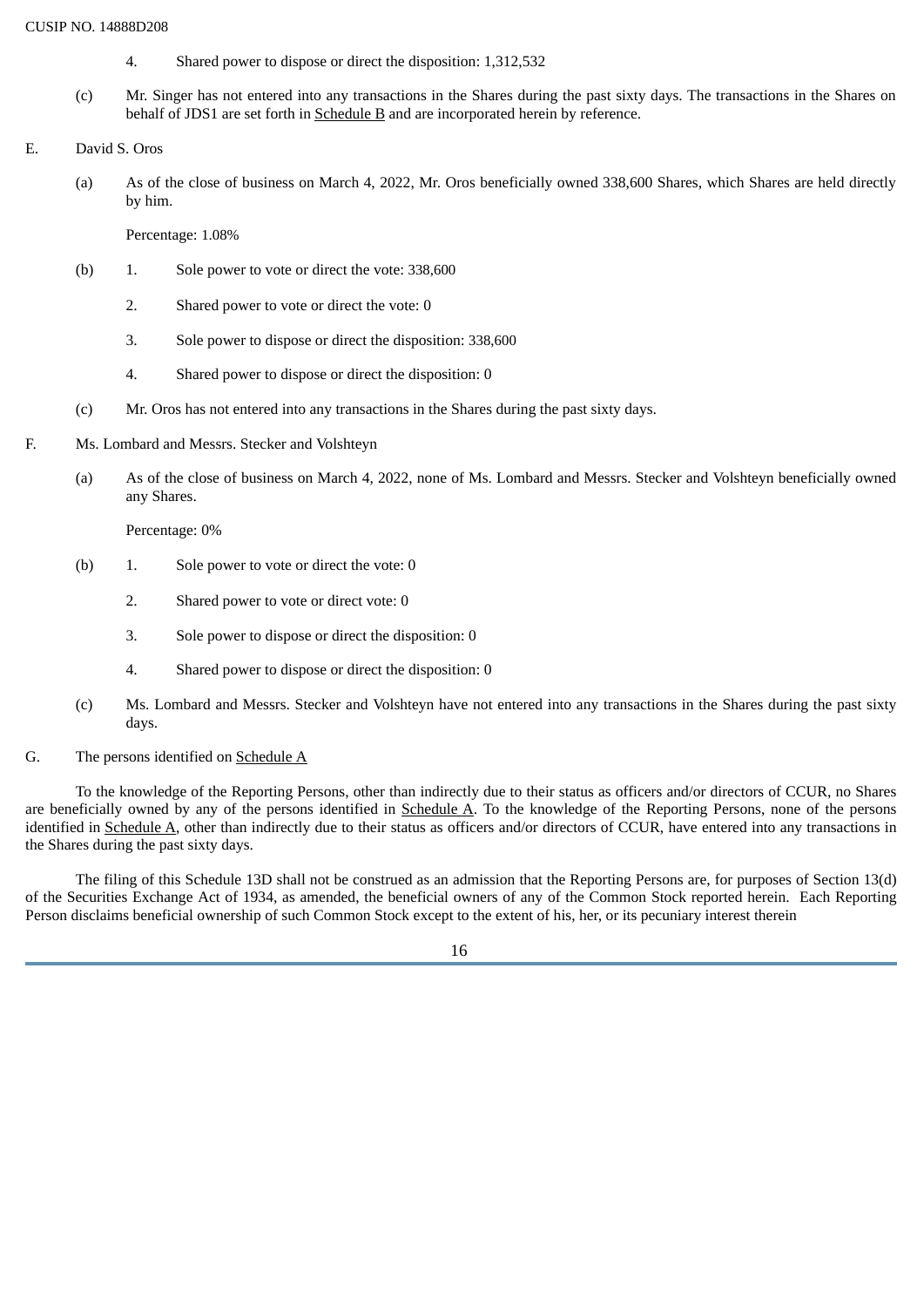#### **Item 6. Contracts, Arrangements, Understandings or Relationships With Respect to Securities of the Issuer.**

Item 6 is hereby amended to add the following:

On March 7, 2022, the Reporting Persons entered into a Joint Filing and Solicitation Agreement pursuant to which, among other things, the parties agreed (i) to the joint filing on behalf of each of them of statements on Schedule 13D, and any amendments thereto, with respect to the securities of the Issuer. (ii) to solicit proxies for the Declassification Proposal submitted by JDS1 and for the election of the Nominees at the Annual Meeting (the "Solicitation"), and (iii) that all expenses incurred in connection with the Solicitation shall be paid by JDS1. A copy of the Joint Filing and Solicitation Agreement is attached as Exhibit 99.1 hereto and is incorporated herein by reference.

JDS1 has entered into separate letter agreements pursuant to which it has agreed to indemnify each of Ms. Lombard and Messrs. Stecker and Volshteyn against claims arising from the solicitation of proxies from the Company's stockholders in connection with the Solicitation and any related transactions. A form of the indemnification letter agreement is attached hereto as Exhibit 99.2 and is incorporated herein by reference.

Each of the Nominees has granted Mr. Singer a power of attorney to execute certain SEC filings and other documents in connection with the Solicitation. A form of such power of attorney is attached hereto as Exhibit 99.3 and is incorporated herein by reference.

The transactions set forth on Exhibit B are incorporated herein by reference.

Other than as described herein, there are no contracts, arrangements, understandings or relationships among the Reporting Persons, or between the Reporting Persons and any other person, with respect to the securities of the Issuer.

#### **Item 7. Material to be Filed as Exhibits**

Item 7 is hereby amended to add the following exhibits:

- [99.1](#page-48-0) Joint Filing and Solicitation Agreement dated March 7, 2022.
- [99.2](#page-51-0) Form of Indemnification Letter Agreement.
- [99.3](#page-53-0) Form of Power of Attorney.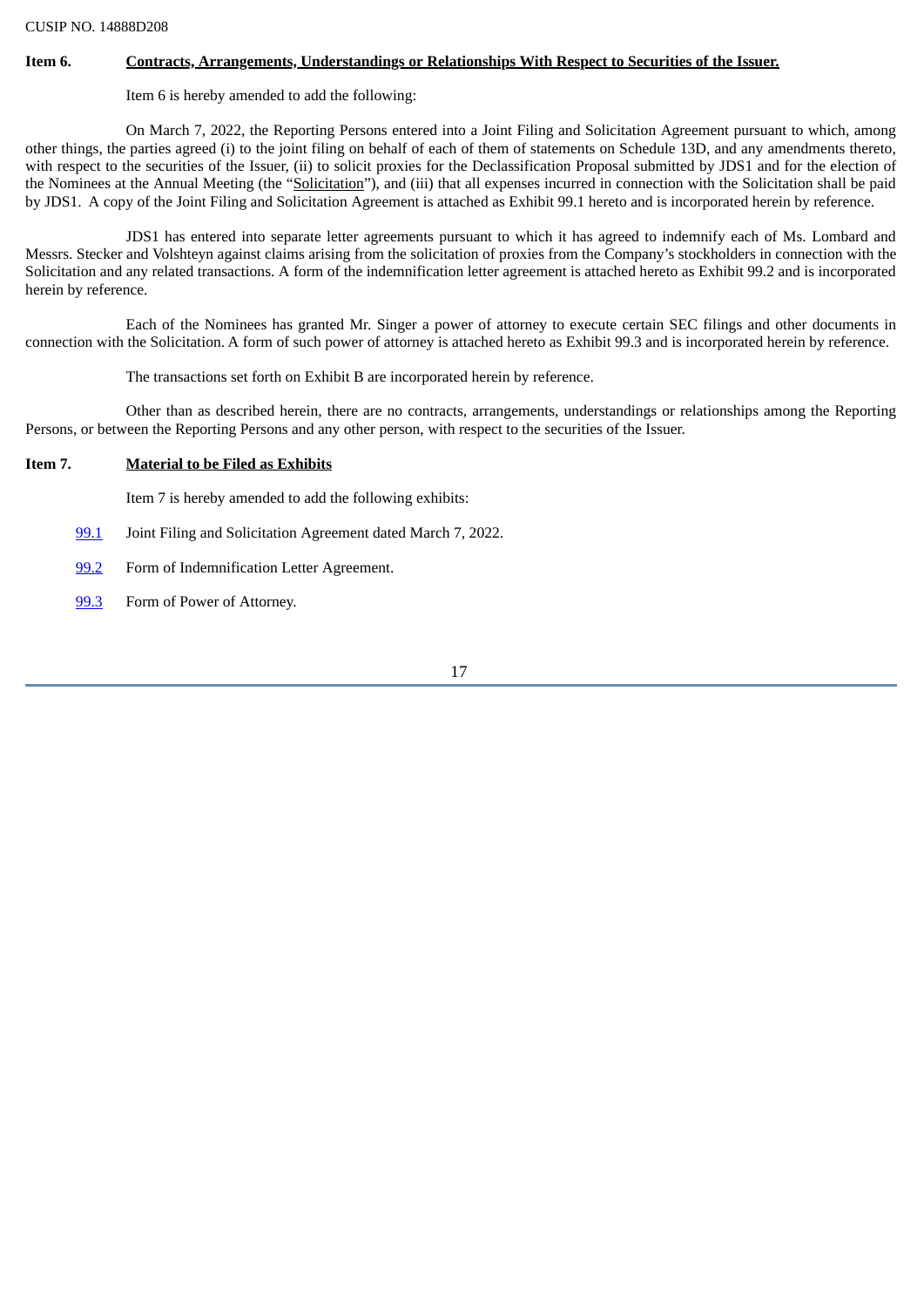#### **SIGNATURES**

After reasonable inquiry and to the best of my knowledge and belief, each of the undersigned certifies that the information set forth in this statement is true, complete and correct.

Dated: March 7, 2022

JDS1, LLC

By: /s/ Julian D. Singer Name: Julian D. Singer Title: Managing Member

CCUR HOLDINGS, INC.

By: /s/ Igor Volshteyn Name: Igor Volshteyn Title: CEO and President

CIDM II, LLC

By: /s/ Julian D. Singer Name: Julian D. Singer Title: Managing Member

/s/ David S. Oros David S. Oros

/s/ Julian D. Singer Julian D. Singer, individually and as attorney-in-fact for Shelly C. Lombard, Matthew Stecker, and Igor Volshteyn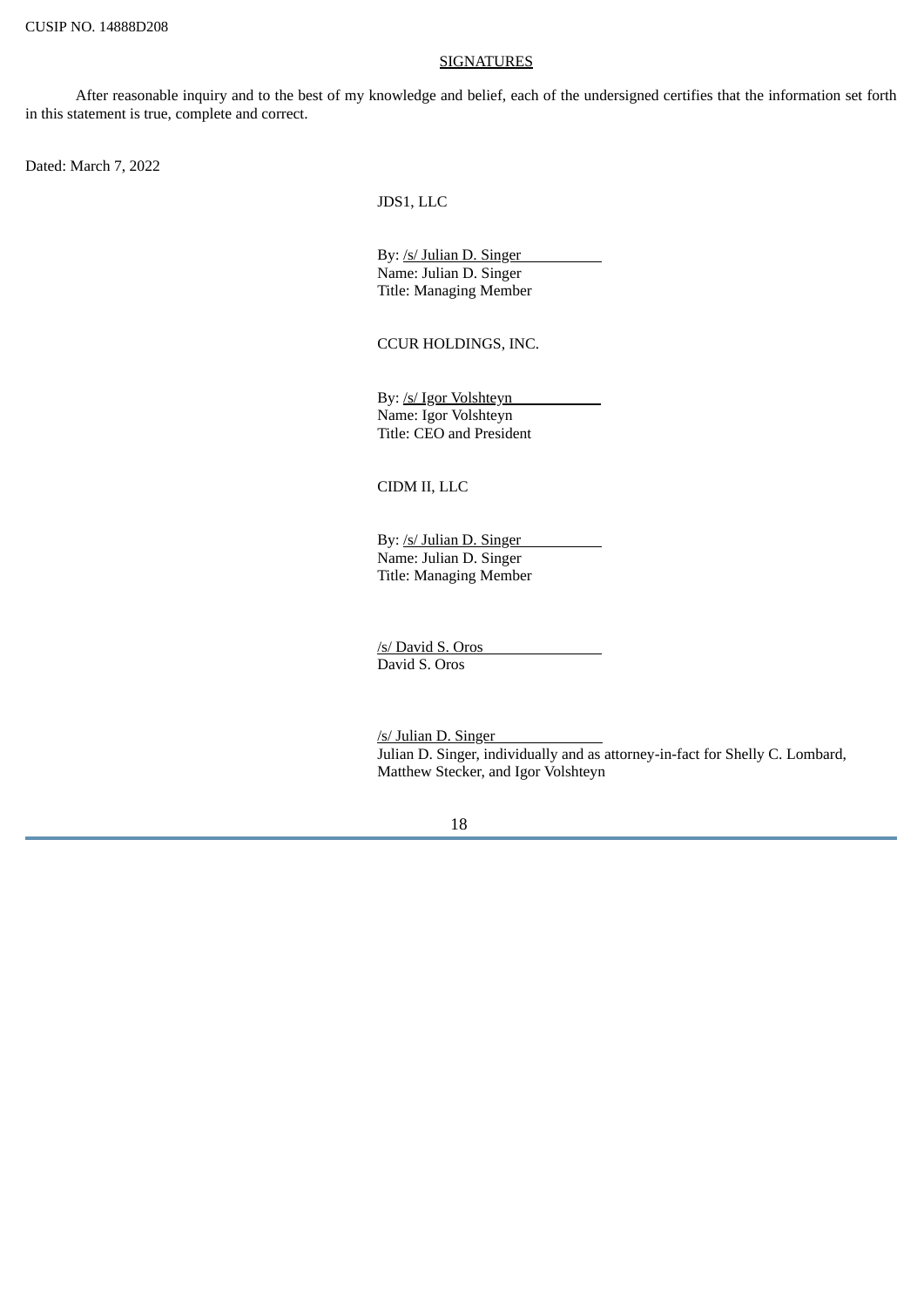## **SCHEDULE A**

# **Directors and Executive Officers of CCUR Holdings, Inc.**

The following table sets forth the name, present principal occupation or employment, and citizenship of each director and executive officer of CCUR Holdings, Inc. Except as indicated below, the business address of each person is c/o CCUR Holdings, Inc., 3800 N Lamar Boulevard, Suite 200, Austin, Texas 78756**.**

| <b>Name and Position</b>     | <b>Principal Occupation</b>                                  | <b>Citizenship</b> |
|------------------------------|--------------------------------------------------------------|--------------------|
| Igor Volshteyn               | Chief Executive Officer and President of CCUR Holdings, Inc. | USA                |
| Officer                      |                                                              |                    |
| Matthew Gerritsen<br>Officer | Secretary and General Counsel of CCUR Holdings, Inc.         | USA                |
| David J. Nicol<br>Director   | Advisor for technology-based businesses                      | <b>USA</b>         |
| Steven G. Singer<br>Director | Consultant for Remus Holdings Inc.                           | USA                |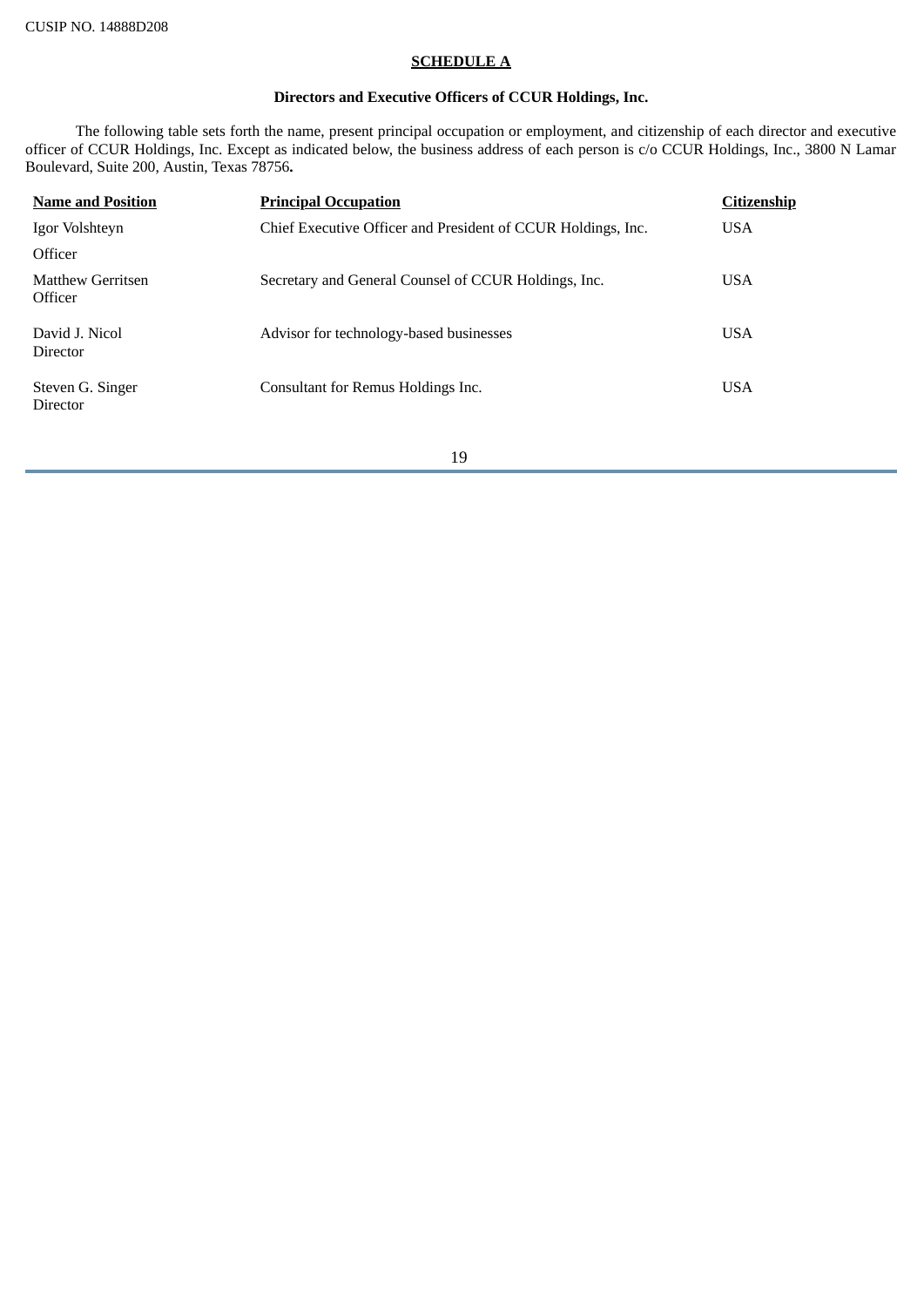<span id="page-19-11"></span><span id="page-19-10"></span><span id="page-19-9"></span><span id="page-19-8"></span> $\_$ 

### **SCHEDULE B**

# **Transactions in the Shares During the Past Sixty Days**

# **JDS1, LLC**

<span id="page-19-7"></span><span id="page-19-6"></span>

| <b>Nature of the Transaction</b>                          | <b>Securities Purchased/(Sold)</b> | $Price (\$)$ | <b>Date of Purchase / Sale</b> |
|-----------------------------------------------------------|------------------------------------|--------------|--------------------------------|
| Purchase of Common Stock                                  | 9,900                              | 28.1823      | 2/21/2018                      |
| Purchase of Common Stock                                  | 5,100                              | 27.0422      | 2/22/2018                      |
| Purchase of Common Stock                                  | 2,500                              | 24.8379      | 2/23/2018                      |
| Purchase of Common Stock                                  | 5,000                              | 25.7750      | 2/27/2018                      |
| Short Sale of Put Option (Open)-<br>Puts@\$20;4/20/183    | (2,000)                            | 1.5000       | 2/28/2018                      |
| Short Sale of Put Option (Open)-<br>Puts@\$22.50;6/15/184 | (5,000)                            | 2.2500       | 3/5/2018                       |
| Short Sale of Put Option (Open)-<br>Puts@\$22.50;4/20/185 | (10,000)                           | 0.8920       | 3/7/2018                       |
| Short Sale of Put Option (Open)-<br>Puts@\$22.50;4/20/186 | (2,500)                            | 1.1500       | 3/9/2018                       |
| Short Sale of Put Option (Open)-<br>Puts@\$22.50;5/18/182 | (10,000)                           | 1.5000       | 3/20/2018                      |
| Short Sale of Put Option (Open)-<br>Puts@\$20;6/15/188    | (10,000)                           | 1.5500       | 4/12/2018                      |

<span id="page-19-5"></span><span id="page-19-4"></span><span id="page-19-3"></span><span id="page-19-2"></span><span id="page-19-1"></span><span id="page-19-0"></span><sup>[3](#page-19-6)</sup> Represents American-style put options sold short in the over-the-counter market. These put options expired on April 20, 2018. <sup>[4](#page-19-7)</sup> Represents American-style put options sold short in the over-the-counter market. These put options expired on June 15, 2018. <sup>[5](#page-19-8)</sup> Represents American-style put options sold short in the over-the-counter market. These put options expired on April 20, 2018. <sup>[6](#page-19-9)</sup> Represents American-style put options sold short in the over-the-counter market. These put options expired on April 20, 2018. <sup>[7](#page-19-10)</sup> Represents American-style put options sold short in the over-the-counter market. These put options expired on May 18, 2018. [8](#page-19-11) Represents American-style put options sold short in the over-the-counter market. These put options expired on June 15, 2018.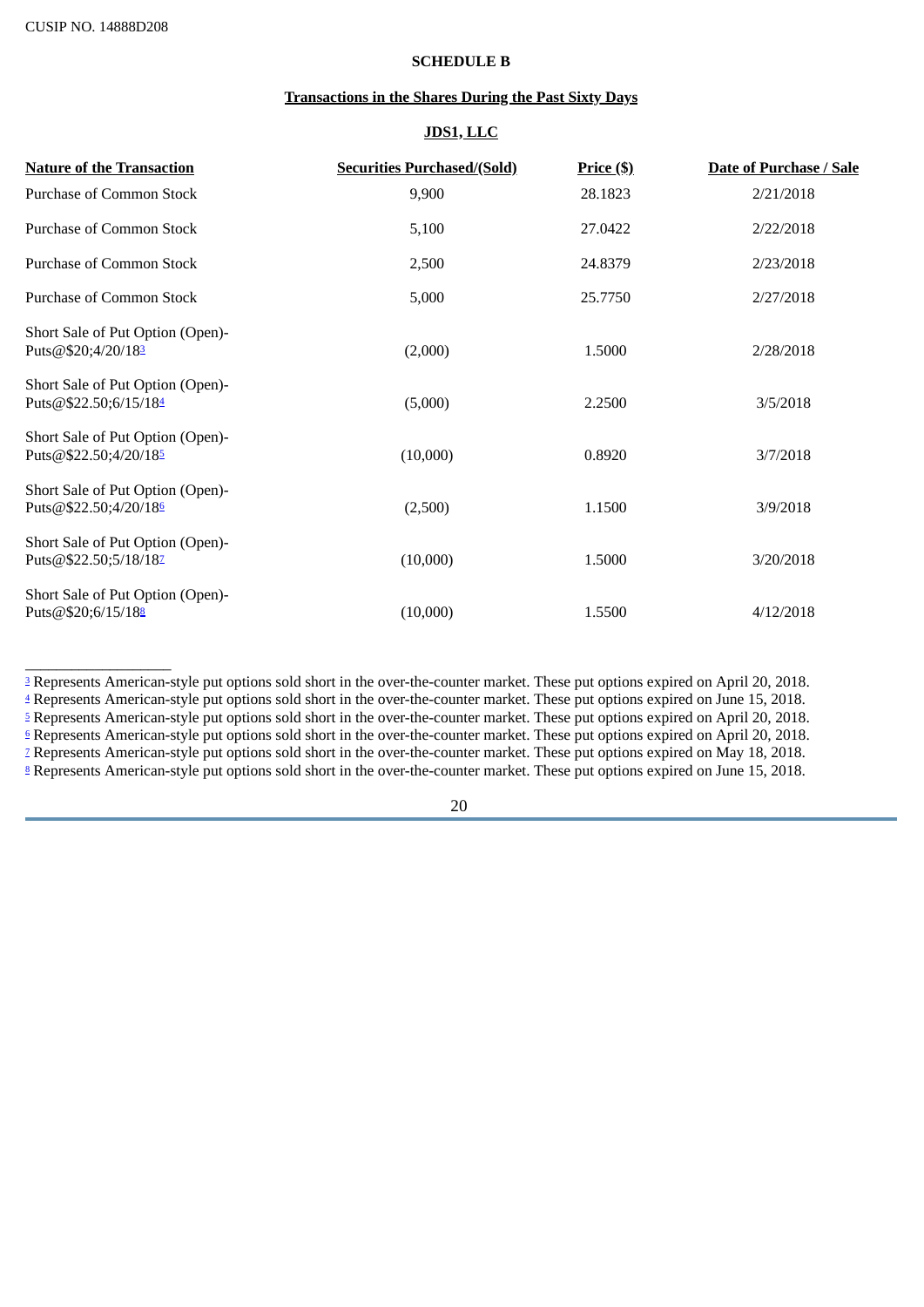<span id="page-20-13"></span><span id="page-20-12"></span><span id="page-20-11"></span>\_\_\_\_\_\_\_\_\_\_\_\_\_\_\_\_\_\_\_

<span id="page-20-10"></span><span id="page-20-9"></span><span id="page-20-8"></span><span id="page-20-7"></span>

| Short Sale of Put Option (Open)-<br>Puts@\$25;5/18/189    | (20,000) | 0.7620  | 4/27/2018 |
|-----------------------------------------------------------|----------|---------|-----------|
| Short Sale of Put Option (Open)-<br>Puts@\$25;6/15/1810   | (10,000) | 1.5000  | 5/7/2018  |
| Short Sale of Put Option (Open)-<br>Puts@\$20;9/21/1811   | (5,000)  | 2.0000  | 5/17/2018 |
| <b>Purchase of Common Stock</b>                           | 7,500    | 25.6124 | 5/22/2018 |
| <b>Purchase of Common Stock</b>                           | 2,500    | 23.6000 | 5/24/2018 |
| Short Sale of Call Option-<br>Calls@\$25.00;6/15/1812     | (5,000)  | 1.0500  | 6/14/2018 |
| Sale of Common Stock (Call Assigned)                      | (5,000)  | 25.0000 | 6/15/2018 |
| <b>Purchase of Common Stock</b>                           | 10,000   | 10.1109 | 6/19/2018 |
| Purchase of Common Stock                                  | 5,000    | 9.7500  | 6/19/2018 |
| <b>Purchase of Common Stock</b>                           | 25,000   | 10.1109 | 6/20/2018 |
| Purchase of Call Options (Open) -<br>Calls@\$10;9/21/1813 | 400      | 2.5000  | 6/25/2018 |
| Purchase of Call Options (Open) -<br>Calls@\$10;9/21/1814 | 5,000    | 2.8000  | 6/27/2018 |
| Short Sale of Put Option (Open)-<br>Puts@\$10;7/20/1815   | (15,000) | 0.6667  | 7/11/2018 |

<span id="page-20-0"></span><sup>[9](#page-20-7)</sup> Represents American-style put options sold short in the over-the-counter market. These put options expired on May 18, 2018.

<span id="page-20-1"></span> $\frac{10}{2}$  $\frac{10}{2}$  $\frac{10}{2}$  Represents American-style put options sold short in the over-the-counter market. These put options expired on June 15, 2018.

<span id="page-20-2"></span> $\mu$  Represents American-style put options sold short in the over-the-counter market. These put options would have expired on September 21, 2018.

<span id="page-20-4"></span><span id="page-20-3"></span><sup>[12](#page-20-10)</sup> Represents American-style call options sold short in the over-the-counter market. These call options would have expired on June 15, 2018. <sup>[13](#page-20-11)</sup> Represents American-style call options purchased in the over-the-counter market. These call options would have expired on September 21, 2018.

<span id="page-20-5"></span><sup>[14](#page-20-12)</sup> Represents American-style call options purchased in the over-the-counter market. These call options would have expired on September 21, 2018.

<span id="page-20-6"></span><sup>[15](#page-20-13)</sup> Represents American-style put options sold short in the over-the-counter market. These put options would have expired on July 20, 2018.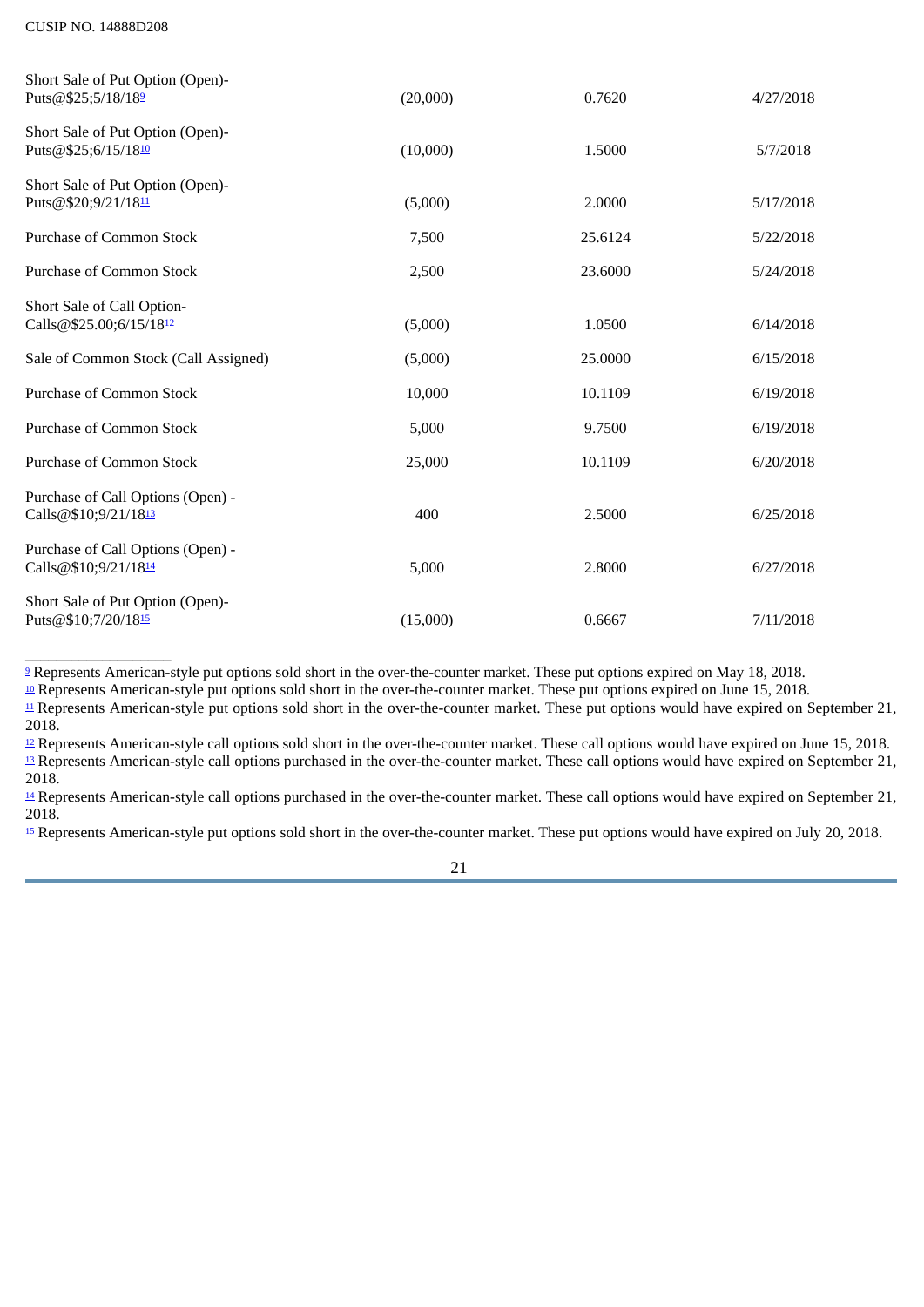<span id="page-21-13"></span><span id="page-21-12"></span><span id="page-21-11"></span> $\_$ 

<span id="page-21-10"></span><span id="page-21-9"></span><span id="page-21-8"></span><span id="page-21-7"></span>

| Short Sale of Put Option (Open)-                                     |          |         |           |
|----------------------------------------------------------------------|----------|---------|-----------|
| Puts@\$10;8/17/1816                                                  | (5,000)  | 1.0000  | 7/13/2018 |
| <b>Purchase of Common Stock</b>                                      | 20,000   | 12.2831 | 7/18/2018 |
| <b>Purchase of Common Stock</b>                                      | 2,500    | 10.9490 | 7/19/2018 |
| Purchase of Put Option (Close) -<br>Puts@\$10;7/20/1817              | 15,000   | 0.1500  | 7/20/2018 |
| Short Sale of Put Option (Open)-<br>Puts@\$12.50;9/21/1818           | (10,000) | 3.2070  | 7/20/2018 |
| Short Sale of Put Option (Open)-<br>Puts@\$7.50;12/21/1819           | (10,000) | 1.1500  | 7/20/2018 |
| Short Sale of Put Option (Open)-<br>Puts@\$10;8/17/1820              | (5,000)  | 0.7500  | 7/23/2018 |
| Purchase of Common Stock (Put Assigned) <sup>21</sup>                | 4,200    | 20.0000 | 8/22/2018 |
| Short Sale of Put Option (Open)-<br>Puts@\$10;10/19/18 <sup>22</sup> | (5,000)  | 1.1000  | 9/10/2018 |
| <b>Purchase of Common Stock</b>                                      | 300      | 9.9500  | 9/10/2018 |
| Sale of Common Stock                                                 | (300)    | 10.1116 | 9/10/2018 |
| <b>Purchase of Common Stock</b>                                      | 5,000    | 9.9690  | 9/11/2018 |
| <b>Purchase of Common Stock</b>                                      | 3,800    | 9.0500  | 9/18/2018 |

<span id="page-21-0"></span><sup>[16](#page-21-7)</sup> Represents American-style put options sold short in the over-the-counter market. These put options expired on August 17, 2018.

<span id="page-21-1"></span><sup>[17](#page-21-8)</sup> Represents American-style put options purchased in the over-the-counter market to cover short sales of American-style put options in the open market on July 11, 2018. These put options would have expired on July 20, 2018.

<span id="page-21-3"></span><sup>[19](#page-21-10)</sup> Represents American-style put options sold short in the over-the-counter market. These put options would have expired on December 21, 2018.

<span id="page-21-4"></span>[20](#page-21-11) Represents American-style put options sold short in the over-the-counter market. These put options expired on August 17, 2018.

<span id="page-21-5"></span>[21](#page-21-12) Represents shares of Common Stock underlying American-style put options that were assigned. These put options had a strike price of \$20.00 and would have expired on September 21, 2018.

<span id="page-21-6"></span><sup>[22](#page-21-13)</sup> Represents American-style put options sold short in the over-the-counter market. These put options would have expired on October 19, 2018.

<span id="page-21-2"></span><sup>&</sup>lt;sup>[18](#page-21-9)</sup> Represents American-style put options sold short in the over-the-counter market. These put options would have expired on September 21, 2018.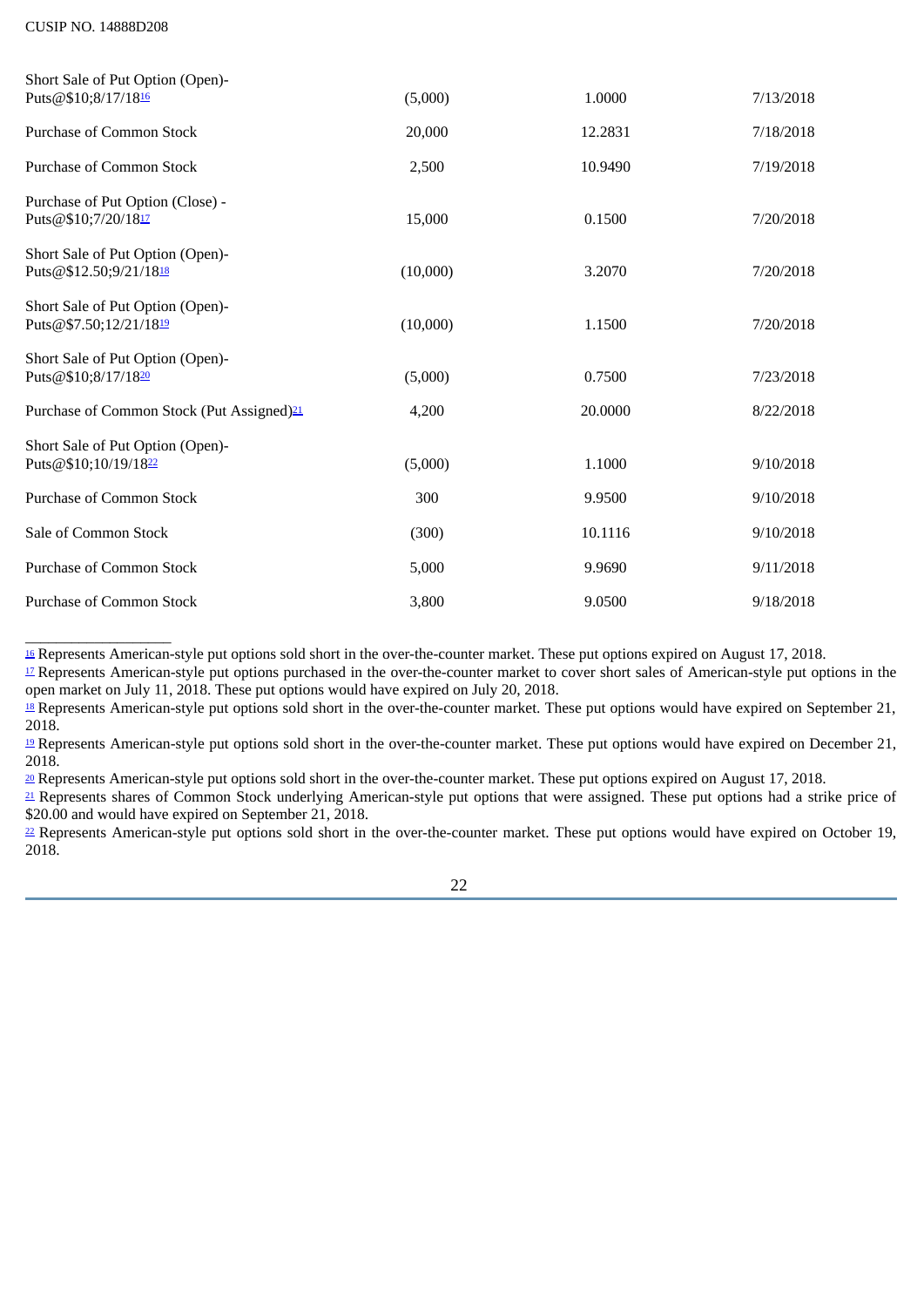<span id="page-22-10"></span><span id="page-22-9"></span><span id="page-22-8"></span><span id="page-22-7"></span>

| Purchase of Common Stock (Put Assigned) <sup>23</sup>                   | 700      | 12.5000 | 9/19/2018  |
|-------------------------------------------------------------------------|----------|---------|------------|
| Purchase of Common Stock (Put Assigned) <sup>24</sup>                   | 800      | 20.0000 | 9/21/2018  |
| Purchase of Common Stock (Call Exercised)                               | 400      | 10.0000 | 9/21/2018  |
| Purchase of Common Stock (Call Exercised)                               | 5,000    | 10.0000 | 9/21/2018  |
| Purchase of Common Stock (Put Assigned) <sup>25</sup>                   | 9,300    | 12.5000 | 9/21/2018  |
| Purchase of Common Stock                                                | 4,000    | 10.1993 | 9/26/2018  |
| Short Sale of Put Option (Open)-<br>Puts@\$10;10/19/1826                | (25,000) | 0.5250  | 10/1/2018  |
| Short Sale of Put Option (Open)-<br>Puts@\$12.50;11/16/1827             | (10,000) | 2.2500  | 10/3/2018  |
| Short Sale of Put Option (Open)-<br>Puts@\$12.50;11/16/18 <sup>28</sup> | (5,000)  | 2.4000  | 10/5/2018  |
| Short Sale of Put Option (Open)-<br>Puts@\$10;11/16/1829                | (5,000)  | 0.9500  | 10/5/2018  |
| <b>Purchase of Common Stock</b>                                         | 1,554    | 10.2000 | 10/8/2018  |
| <b>Purchase of Common Stock</b>                                         | 1,201    | 10.2000 | 10/9/2018  |
| <b>Purchase of Common Stock</b>                                         | 10,000   | 10.1577 | 10/10/2018 |

<span id="page-22-13"></span><span id="page-22-12"></span><span id="page-22-11"></span><span id="page-22-0"></span><sup>[23](#page-22-7)</sup> Represents shares of Common Stock underlying American-style put options that were assigned. These put options had a strike price of \$12.50 and would have expired on September 21, 2018.

<span id="page-22-1"></span><sup>[24](#page-22-8)</sup> Represents shares of Common Stock underlying American-style put options that were assigned. These put options had a strike price of \$20.00 and would have expired on September 21, 2018.

<span id="page-22-2"></span><sup>[25](#page-22-9)</sup> Represents shares of Common Stock underlying American-style put options that were assigned. These put options had a strike price of \$12.50 and would have expired on September 21, 2018.

<span id="page-22-3"></span><sup>[26](#page-22-10)</sup> Represents American-style put options sold short in the over-the-counter market. These put options would have expired on October 19, 2018.

<span id="page-22-4"></span><sup>[27](#page-22-11)</sup> Represents American-style put options sold short in the over-the-counter market. These put options would have expired on November 16, 2018.

<span id="page-22-5"></span><sup>[28](#page-22-12)</sup> Represents American-style put options sold short in the over-the-counter market. These put options would have expired on November 16, 2018.

<span id="page-22-6"></span><sup>[29](#page-22-13)</sup> Represents American-style put options sold short in the over-the-counter market. These put options expired on November 16, 2018.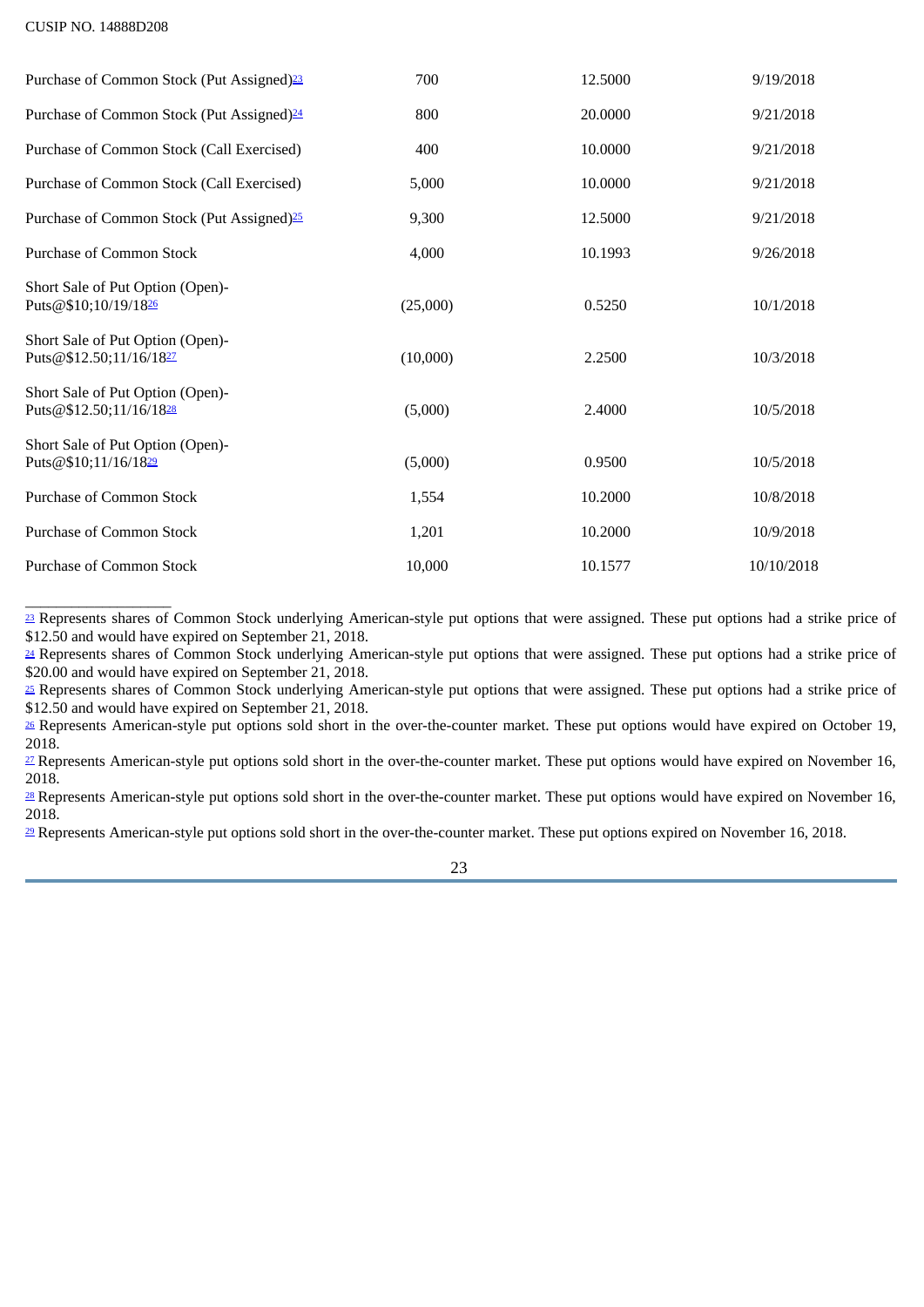<span id="page-23-10"></span><span id="page-23-9"></span><span id="page-23-8"></span>

| Short Sale of Put Option (Open)-                            |          |         |            |
|-------------------------------------------------------------|----------|---------|------------|
| Puts@\$10;11/16/1830                                        | (5,000)  | 1.0000  | 10/10/2018 |
| <b>Purchase of Common Stock</b>                             | 10,000   | 9.7061  | 10/11/2018 |
| Purchase of Common Stock                                    | 3,087    | 10.0968 | 10/17/2018 |
| Purchase of Common Stock (Put Assigned) <sup>31</sup>       | 30,000   | 10.0000 | 10/19/2018 |
| Purchase of Common Stock                                    | 10,000   | 8.9820  | 10/24/2018 |
| Short Sale of Put Option (Open)-<br>Puts@\$10;11/16/1832    | (5,000)  | 1.2500  | 10/26/2018 |
| <b>Purchase of Common Stock</b>                             | 10,000   | 8.7499  | 10/30/2018 |
| Short Sale of Put Option (Open)-<br>Puts@\$12.50;12/21/1833 | (10,000) | 2.5000  | 11/13/2018 |
| Short Sale of Put Option (Open)-<br>Puts@\$10;12/21/1834    | (4,700)  | 1.0500  | 11/14/2018 |
| Purchase of Common Stock (Put Assigned) <sup>35</sup>       | 15,000   | 12.5000 | 11/16/2018 |
| Short Sale of Put Option (Open)-<br>Puts@\$12.50;1/18/1936  | (600)    | 2.7500  | 11/26/2018 |
| Short Sale of Put Option (Open)-<br>Puts@\$10;1/18/1937     | (5,000)  | 1.1000  | 11/27/2018 |

<span id="page-23-15"></span><span id="page-23-14"></span><span id="page-23-13"></span><span id="page-23-12"></span><span id="page-23-11"></span><span id="page-23-0"></span>[30](#page-23-8) Represents American-style put options sold short in the over-the-counter market. These put options expired on November 16, 2018.

<span id="page-23-1"></span><sup>[31](#page-23-9)</sup> Represents shares of Common Stock underlying American-style put options that were assigned. These put options had a strike price of \$10.00 and would have expired on October 19, 2018.

<span id="page-23-3"></span><span id="page-23-2"></span><sup>[32](#page-23-10)</sup> Represents American-style put options sold short in the over-the-counter market. These put options expired on November 16, 2018. [33](#page-23-11) Represents American-style put options sold short in the over-the-counter market. These put options would have expired on December 21, 2018.

<span id="page-23-4"></span>[34](#page-23-12) Represents American-style put options sold short in the over-the-counter market. These put options expired on December 21, 2018.

<span id="page-23-5"></span>[35](#page-23-13) Represents shares of Common Stock underlying American-style put options that were assigned. These put options had a strike price of \$12.50 and would have expired on November 16, 2018.

<span id="page-23-6"></span>[36](#page-23-14) Represents American-style put options sold short in the over-the-counter market. These put options would have expired on January 18, 2019.

<span id="page-23-7"></span>[37](#page-23-15) Represents American-style put options sold short in the over-the-counter market. These put options would have expired on January 18, 2019.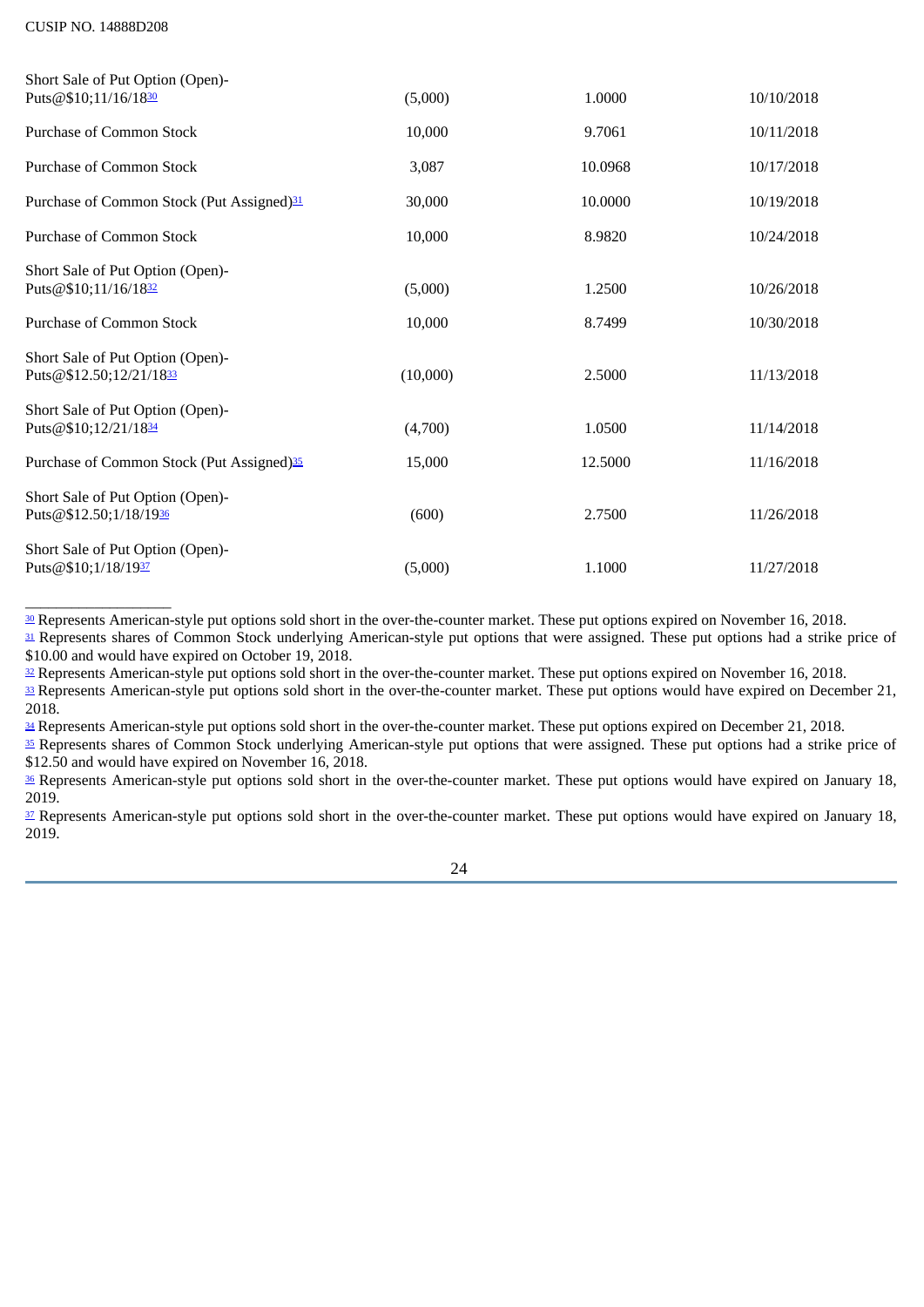<span id="page-24-11"></span><span id="page-24-10"></span><span id="page-24-9"></span>

| Short Sale of Put Option (Open)-<br>Puts@\$10;12/21/1838   | (15,000) | 0.8500  | 12/3/2018  |
|------------------------------------------------------------|----------|---------|------------|
| Purchase of Common Stock                                   | 4,518    | 9.9000  | 12/6/2018  |
| Short Sale of Put Option (Open)-<br>Puts@\$10;1/18/1939    | (2,700)  | 1.2500  | 12/13/2018 |
| Purchase of Common Stock                                   | 10,000   | 9.8991  | 12/13/2018 |
| Purchase of Put Option (Close) -<br>Puts@\$7.50;12/21/1840 | 10,000   | 0.2000  | 12/19/2018 |
| Purchase of Common Stock (Put Assigned) <sup>41</sup>      | 7,100    | 12.5000 | 12/19/2018 |
| Purchase of Common Stock (Put Assigned) <sup>42</sup>      | 1,000    | 12.5000 | 12/20/2018 |
| Purchase of Common Stock (Put Assigned) <sup>43</sup>      | 2,500    | 10.0000 | 12/20/2018 |
| Purchase of Common Stock (Put Assigned) <sup>44</sup>      | 1,900    | 12.5000 | 12/21/2018 |
| Purchase of Common Stock (Put Assigned) <sup>45</sup>      | 4,700    | 10.0000 | 12/21/2018 |
| Purchase of Common Stock (Put Assigned) <sup>46</sup>      | 12,500   | 10.0000 | 12/21/2018 |

<span id="page-24-17"></span><span id="page-24-16"></span><span id="page-24-15"></span><span id="page-24-14"></span><span id="page-24-13"></span><span id="page-24-12"></span><span id="page-24-0"></span>[38](#page-24-9) Represents American-style put options sold short in the over-the-counter market. These put options would have expired on December 21, 2018.

<span id="page-24-1"></span><sup>[39](#page-24-10)</sup> Represents American-style put options sold short in the over-the-counter market. These put options would have expired on January 18, 2019.

<span id="page-24-2"></span>[40](#page-24-11) Represents American-style put options purchased in the over-the-counter market to cover short sales of American-style put options in the open market on July 20, 2018. These put options expired on December 21, 2018.

<span id="page-24-3"></span>[41](#page-24-12) Represents shares of Common Stock underlying American-style put options that were assigned. These put options had a strike price of \$12.50 and would have expired on December 21, 2018.

<span id="page-24-4"></span> $42$  Represents shares of Common Stock underlying American-style put options that were assigned. These put options had a strike price of \$12.50 and would have expired on December 21, 2018.

<span id="page-24-5"></span>[43](#page-24-14) Represents shares of Common Stock underlying American-style put options that were assigned. These put options had a strike price of \$10.00 and would have expired on December 21, 2018.

<span id="page-24-6"></span>[44](#page-24-15) Represents shares of Common Stock underlying American-style put options that were assigned. These put options had a strike price of \$12.50 and would have expired on December 21, 2018.

<span id="page-24-7"></span>[45](#page-24-16) Represents shares of Common Stock underlying American-style put options that were assigned. These put options had a strike price of \$10.00 and would have expired on December 21, 2018.

<span id="page-24-8"></span>[46](#page-24-17) Represents shares of Common Stock underlying American-style put options that were assigned. These put options had a strike price of \$10.00 and would have expired on December 21, 2018.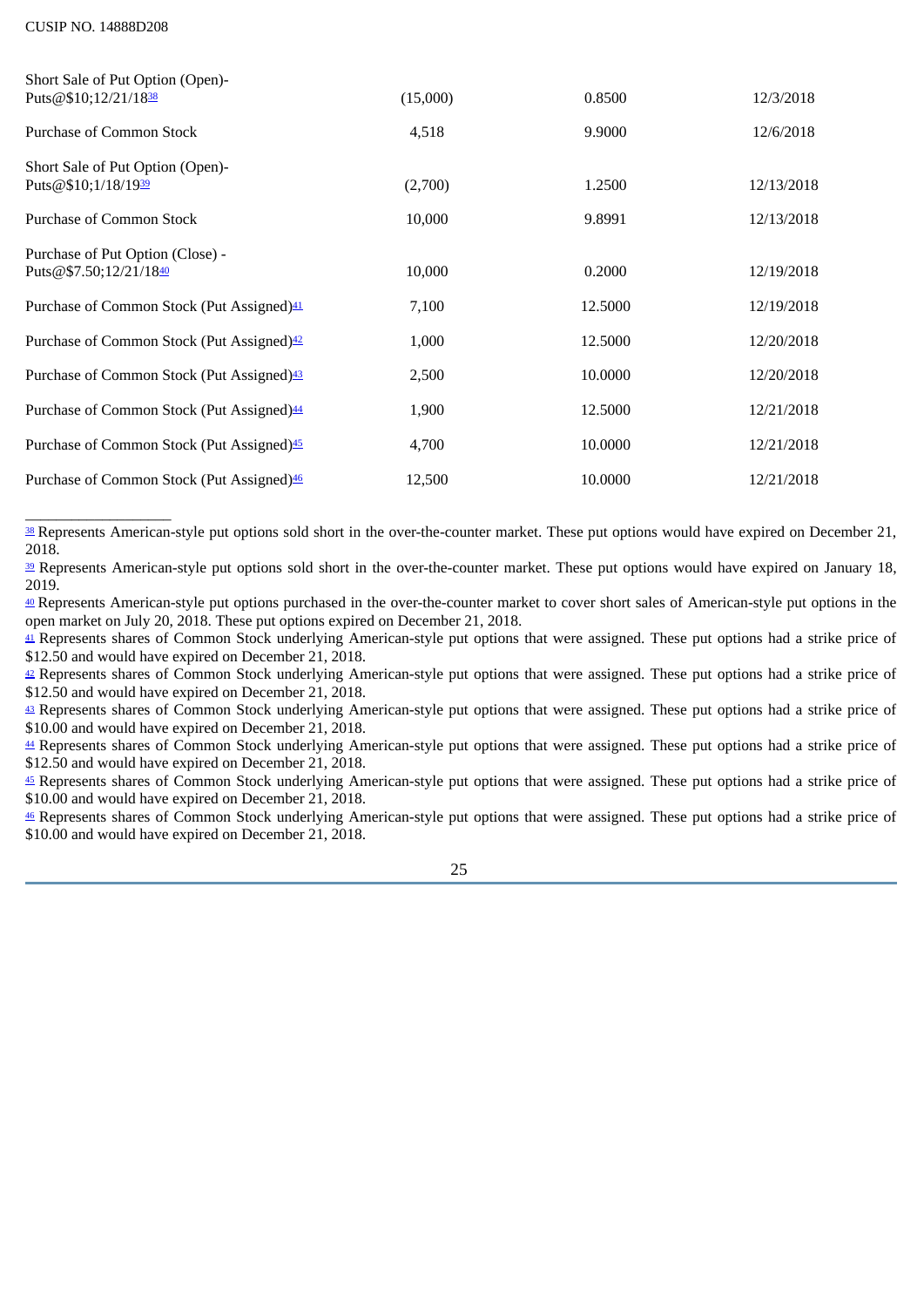<span id="page-25-15"></span><span id="page-25-14"></span><span id="page-25-13"></span><span id="page-25-12"></span>\_\_\_\_\_\_\_\_\_\_\_\_\_\_\_\_\_\_\_

<span id="page-25-11"></span><span id="page-25-10"></span><span id="page-25-9"></span><span id="page-25-8"></span>

| <b>Purchase of Common Stock</b>                              | 25,000   | 6.7900  | 12/21/2018 |
|--------------------------------------------------------------|----------|---------|------------|
| Purchase of Common Stock (Put Assigned) <sup>47</sup>        | 7,700    | 10.0000 | 1/18/2019  |
| Purchase of Common Stock (Put Assigned) <sup>48</sup>        | 600      | 12.5000 | 1/18/2019  |
| Short Sale of Put Option (Open)-<br>Puts@\$7.50;2/15/1949    | (15,000) | 0.2500  | 2/6/2019   |
| Purchase of Common Stock                                     | 25,000   | 7.8499  | 2/8/2019   |
| Liquidating Distribution <sup>50</sup>                       | 55,978   | 8.1100  | 4/10/2019  |
| Short Sale of Put Option (Open)-<br>Puts@\$7.50;7/19/1951    | (15,000) | 0.4000  | 5/29/2019  |
| Short Sale of Call Option (Open)-<br>Calls@\$12.50;7/19/1952 | (15,000) | 0.1000  | 5/29/2019  |
| Short Sale of Call Option (Open)-<br>Calls@\$12.50;7/19/1953 | (5,000)  | 0.1500  | 7/5/2019   |
| Short Sale of Call Options (Open)-<br>Calls@\$15;8/16/1954   | (5,000)  | 15.0000 | 7/5/2019   |

<span id="page-25-0"></span>[47](#page-25-8) Represents shares of Common Stock underlying American-style put options that were assigned. These put options had a strike price of \$10.00 and would have expired on January 18, 2019.

<span id="page-25-1"></span><sup>[48](#page-25-9)</sup> Represents shares of Common Stock underlying American-style put options that were assigned. These put options had a strike price of \$12.50 and would have expired on January 18, 2019.

<span id="page-25-2"></span><sup>[49](#page-25-10)</sup> Represents American-style put options sold short in the over-the-counter market. These put options expired on February 15, 2019.

<span id="page-25-3"></span>[50](#page-25-11) Represents a liquidating distribution of Common Stock received from Actinium Capital LP, a Delaware limited partnership ("Actinium"), in connection with the liquidation and dissolution of Actinium. Prior to the liquidation and dissolution of Actinium, (i) Mr. Singer served as a Manager of Actinium's General Partner, Actinium Capital GP LLC, and (ii) Mr. Oros' son Erik Oros also served as a Manager of Actinium's General Partner, Actinium Capital GP LLC.

<span id="page-25-4"></span>[51](#page-25-12) Represents American-style put options sold short in the over-the-counter market. These put options expired on July 19, 2019.

<span id="page-25-5"></span> $\approx$  Represents American-style call options sold short in the over-the-counter market. These call options expired on July 19, 2019.

<span id="page-25-6"></span>[53](#page-25-14) Represents American-style call options sold short in the over-the-counter market. These call options expired on July 19, 2019.

<span id="page-25-7"></span>[54](#page-25-15) Represents American-style call options sold short in the over-the-counter market. These call options expired on August 16, 2019.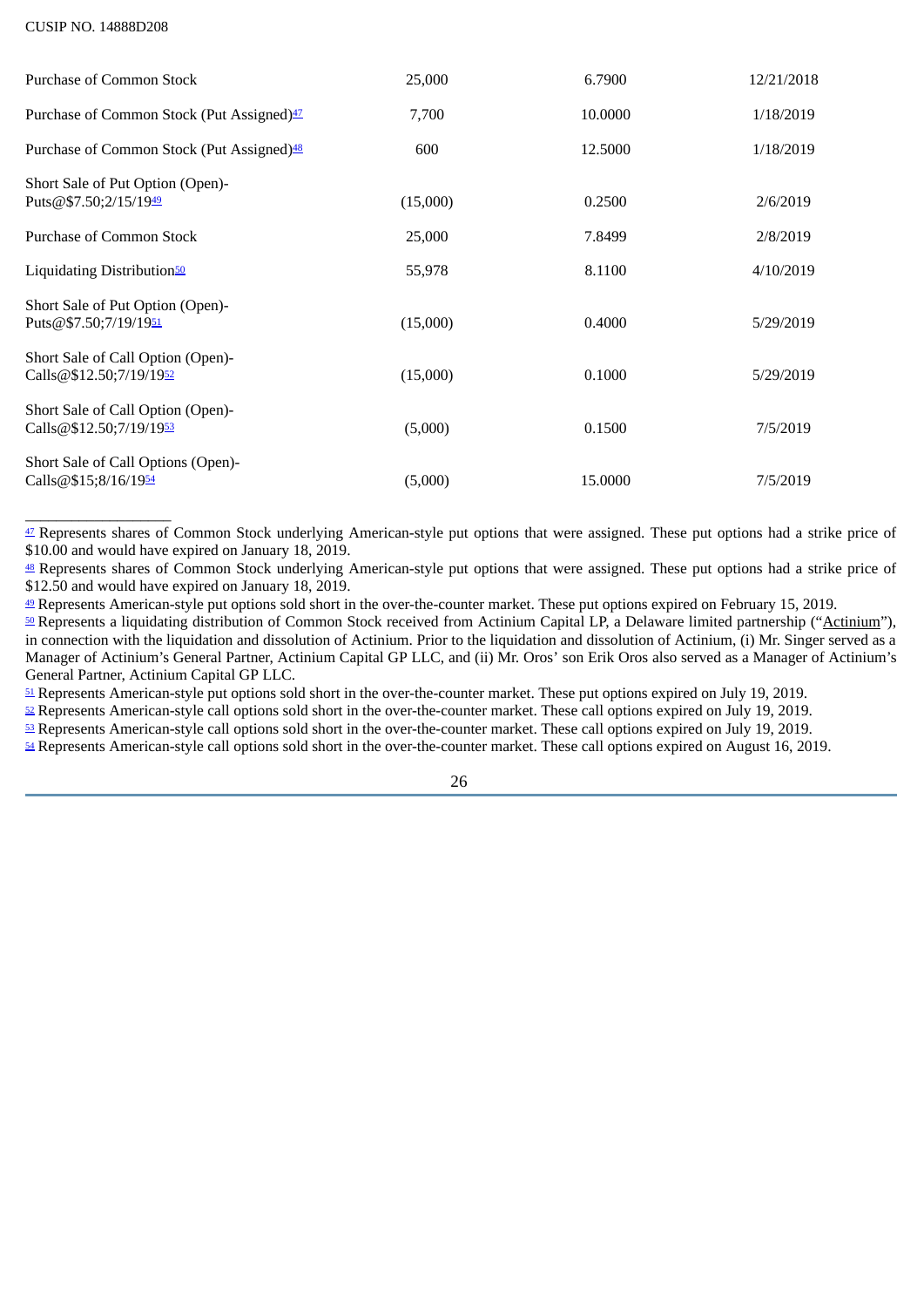<span id="page-26-14"></span><span id="page-26-13"></span><span id="page-26-12"></span><span id="page-26-11"></span><span id="page-26-10"></span>

| Short Sale of Put Option (Open)-<br>Puts@\$7.50;12/20/1955 | (11,300) | 1.0000 | 7/18/2019  |
|------------------------------------------------------------|----------|--------|------------|
| Short Sale of Put Option (Open)-<br>Puts@\$7.50;9/20/1956  | (10,000) | 0.7500 | 8/12/2019  |
| Short Sale of Put Option (Open)-<br>Puts@\$7.50;12/20/1957 | (5,000)  | 1.3900 | 8/13/2019  |
| Purchase of Common Stock (Put Assigned) <sup>58</sup>      | 9,300    | 7.5000 | 9/18/2019  |
| Purchase of Common Stock (Put Assigned) <sup>59</sup>      | 700      | 7.5000 | 9/20/2019  |
| Purchase of Common Stock (Put Assigned) <sup>60</sup>      | 700      | 7.5000 | 11/20/2019 |
| Purchase of Common Stock (Put Assigned) <sup>61</sup>      | 1,300    | 7.5000 | 12/5/2019  |
| Purchase of Common Stock (Put Assigned) <sup>62</sup>      | 4,500    | 7.5000 | 12/16/2019 |
| Purchase of Common Stock (Put Assigned) <sup>63</sup>      | 9,800    | 7.5000 | 12/20/2019 |
| Purchase of Common Stock <sup>64</sup>                     | 125,000  | 6.5000 | 2/13/2020  |

<span id="page-26-19"></span><span id="page-26-18"></span><span id="page-26-17"></span><span id="page-26-16"></span><span id="page-26-15"></span><span id="page-26-0"></span> $\_$ [55](#page-26-10) Represents American-style put options sold short in the over-the-counter market. These put options would have expired on December 20, 2019.

<span id="page-26-1"></span>[56](#page-26-11) Represents American-style put options sold short in the over-the-counter market. These put options would have expired on September 20, 2019.

<span id="page-26-2"></span>[57](#page-26-12) Represents American-style put options sold short in the over-the-counter market. These put options would have expired on December 20, 2019.

<span id="page-26-3"></span>[58](#page-26-13) Represents shares of Common Stock underlying American-style put options that were assigned. These put options had a strike price of \$7.50 and would have expired on September 20, 2019.

<span id="page-26-4"></span>**[59](#page-26-14)** Represents shares of Common Stock underlying American-style put options that were assigned. These put options had a strike price of \$7.50 and would have expired on September 20, 2019.

<span id="page-26-5"></span>[60](#page-26-15) Represents shares of Common Stock underlying American-style put options that were assigned. These put options had a strike price of \$7.50 and would have expired on December 20, 2019.

<span id="page-26-6"></span> $61$  Represents shares of Common Stock underlying American-style put options that were assigned. These put options had a strike price of \$7.50 and would have expired on September 20, 2019.

<span id="page-26-7"></span> $\Omega$  Represents shares of Common Stock underlying American-style put options that were assigned. These put options had a strike price of \$7.50 and would have expired on September 20, 2019.

<span id="page-26-8"></span><sup>[63](#page-26-18)</sup> Represents shares of Common Stock underlying American-style put options that were assigned. These put options had a strike price of \$7.50 and would have expired on September 20, 2019.

<span id="page-26-9"></span>[64](#page-26-19)Represents shares of Common Stock purchased pursuant to the Company's underwritten public offering.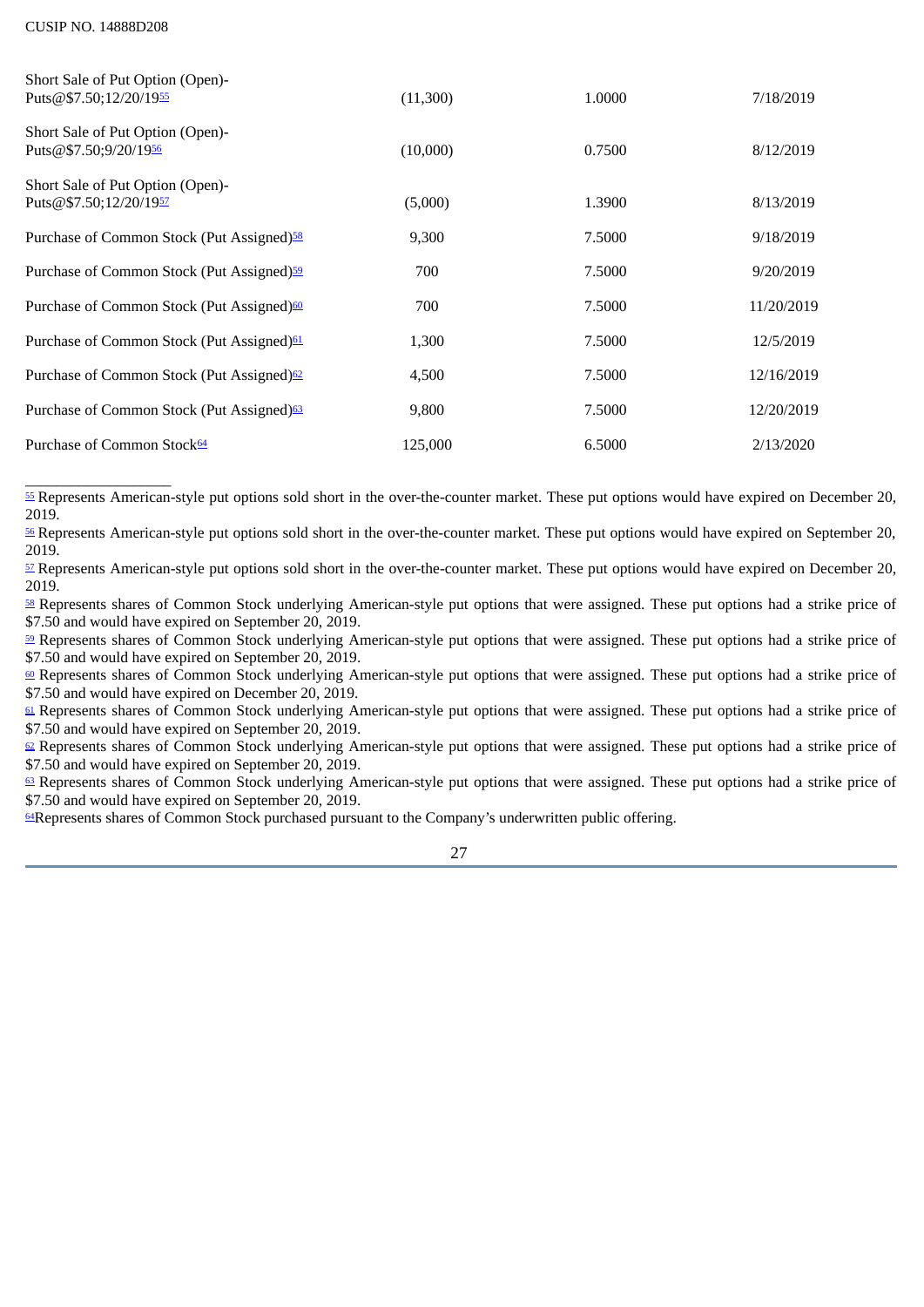<span id="page-27-13"></span><span id="page-27-12"></span><span id="page-27-11"></span><span id="page-27-10"></span><span id="page-27-9"></span>

| Short Sale of Put Option (Open)-<br>Puts@\$7.50;3/20/2065          | (10,000) | 1.0140 | 2/20/2020 |
|--------------------------------------------------------------------|----------|--------|-----------|
| Purchase of Common Stock                                           | 20,294   | 6.0438 | 2/26/2020 |
| Purchase of Common Stock (Put Assigned) <sup>66</sup>              | 9,200    | 7.5000 | 3/18/2020 |
| Purchase of Common Stock (Put Assigned) <sup>67</sup>              | 800      | 7.5000 | 3/20/2020 |
| Short Sale of Put Option (Open)-<br>Puts@\$5;8/21/2068             | (20,000) | 0.3500 | 7/1/2020  |
| Short Sale of Put Option (Open)-<br>Puts@\$5;8/21/2069             | (10,000) | 0.3000 | 7/1/2020  |
| Short Sale of Put Option (Open)-<br>Puts@\$5;8/21/2070             | (1,300)  | 0.4500 | 7/14/2020 |
| Short Sale of Put Option (Open)-<br>Puts@\$5;9/18/20 <sup>71</sup> | (15,000) | 0.5333 | 7/29/2020 |
| Short Sale of Put Option (Open)-<br>Puts@\$5;9/18/2072             | (10,000) | 0.4500 | 8/24/2020 |
| Purchase of Common Stock (Put Assigned) <sup>73</sup>              | 10,000   | 5.0000 | 9/18/2020 |

<span id="page-27-17"></span><span id="page-27-16"></span><span id="page-27-15"></span><span id="page-27-14"></span><span id="page-27-0"></span>\_\_\_\_\_\_\_\_\_\_\_\_\_\_\_\_\_\_\_ [65](#page-27-9) Represents American-style put options sold short in the over-the-counter market. These put options would have expired on March 20, 2020.

<span id="page-27-1"></span>[66](#page-27-10) Represents shares of Common Stock underlying American-style put options that were assigned. These put options had a strike price of \$7.50 and would have expired on March 20, 2020.

<span id="page-27-2"></span>[67](#page-27-11) Represents shares of Common Stock underlying American-style put options that were assigned. These put options had a strike price of \$7.50 and would have expired on March 20, 2020.

<span id="page-27-3"></span><sup>[68](#page-27-12)</sup> Represents American-style put options sold short in the over-the-counter market. These put options expired on August 21, 2020.

<span id="page-27-4"></span>[69](#page-27-13) Represents American-style put options sold short in the over-the-counter market. These put options expired on August 21, 2020.

<span id="page-27-5"></span>[70](#page-27-14) Represents American-style put options sold short in the over-the-counter market. These put options expired on August 21, 2020.

<span id="page-27-6"></span> $\mu$  Represents American-style put options sold short in the over-the-counter market. These put options would have expired on September 18, 2020

<span id="page-27-7"></span> $\mathbb Z$  Represents American-style put options sold short in the over-the-counter market. These put options would have expired on September 18, 2020.

<span id="page-27-8"></span>[73](#page-27-17) Represents shares of Common Stock underlying American-style put options that were assigned. These put options had a strike price of \$5.00 and would have expired on September 18, 2020.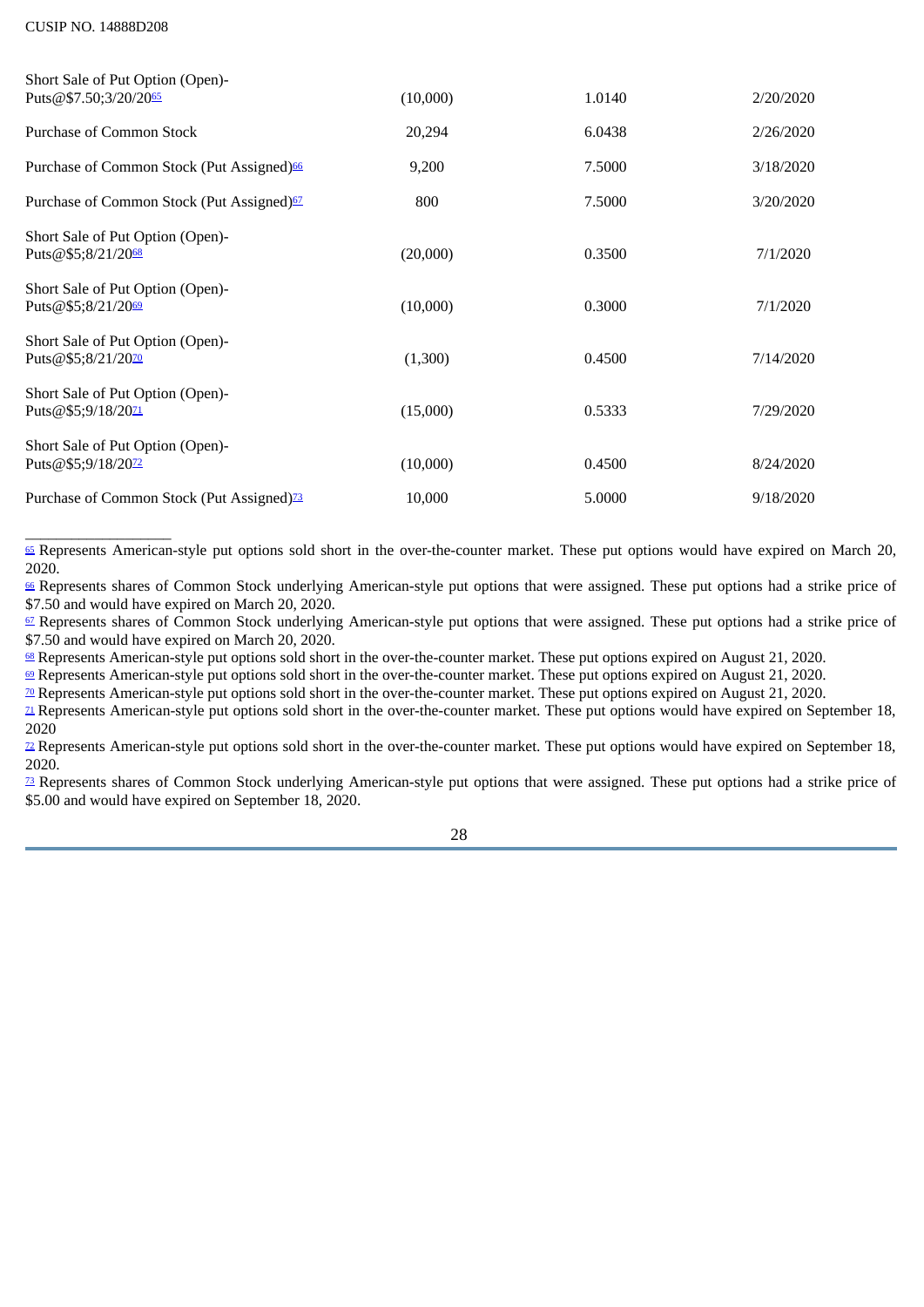<span id="page-28-13"></span><span id="page-28-12"></span><span id="page-28-11"></span><span id="page-28-10"></span><span id="page-28-9"></span><span id="page-28-8"></span>

| Purchase of Common Stock (Put Assigned) <sup>74</sup>  | 15,000    | 5.0000 | 9/18/2020  |
|--------------------------------------------------------|-----------|--------|------------|
| Short Sale of Put Option (Open)-<br>Puts@\$5;6/18/2175 | (6,300)   | 0.6200 | 1/19/2021  |
| Short Sale of Put Option (Open)-<br>Puts@\$5;3/19/2176 | (28,900)  | 0.1500 | 1/22/2021  |
| Short Sale of Put Option (Open)-<br>Puts@\$5;3/19/2177 | (11, 100) | 0.1500 | 1/25/2021  |
| Short Sale of Put Option (Open)-<br>Puts@\$5;6/18/2178 | (25,000)  | 0.4500 | 2/16/2021  |
| Short Sale of Put Option (Open)-<br>Puts@\$5;6/18/2179 | (25,000)  | 0.6500 | 2/23/2021  |
| Short Sale of Put Option (Open)-<br>Puts@\$5;6/18/2180 | (25,000)  | 0.3000 | 3/18/2021  |
| Purchase of Common Stock (Put Assigned) <sup>81</sup>  | 81,300    | 5.0000 | 6/18/2021  |
| <b>Purchase of Common Stock</b>                        | 20,000    | 1.8438 | 11/12/2021 |
| Purchase of Common Stock                               | 50,000    | 1.0129 | 12/16/2021 |
| <b>Purchase of Common Stock</b>                        | 25,000    | 0.9983 | 12/22/2021 |
| <b>Purchase of Common Stock</b>                        | 25,000    | 0.9496 | 12/28/2021 |

<span id="page-28-15"></span><span id="page-28-14"></span><span id="page-28-0"></span><sup>[74](#page-28-8)</sup> Represents shares of Common Stock underlying American-style put options that were assigned. These put options had a strike price of \$5.00 and would have expired on September 18, 2020.

<span id="page-28-1"></span><sup>25</sup> Represents American-style put options sold short in the over-the-counter market. These put options would have expired on June 18, 2021.  $\frac{1}{26}$  Represents American-style put options sold short in the over-the-counter market. These put options expired on March 19, 2021.

<span id="page-28-3"></span><span id="page-28-2"></span> $\overline{2}$  Represents American-style put options sold short in the over-the-counter market. These put options expired on March 19, 2021.

<span id="page-28-4"></span><sup>28</sup> Represents American-style put options sold short in the over-the-counter market. These put options would have expired on June 18, 2021.

<span id="page-28-7"></span><span id="page-28-6"></span><span id="page-28-5"></span> $\frac{1}{2}$  Represents American-style put options sold short in the over-the-counter market. These put options would have expired on June 18, 2021. **[80](#page-28-14)** Represents American-style put options sold short in the over-the-counter market. These put options would have expired on June 18, 2021. [81](#page-28-15) Represents shares of Common Stock underlying American-style put options that were assigned. These put options had a strike price of \$5.00 and would have expired on June 18, 2021.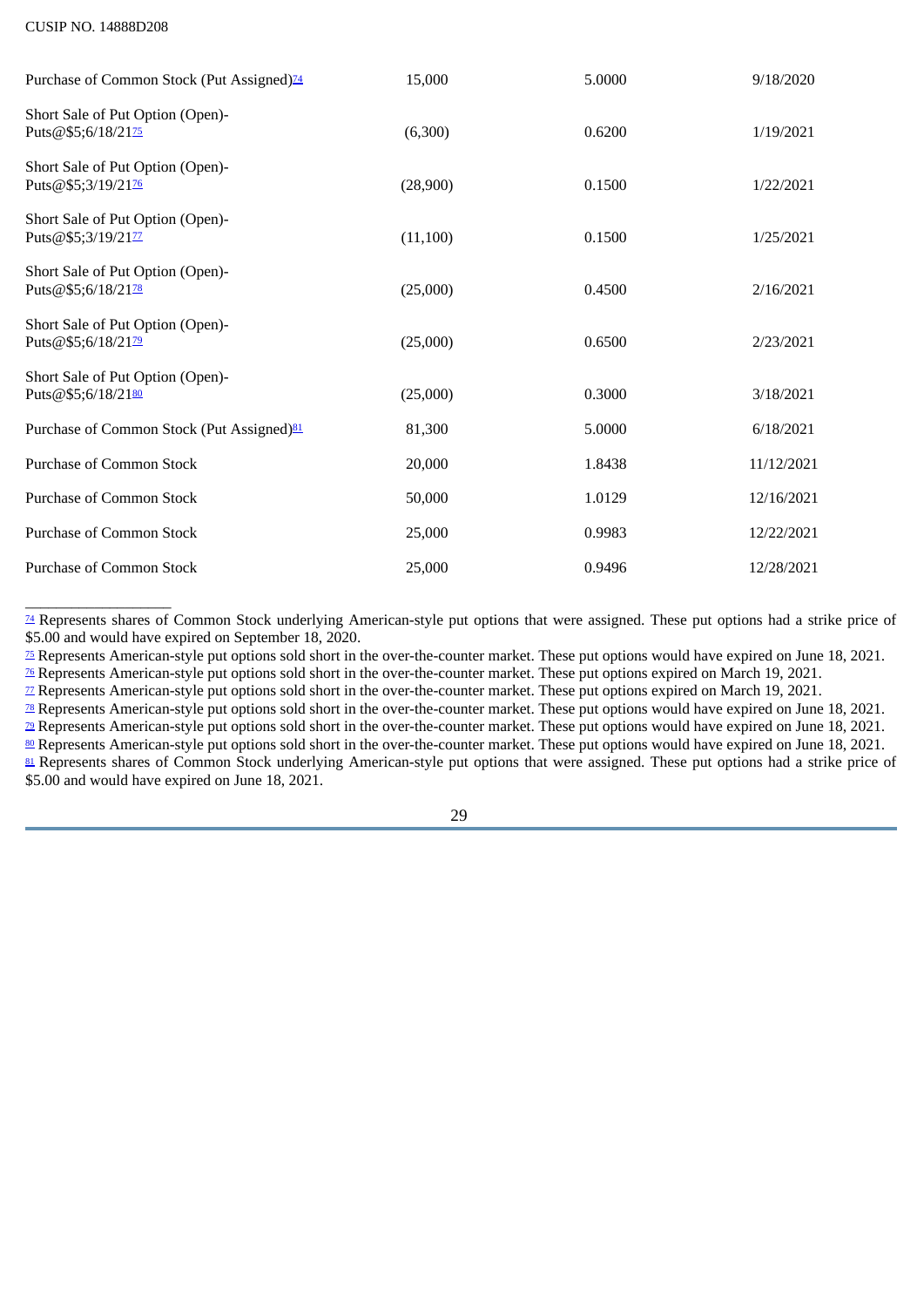<span id="page-29-11"></span><span id="page-29-10"></span><span id="page-29-9"></span><span id="page-29-8"></span> $\_$ 

# <span id="page-29-7"></span><span id="page-29-6"></span>**CCUR HOLDINGS, INC**

| <b>Nature of the Transaction</b>                              | <b>Securities Purchased/(Sold)</b> | <u>Price (\$)</u> | Date of Purchase /<br><b>Sale</b> |
|---------------------------------------------------------------|------------------------------------|-------------------|-----------------------------------|
| Short Sale of Put Option (Open) - @\$7.50;6/21/1982           | (25,000)                           | 0.2000            | 3/7/2018                          |
| <b>Purchase of Common Stock</b>                               | 55,000                             | 10.4295           | 6/22/2018                         |
| <b>Purchase of Common Stock</b>                               | 19,100                             | 10.8492           | 7/19/2018                         |
| Purchase of Common Stock                                      | 3,000                              | 8.6800            | 10/30/2018                        |
| Purchase of Common Stock                                      | 10,539                             | 8.9336            | 10/31/2018                        |
| Purchase of Common Stock                                      | 12,361                             | 8.6800            | 11/27/2018                        |
| Purchase of Common Stock                                      | 17,000                             | 10.8492           | 2/7/2019                          |
| <b>Purchase of Common Stock</b>                               | 8,000                              | 10.4295           | 2/8/2019                          |
| Short Sale of Put Option (Open) - Puts@\$7.50;7/19/1983       | (15,000)                           | 0.4000            | 5/29/2019                         |
| Short Sale of Call Option (Open) -<br>Calls@\$12.50;7/19/1984 | (15,000)                           | 0.1000            | 5/29/2019                         |
| Purchase of Common Stock (Puts Assigned) <sup>85</sup>        | 25,000                             | 7.5000            | 6/21/2019                         |
| Short Sale of Call Option (Open) -<br>Calls@\$10.00;7/19/1986 | (5,000)                            | 0.1500            | 7/3/2019                          |
| Short Sale of Call Option (Open) -<br>Calls@\$10.00;7/19/1987 | (6,000)                            | 0.1500            | 7/3/2019                          |

<span id="page-29-0"></span> $\frac{82}{2}$  $\frac{82}{2}$  $\frac{82}{2}$  Represents American-style put options sold short in the over-the-counter market. These put options would have expired on June 21, 2019.  $\frac{83}{2}$  $\frac{83}{2}$  $\frac{83}{2}$  Represents American-style put options sold short in the over-the-counter market. These put options expired on July 19, 2019.

<span id="page-29-2"></span><span id="page-29-1"></span> $\frac{84}{2}$  $\frac{84}{2}$  $\frac{84}{2}$  Represents American-style call options sold short in the over-the-counter market. These call options expired on July 19, 2019.

<span id="page-29-3"></span><sup>[85](#page-29-9)</sup> Represents shares of Common Stock underlying American-style put options that were assigned. These put options had a strike price of \$7.50 and would have expired on June 21, 2019.

<span id="page-29-5"></span><span id="page-29-4"></span><sup>[86](#page-29-10)</sup> Represents American-style call options sold short in the over-the-counter market. These call options expired on July 19, 2019. <sup>[87](#page-29-11)</sup>Represents American-style call options sold short in the over-the-counter market. These call options expired on July 19, 2019.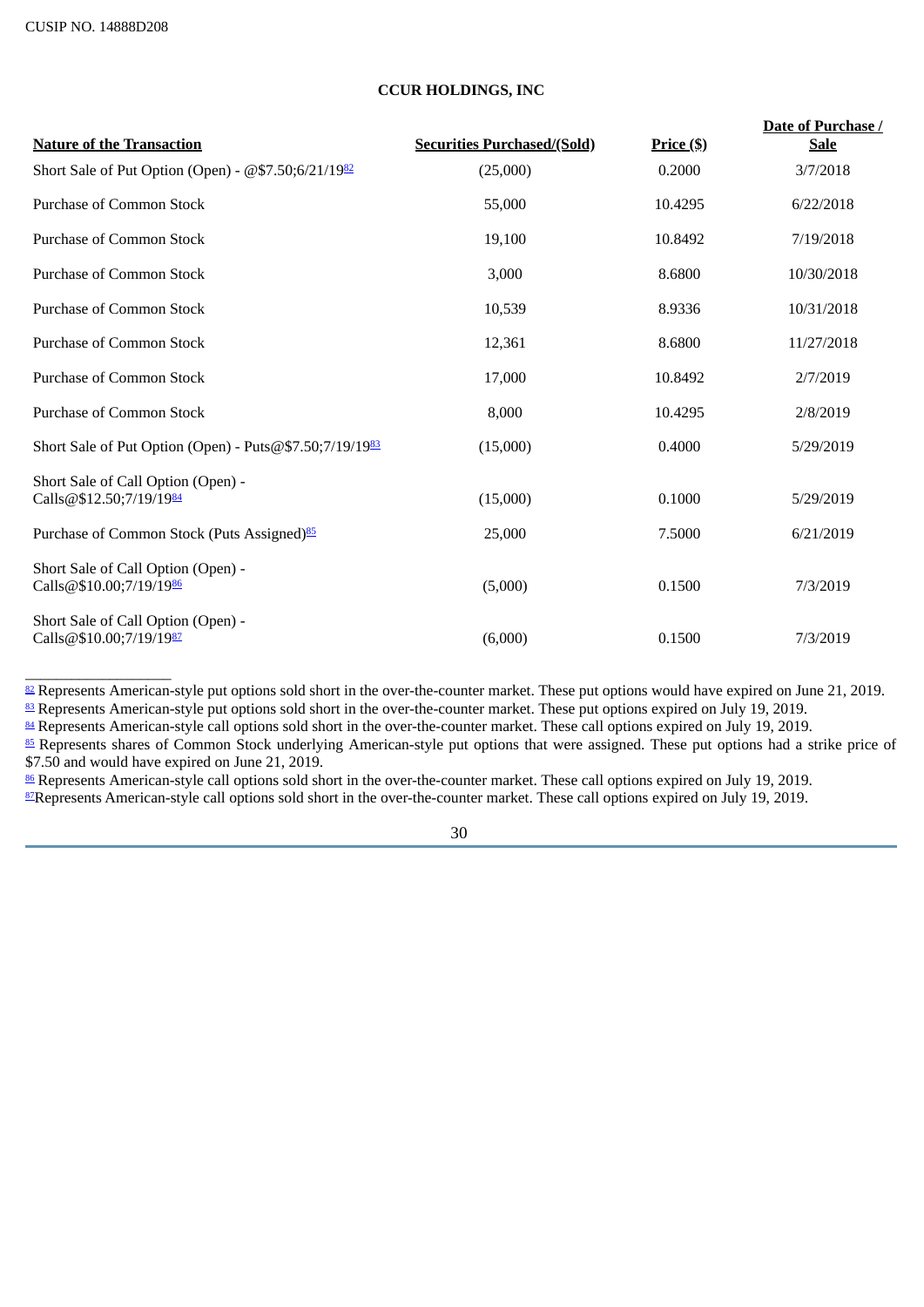<span id="page-30-14"></span><span id="page-30-13"></span><span id="page-30-12"></span><span id="page-30-11"></span><span id="page-30-10"></span>

| Short Sale of Call Option (Open) -<br>Calls@\$10.00;7/19/1988    | (25,000) | 0.4100 | 7/5/2019  |
|------------------------------------------------------------------|----------|--------|-----------|
| Short Sale of Call Option (Open) -<br>Calls@\$10.00;7/19/1989    | (5,000)  | 0.2000 | 7/5/2019  |
| Purchase of Common Stock <sup>90</sup>                           | 125,000  | 6.5000 | 2/13/2020 |
| Short Sale of Put Option (Open) - Puts@\$7.50;3/20/2091          | (15,000) | 1.0046 | 2/20/2020 |
| Purchase of Common Stock (Puts Assigned) <sup>92</sup>           | 12,100   | 7.5000 | 3/18/2020 |
| Purchase of Common Stock (Puts Assigned) <sup>93</sup>           | 2,900    | 7.5000 | 3/20/2020 |
| Short Sale of Put Option (Open) - Puts $@$5;8/21/20\frac{94}{9}$ | (20,000) | 0.3000 | 7/1/2020  |
| Short Sale of Put Option (Open) - Puts@\$5;9/18/2095             | (7,700)  | 0.5500 | 7/7/2020  |
| Short Sale of Put Option (Open) - Puts@\$5;9/18/2096             | (7,700)  | 0.5500 | 7/8/2020  |
| Short Sale of Put Option (Open) - Puts@\$5;8/21/2097             | (5,000)  | 0.4500 | 7/14/2020 |

<span id="page-30-19"></span><span id="page-30-18"></span><span id="page-30-17"></span><span id="page-30-16"></span><span id="page-30-15"></span><span id="page-30-0"></span><sup>[88](#page-30-10)</sup> Represents American-style call options sold short in the over-the-counter market. These call options expired on July 19, 2019.

<span id="page-30-1"></span><sup>[89](#page-30-11)</sup> Represents American-style call options sold short in the over-the-counter market. These call options expired on July 19, 2019.

<span id="page-30-2"></span><sup>[90](#page-30-12)</sup> Represents shares of Common Stock purchased pursuant to the Company's underwritten public offering.

<span id="page-30-3"></span>[91](#page-30-13) Represents American-style put options sold short in the over-the-counter market. These put options would have expired on March 20, 2020.

<span id="page-30-4"></span><sup>[92](#page-30-14)</sup> Represents shares of Common Stock underlying American-style put options that were assigned. These put options had a strike price of \$7.50 and would have expired on March 20, 2020.

<span id="page-30-5"></span><sup>[93](#page-30-15)</sup> Represents shares of Common Stock underlying American-style put options that were assigned. These put options had a strike price of \$7.50 and would have expired on March 20, 2020.

<span id="page-30-6"></span><sup>[94](#page-30-16)</sup> Represents American-style put options sold short in the over-the-counter market. These put options would have expired on August 21, 2020.

<span id="page-30-7"></span>**EXECT** Represents American-style put options sold short in the over-the-counter market. These put options would have expired on September 18, 2020.

<span id="page-30-8"></span> $96$  Represents American-style put options sold short in the over-the-counter market. These put options would have expired on September 18, 2020.

<span id="page-30-9"></span>[97](#page-30-19) Represents American-style put options sold short in the over-the-counter market. These put options expired on August 21, 2020.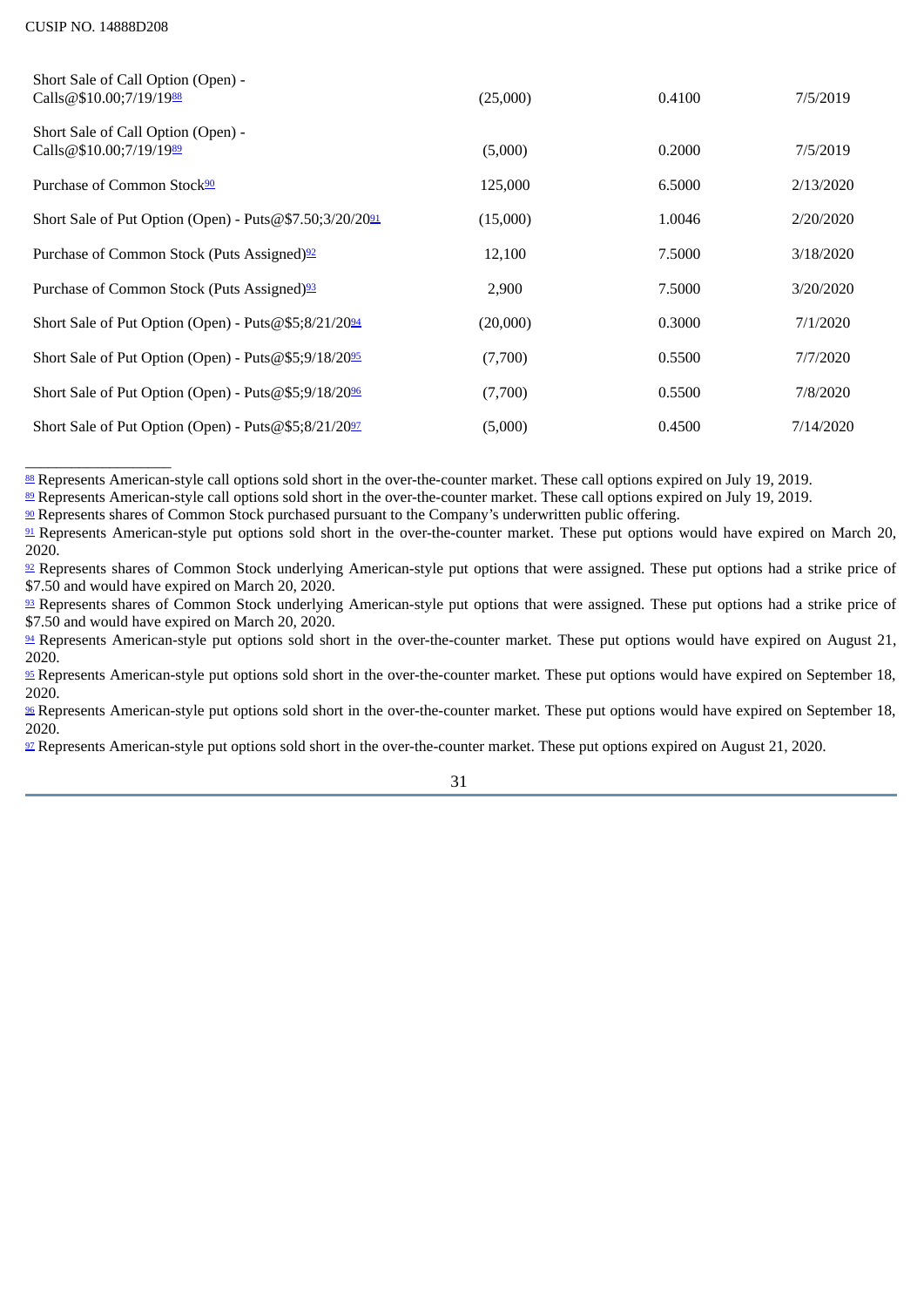$\_$ 

<span id="page-31-9"></span><span id="page-31-8"></span><span id="page-31-7"></span><span id="page-31-6"></span><span id="page-31-5"></span>

| Purchase of Common Stock (Puts Assigned) <sup>98</sup> | 15,400   | 5.0000 | 9/18/2020  |
|--------------------------------------------------------|----------|--------|------------|
| Short Sale of Put Option (Open) - Puts@\$5;6/18/2199   | (6,200)  | 0.6200 | 1/19/2021  |
| Short Sale of Put Option (Open) - Puts@\$5;3/19/21100  | (30,000) | 0.1500 | 1/25/2021  |
| Short Sale of Put Option (Open) - Puts@\$5;6/18/21101  | (25,000) | 0.6500 | 2/23/2021  |
| Purchase of Put Option (Close) - Puts@\$5;6/18/21102   | 31,200   | 0.6000 | 6/14/2021  |
| Purchase of Common Stock                               | 30,000   | 1.8790 | 11/12/2021 |
| Purchase of Common Stock                               | 25,000   | 1.6428 | 11/16/2021 |
| Purchase of Common Stock                               | 42,138   | 0.9988 | 12/16/2021 |
| Purchase of Common Stock                               | 7,862    | 1.0000 | 12/17/2021 |
| Purchase of Common Stock                               | 25,000   | 1.0000 | 12/27/2021 |
| Purchase of Common Stock                               | 25,000   | 0.9182 | 12/29/2021 |
| Purchase of Common Stock                               | 71,700   | 0.5835 | 2/24/2022  |

<span id="page-31-0"></span><sup>[98](#page-31-5)</sup> Represents shares of Common Stock underlying American-style put options that were assigned. These put options had a strike price of \$5.00 and would have expired on September 18, 2020.

<span id="page-31-1"></span><sup>[99](#page-31-6)</sup> Represents American-style put options sold short in the over-the-counter market. These put options would have expired on June 18, 2021. <sup>[100](#page-31-7)</sup> Represents American-style put options sold short in the over-the-counter market. These put options expired on March 19, 2021.

<span id="page-31-4"></span><span id="page-31-3"></span><span id="page-31-2"></span><sup>[101](#page-31-8)</sup> Represents American-style put options sold short in the over-the-counter market. These put options would have expired on June 18, 2021. [102](#page-31-9) Represents American-style put options purchased in the over-the-counter market to cover short sales of American-style put options in the open market on January 19, 2021 and February 23, 2021. These put options expired on June 18, 2021.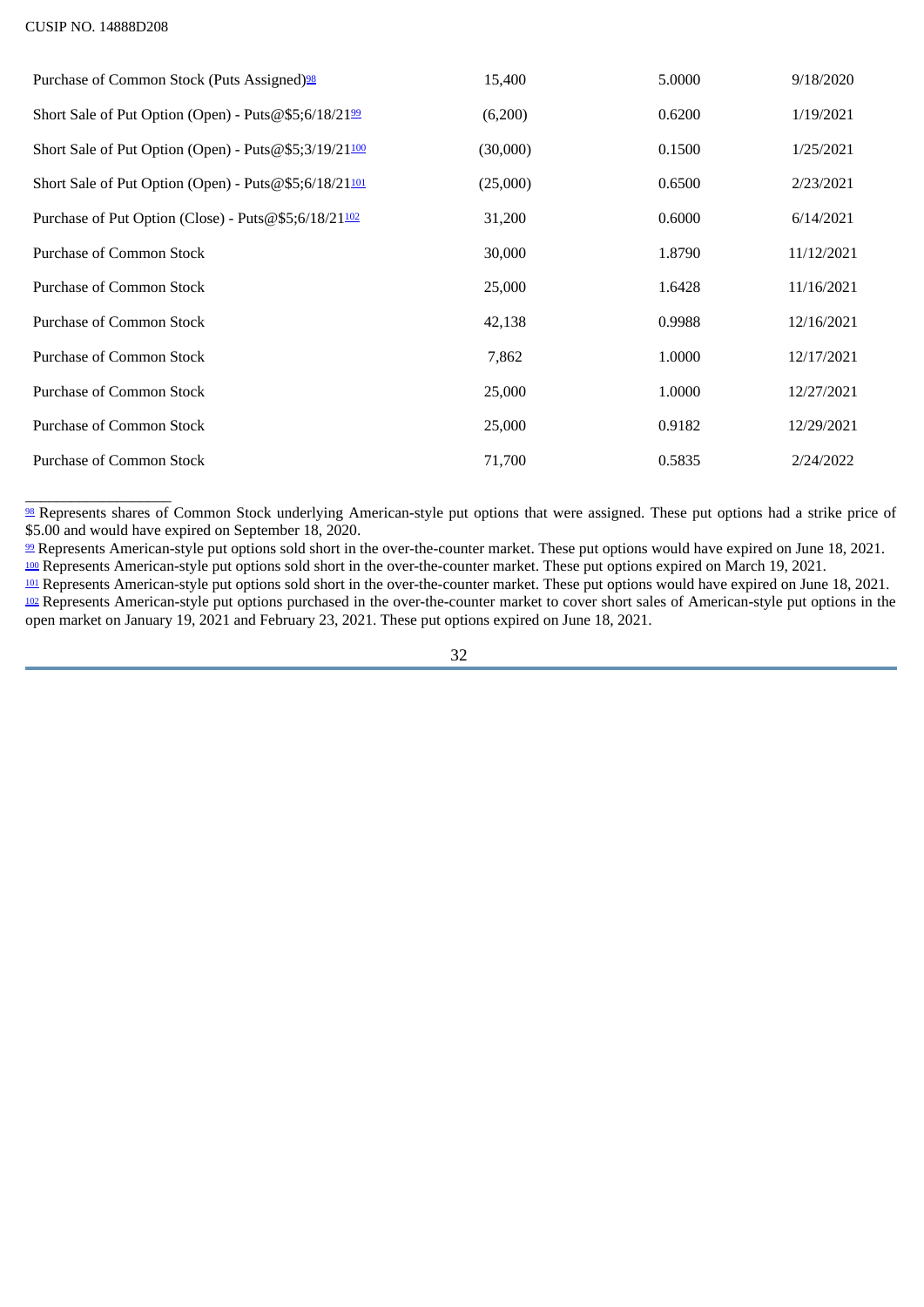# **DAVID S. OROS**

<span id="page-32-8"></span><span id="page-32-7"></span>

| <b>Nature of the Transaction</b>                             | <b>Securities Purchased/(Sold)</b> | $Price (\$)$ | Date of Purchase /<br><b>Sale</b> |
|--------------------------------------------------------------|------------------------------------|--------------|-----------------------------------|
| Purchase of Common Stock                                     | 26,927                             | 6.4259       | 2/13/2020                         |
| <b>Purchase of Common Stock</b>                              | 15,353                             | 6.3353       | 2/13/2020                         |
| Purchase of Common Stock                                     | 7,720                              | 6.3814       | 2/13/2020                         |
| <b>Purchase of Common Stock</b>                              | 5,000                              | 6.3700       | 6/18/2020                         |
| Short Sale of Put Option (Open) -<br>Puts@\$7.50;08/21/20103 | (10, 100)                          | 1.2000       | 6/24/2020                         |
| Short Sale of Put Option (Open) -<br>Puts@\$7.50;09/18/20104 | (3,600)                            | 1.3000       | 6/25/2020                         |
| Short Sale of Put Option (Open) -<br>Puts@\$7.50;09/04/20105 | (16,300)                           | 1.3000       | 6/25/2020                         |
| Short Sale of Put Option (Open) -<br>Puts@\$5.00;09/18/20106 | (22,000)                           | 0.8000       | 6/30/2020                         |
| Short Sale of Put Option (Open) -<br>Puts@\$7.50;09/18/20107 | (10,000)                           | 1.5000       | 6/30/2020                         |
| Purchase of Common Stock (Puts Assigned) <sup>108</sup>      | 10,100                             | 7.5000       | 8/21/2020                         |
| Purchase of Common Stock (Puts Assigned) <sup>109</sup>      | 3,600                              | 7.5000       | 8/27/2020                         |
| Sale of Common Stock                                         | (1,500)                            | 5.0276       | 8/27/2020                         |

<span id="page-32-13"></span><span id="page-32-12"></span><span id="page-32-11"></span><span id="page-32-10"></span><span id="page-32-9"></span><span id="page-32-0"></span>\_\_\_\_\_\_\_\_\_\_\_\_\_\_\_\_\_\_\_ <sup>[103](#page-32-7)</sup> Represents American-style put options sold short in the over-the-counter market. These put options would have expired on August 21,2020.

<span id="page-32-1"></span>[104](#page-32-8) Represents American-style put options sold short in the over-the-counter market. These put options would have expired on September 18, 2020.

<span id="page-32-2"></span>[105](#page-32-9) Represents American-style put options sold short in the over-the-counter market. These put options would have expired on September 4, 2020.

<span id="page-32-3"></span>[106](#page-32-10) Represents American-style put options sold short in the over-the-counter market. These put options would have expired on September 18, 2020.

<span id="page-32-4"></span>[107](#page-32-11) Represents American-style put options sold short in the over-the-counter market. These put options would have expired on September 18, 2020.

<span id="page-32-5"></span>[108](#page-32-12) Represents shares of Common Stock underlying American-style put options that were assigned. These put options had a strike price of \$7.50 and would have expired on August 21, 2020.

<span id="page-32-6"></span>[109](#page-32-13) Represents shares of Common Stock underlying American-style put options that were assigned. These put options had a strike price of \$7.50 and would have expired on September 18, 2020.

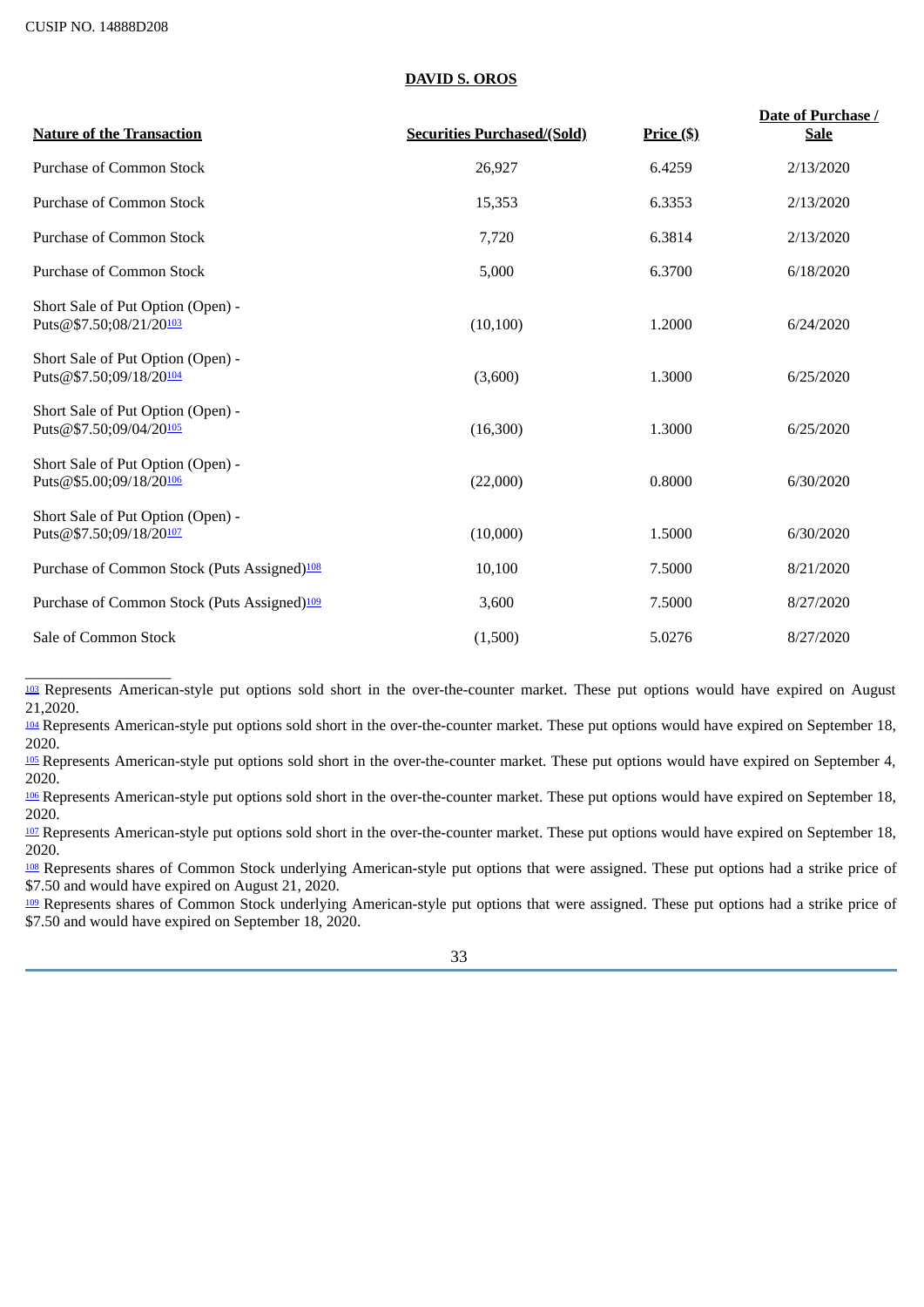<span id="page-33-5"></span><span id="page-33-4"></span><span id="page-33-3"></span>

| Sale of Common Stock                                    | (1,500) | 5.0014 | 8/28/2020  |
|---------------------------------------------------------|---------|--------|------------|
| Purchase of Common Stock (Puts Assigned) <sup>110</sup> | 16,300  | 7.5000 | 9/4/2020   |
| Sale of Common Stock                                    | (1,500) | 4.5502 | 9/9/2020   |
| Sale of Common Stock                                    | (1,500) | 4.7500 | 9/10/2020  |
| Sale of Common Stock                                    | (1,500) | 4.7375 | 9/14/2020  |
| Sale of Common Stock                                    | (1,500) | 4.8707 | 9/15/2020  |
| Sale of Common Stock                                    | (1,500) | 4.9051 | 9/16/2020  |
| Purchase of Common Stock (Puts Assigned) <sup>111</sup> | 22,000  | 5.0000 | 9/18/2020  |
| Purchase of Common Stock (Puts Assigned) <sup>112</sup> | 10,000  | 7.5000 | 9/18/2020  |
| Sale of Common Stock                                    | (1,500) | 4.9400 | 9/18/2020  |
| Sale of Common Stock                                    | (1,500) | 4.4913 | 9/30/2020  |
| Sale of Common Stock                                    | (1,500) | 4.6510 | 10/6/2020  |
| Sale of Common Stock                                    | (1,500) | 4.6099 | 10/7/2020  |
| Sale of Common Stock                                    | (1,500) | 5.2000 | 10/14/2020 |
| Sale of Common Stock                                    | (1,500) | 5.2635 | 10/14/2020 |
| Sale of Common Stock                                    | (1,500) | 6.0500 | 10/16/2020 |
| Sale of Common Stock                                    | (1,500) | 6.4817 | 10/16/2020 |
| Sale of Common Stock                                    | (1,500) | 5.1000 | 10/22/2020 |
| Sale of Common Stock                                    | (1,500) | 5.6980 | 10/27/2020 |
| Sale of Common Stock                                    | (1,500) | 5.6913 | 11/3/2020  |
| Sale of Common Stock                                    | (1,500) | 5.5567 | 11/5/2020  |

<span id="page-33-0"></span>[110](#page-33-3) Represents shares of Common Stock underlying American-style put options that were assigned. These put options had a strike price of \$7.50 and would have expired on September 4, 2020.

<span id="page-33-1"></span><sup>[111](#page-33-4)</sup> Represents shares of Common Stock underlying American-style put options that were assigned. These put options had a strike price of \$5.00 and would have expired on September 18, 2020.

<span id="page-33-2"></span>[112](#page-33-5) Represents shares of Common Stock underlying American-style put options that were assigned. These put options had a strike price of \$7.50 and would have expired on September 18, 2020.

<span id="page-33-6"></span> $\frac{113}{2}$  $\frac{113}{2}$  $\frac{113}{2}$  Represents American-style call options sold short in the over-the-counter market. These call options would have expired on September 17, 2021.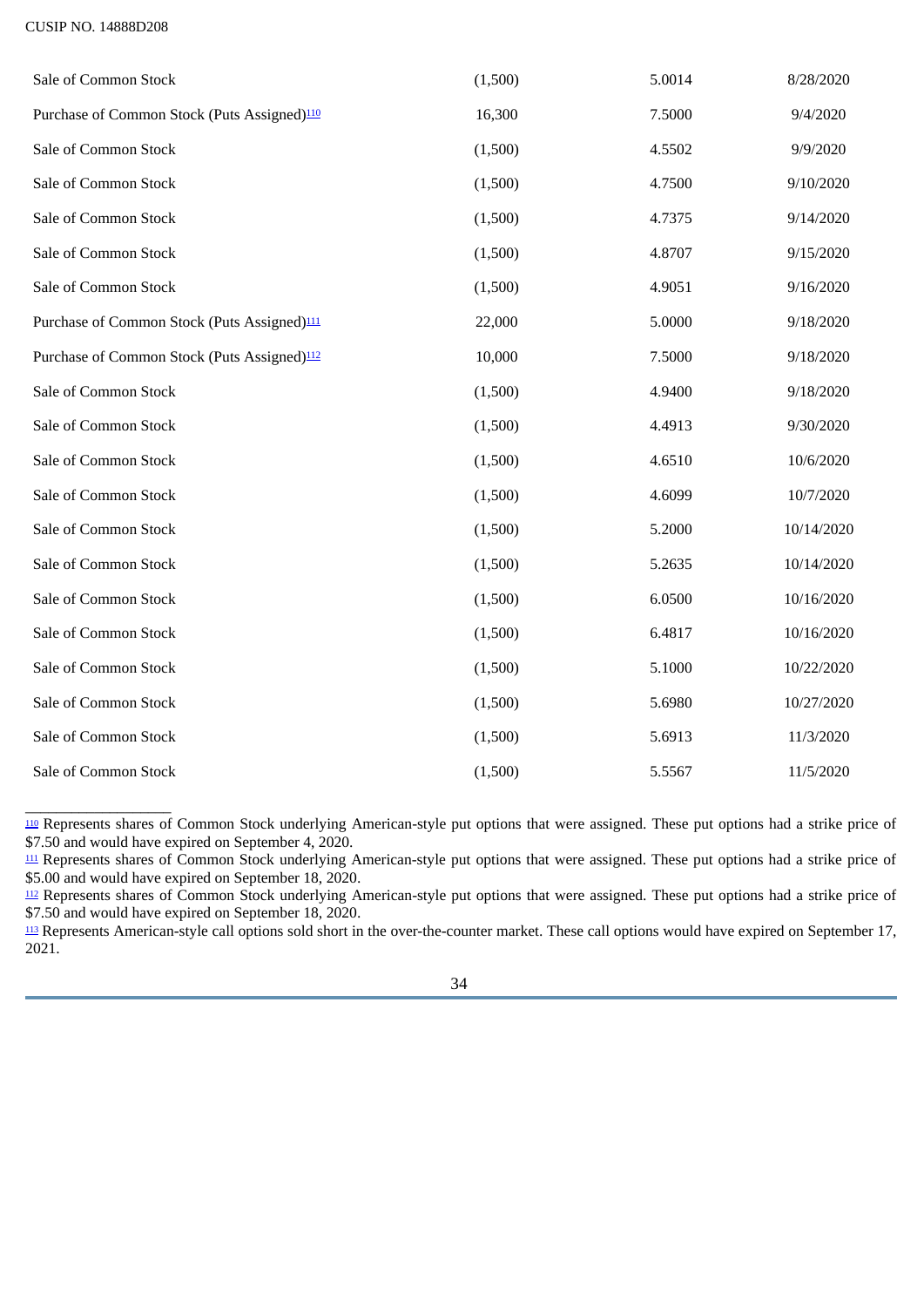| Sale of Common Stock | (1,500)  | 5.5802 | 11/9/2020  |
|----------------------|----------|--------|------------|
| Sale of Common Stock | (1,500)  | 5.8000 | 11/11/2020 |
| Sale of Common Stock | (1,500)  | 5.9296 | 11/12/2020 |
| Sale of Common Stock | (1,500)  | 5.9901 | 11/16/2020 |
| Sale of Common Stock | (1,500)  | 5.8247 | 11/18/2020 |
| Sale of Common Stock | (1,500)  | 5.8116 | 11/24/2020 |
| Sale of Common Stock | (1,500)  | 5.9310 | 11/30/2020 |
| Sale of Common Stock | (1,500)  | 6.1154 | 12/1/2020  |
| Sale of Common Stock | (3)      | 7.1000 | 12/14/2020 |
| Sale of Common Stock | (2,000)  | 6.4610 | 12/14/2020 |
| Sale of Common Stock | (2, 497) | 7.0928 | 12/14/2020 |
| Sale of Common Stock | (2,500)  | 6.8979 | 12/14/2020 |
| Sale of Common Stock | (2,500)  | 6.9878 | 12/14/2020 |
| Sale of Common Stock | (3,000)  | 6.6961 | 12/14/2020 |
| Sale of Common Stock | (3,000)  | 6.8023 | 12/14/2020 |
| Sale of Common Stock | (200)    | 6.9900 | 12/15/2020 |
| Sale of Common Stock | (2,800)  | 6.9564 | 12/15/2020 |
| Sale of Common Stock | (3,000)  | 7.0139 | 12/15/2020 |
| Sale of Common Stock | (2,000)  | 6.9050 | 12/16/2020 |
| Sale of Common Stock | (2,000)  | 6.1982 | 12/30/2020 |
| Sale of Common Stock | (1,500)  | 6.0984 | 1/6/2021   |
| Sale of Common Stock | (1,500)  | 6.1516 | 1/6/2021   |
| Sale of Common Stock | (2,000)  | 6.2249 | 1/6/2021   |
| Sale of Common Stock | (2,000)  | 6.3332 | 1/6/2021   |
| Sale of Common Stock | (100)    | 6.2700 | 1/11/2021  |
| Sale of Common Stock | (1,500)  | 6.1773 | 1/11/2021  |
|                      |          |        |            |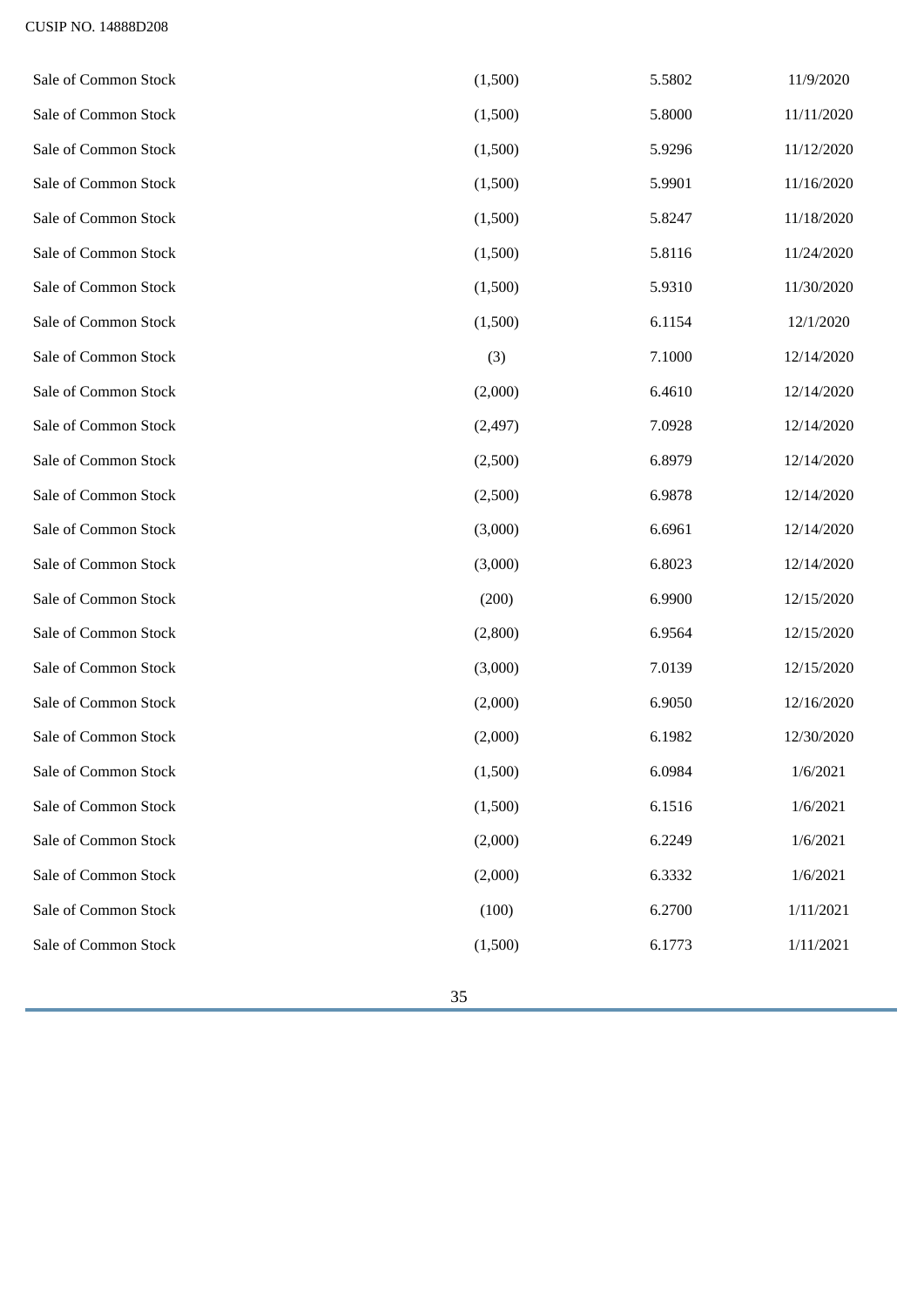| Sale of Common Stock | (1,500) | 6.1870 | 1/11/2021 |
|----------------------|---------|--------|-----------|
| Sale of Common Stock | (1,900) | 6.2679 | 1/11/2021 |
| Sale of Common Stock | (1,500) | 6.3801 | 1/12/2021 |
| Sale of Common Stock | (2,000) | 6.6194 | 1/14/2021 |
| Sale of Common Stock | (2,000) | 6.4188 | 1/14/2021 |
| Sale of Common Stock | (2,000) | 6.5347 | 1/14/2021 |
| Sale of Common Stock | (2,000) | 6.6576 | 1/14/2021 |
| Sale of Common Stock | (300)   | 6.6620 | 1/19/2021 |
| Sale of Common Stock | (300)   | 6.5801 | 1/19/2021 |
| Sale of Common Stock | (300)   | 6.6501 | 1/19/2021 |
| Sale of Common Stock | (600)   | 6.6010 | 1/19/2021 |
| Sale of Common Stock | (1,500) | 6.6167 | 1/19/2021 |
| Sale of Common Stock | (1,500) | 6.6720 | 1/19/2021 |
| Sale of Common Stock | (1,500) | 6.7500 | 1/20/2021 |
| Sale of Common Stock | (1,500) | 6.7727 | 1/20/2021 |
| Sale of Common Stock | (2,000) | 6.6775 | 1/20/2021 |
| Sale of Common Stock | (1,500) | 6.5313 | 1/21/2021 |
| Sale of Common Stock | (1,500) | 6.5747 | 1/21/2021 |
| Sale of Common Stock | (2,000) | 6.6884 | 1/21/2021 |
| Sale of Common Stock | (4,000) | 5.8448 | 1/27/2021 |
| Sale of Common Stock | (2,000) | 5.7508 | 2/1/2021  |
| Sale of Common Stock | (2,000) | 5.9067 | 2/1/2021  |
| Sale of Common Stock | (2,000) | 5.9000 | 2/2/2021  |
| Sale of Common Stock | (2,000) | 5.7953 | 2/3/2021  |
| Sale of Common Stock | (2,000) | 5.9400 | 2/8/2021  |
| Sale of Common Stock | (2,000) | 5.9600 | 2/8/2021  |
|                      |         |        |           |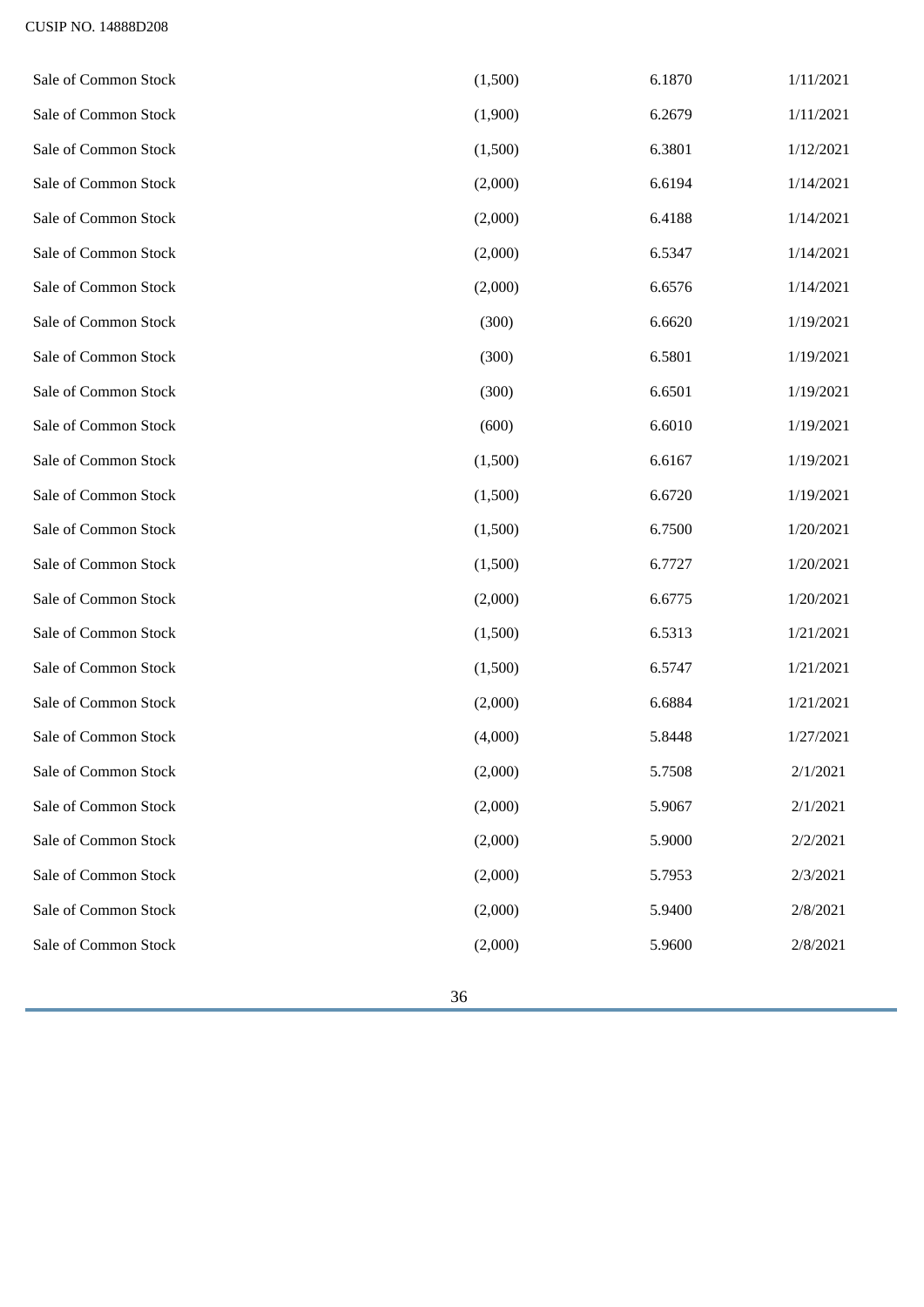<span id="page-36-0"></span>

|                                                                |         |        | 2/9/2021  |
|----------------------------------------------------------------|---------|--------|-----------|
| Sale of Common Stock                                           | (3,000) | 6.1225 | 2/9/2021  |
| Sale of Common Stock                                           | (3,000) | 6.5600 | 2/9/2021  |
| Sale of Common Stock                                           | (3,000) | 7.0800 | 2/10/2021 |
| Sale of Common Stock                                           | (100)   | 7.1500 | 2/17/2021 |
| Sale of Common Stock                                           | (2,900) | 7.1485 | 2/17/2021 |
| Sale of Common Stock                                           | (2,000) | 6.3093 | 3/3/2021  |
| Sale of Common Stock                                           | (1,500) | 6.0626 | 3/16/2021 |
| Sale of Common Stock                                           | (1,500) | 6.0644 | 3/16/2021 |
| Sale of Common Stock                                           | (2,000) | 5.2700 | 3/25/2021 |
| Sale of Common Stock                                           | (3,000) | 5.1210 | 3/25/2021 |
| Sale of Common Stock                                           | (197)   | 5.2010 | 4/1/2021  |
| Sale of Common Stock                                           | (1,803) | 5.2060 | 4/1/2021  |
| Sale of Common Stock                                           | (2,000) | 5.2100 | 4/1/2021  |
| Sale of Common Stock                                           | (3,000) | 5.1448 | 4/5/2021  |
| Sale of Common Stock                                           | (3,000) | 5.1969 | 4/5/2021  |
| Sale of Common Stock                                           | (3,000) | 5.1023 | 4/7/2021  |
| Sale of Common Stock                                           | (3,500) | 5.1601 | 4/14/2021 |
| Sale of Common Stock                                           | (200)   | 4.8510 | 4/15/2021 |
| Sale of Common Stock                                           | (3,800) | 4.8521 | 4/15/2021 |
| Sale of Common Stock                                           | (1,000) | 4.9400 | 4/21/2021 |
| Sale of Common Stock                                           | (2,000) | 5.0766 | 4/28/2021 |
| Sale of Common Stock                                           | (2,000) | 5.4100 | 4/29/2021 |
| Short Sale of Call Option (Open) -<br>Calls@\$5.00;09/17/21113 | (8,500) | 0.9500 | 5/19/2021 |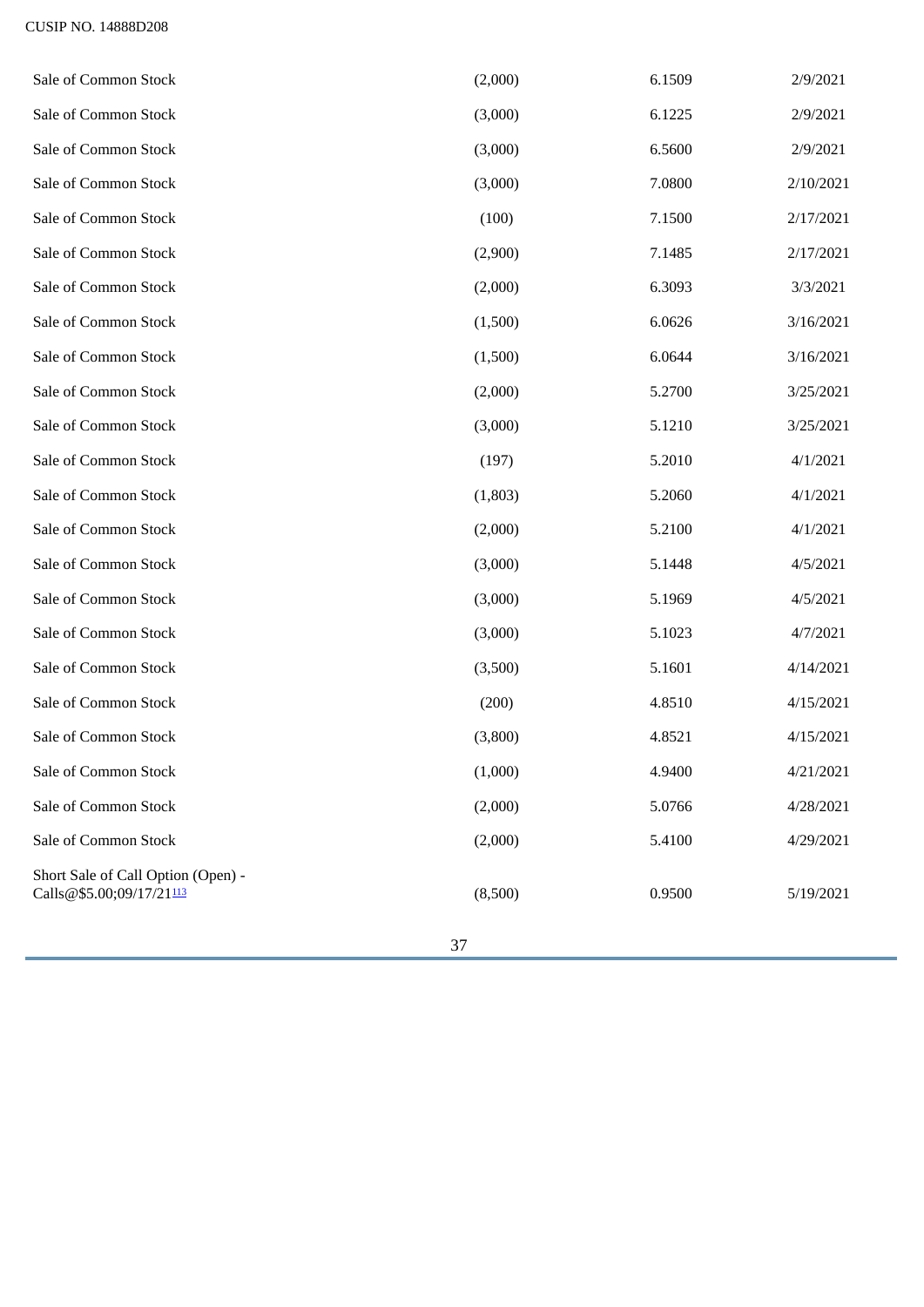| Sale of Common Stock | (2,000)  | 4.4404 | 6/9/2021  |
|----------------------|----------|--------|-----------|
| Sale of Common Stock | (2,000)  | 4.6500 | 6/10/2021 |
| Sale of Common Stock | (2,000)  | 4.5236 | 6/14/2021 |
| Sale of Common Stock | (3,000)  | 4.4210 | 7/12/2021 |
| Sale of Common Stock | (3,000)  | 4.4703 | 7/20/2021 |
| Sale of Common Stock | (2,000)  | 4.5118 | 7/21/2021 |
| Sale of Common Stock | (3,000)  | 4.3297 | 7/28/2021 |
| Sale of Common Stock | (3,000)  | 4.1550 | 8/5/2021  |
| Sale of Common Stock | (2,765)  | 4.3300 | 8/6/2021  |
| Sale of Common Stock | (200)    | 4.3010 | 8/6/2021  |
| Sale of Common Stock | (35)     | 4.3100 | 8/6/2021  |
| Sale of Common Stock | (1)      | 4.1200 | 8/23/2021 |
| Sale of Common Stock | (499)    | 4.1035 | 8/23/2021 |
| Sale of Common Stock | (1,500)  | 4.1200 | 8/23/2021 |
| Sale of Common Stock | (2,000)  | 4.1151 | 8/24/2021 |
| Sale of Common Stock | (1,000)  | 4.3802 | 8/26/2021 |
| Sale of Common Stock | (1,000)  | 4.3835 | 8/26/2021 |
| Sale of Common Stock | (3,000)  | 4.6042 | 8/27/2021 |
| Sale of Common Stock | (2,000)  | 4.6846 | 8/31/2021 |
| Sale of Common Stock | (2,800)  | 4.6700 | 8/31/2021 |
| Sale of Common Stock | (1, 396) | 4.6003 | 8/31/2021 |
| Sale of Common Stock | (6)      | 4.6150 | 8/31/2021 |
| Sale of Common Stock | (100)    | 4.6150 | 8/31/2021 |
| Sale of Common Stock | (1,000)  | 4.3150 | 9/9/2021  |
| Sale of Common Stock | (3,000)  | 4.6700 | 9/10/2021 |
| Sale of Common Stock | (100)    | 4.9000 | 9/15/2021 |
|                      |          |        |           |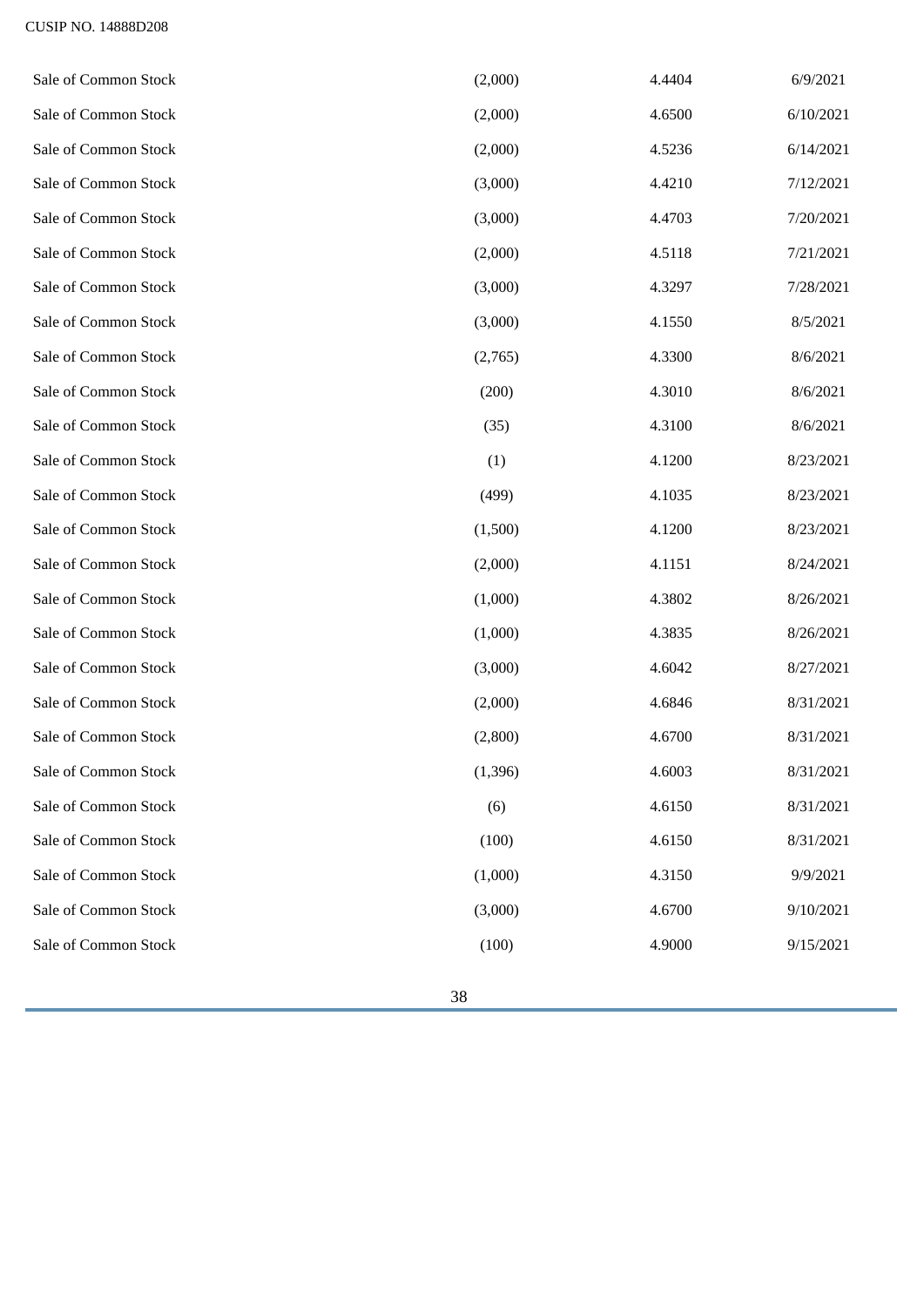| Sale of Common Stock                     | (1,800) | 4.9050 | 9/15/2021  |
|------------------------------------------|---------|--------|------------|
| Sale of Common Stock                     | (100)   | 4.9000 | 9/15/2021  |
| Sale of Common Stock                     | (100)   | 4.9000 | 9/15/2021  |
| Sale of Common Stock                     | (3,000) | 4.7834 | 9/14/2021  |
| Sale of Common Stock<br>(Calls Assigned) | (8,500) | 5.0000 | 9/17/2021  |
| Sale of Common Stock                     | (1,500) | 4.8045 | 9/23/2021  |
| Sale of Common Stock                     | (1,469) | 4.9524 | 9/27/2021  |
| Sale of Common Stock                     | (31)    | 4.9400 | 9/27/2021  |
| Sale of Common Stock                     | (100)   | 4.9400 | 9/27/2021  |
| Sale of Common Stock                     | (100)   | 4.9400 | 9/27/2021  |
| Sale of Common Stock                     | (200)   | 4.9440 | 9/27/2021  |
| Sale of Common Stock                     | (100)   | 4.9500 | 9/27/2021  |
| Sale of Common Stock                     | (2,000) | 4.1610 | 10/14/2021 |
| Sale of Common Stock                     | (2,000) | 3.6100 | 10/22/2021 |
| Sale of Common Stock                     | (2,000) | 3.5590 | 10/22/2021 |
| Sale of Common Stock                     | (15)    | 3.3602 | 10/28/2021 |
| Sale of Common Stock                     | (885)   | 3.3600 | 10/28/2021 |
| Sale of Common Stock                     | (200)   | 3.3640 | 10/28/2021 |
| Sale of Common Stock                     | (1,100) | 3.3700 | 10/28/2021 |
| Sale of Common Stock                     | (300)   | 3.3700 | 10/28/2021 |
| Sale of Common Stock                     | (2,000) | 3.3502 | 10/28/2021 |
| Purchase of Common Stock                 | 10,256  | 1.8100 | 11/12/2021 |
| <b>Purchase of Common Stock</b>          | 100     | 1.8000 | 11/12/2021 |
| <b>Purchase of Common Stock</b>          | 2,000   | 1.8100 | 11/12/2021 |
| <b>Purchase of Common Stock</b>          | 100     | 1.8000 | 11/12/2021 |
|                                          |         |        |            |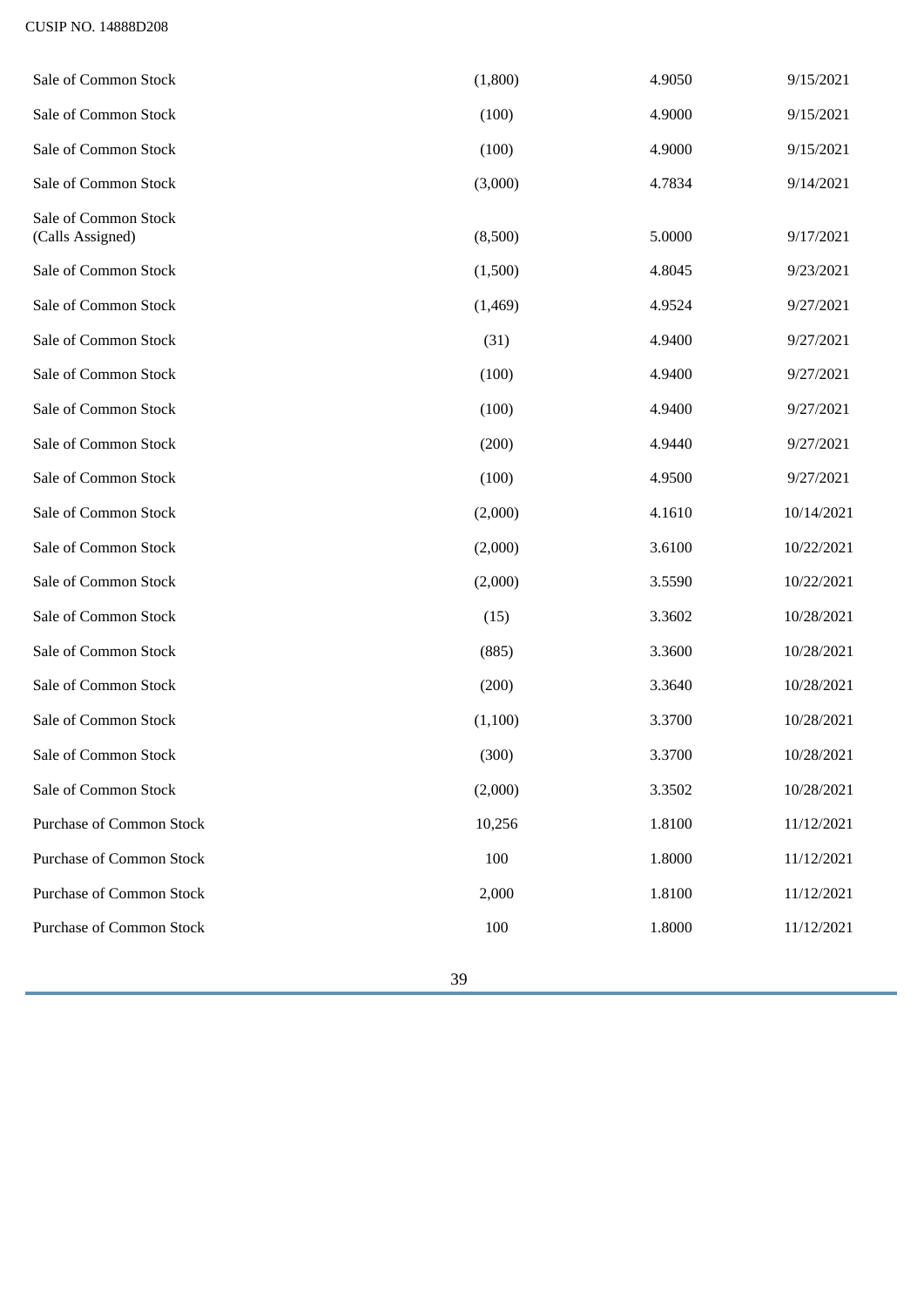| Purchase of Common Stock        | 100    | 1.8000 | 11/12/2021 |
|---------------------------------|--------|--------|------------|
| <b>Purchase of Common Stock</b> | 500    | 1.8000 | 11/12/2021 |
| Purchase of Common Stock        | 100    | 1.8000 | 11/12/2021 |
| <b>Purchase of Common Stock</b> | 100    | 1.7900 | 11/12/2021 |
| <b>Purchase of Common Stock</b> | 100    | 1.8000 | 11/12/2021 |
| <b>Purchase of Common Stock</b> | 1,200  | 1.8000 | 11/12/2021 |
| <b>Purchase of Common Stock</b> | 100    | 1.8000 | 11/12/2021 |
| <b>Purchase of Common Stock</b> | 200    | 1.8000 | 11/12/2021 |
| <b>Purchase of Common Stock</b> | $10\,$ | 1.8000 | 11/12/2021 |
| <b>Purchase of Common Stock</b> | 600    | 1.8000 | 11/12/2021 |
| <b>Purchase of Common Stock</b> | 230    | 1.7990 | 11/12/2021 |
| Purchase of Common Stock        | 100    | 1.8000 | 11/12/2021 |
| <b>Purchase of Common Stock</b> | 100    | 1.8000 | 11/12/2021 |
| <b>Purchase of Common Stock</b> | 100    | 1.8000 | 11/12/2021 |
| <b>Purchase of Common Stock</b> | 100    | 1.7990 | 11/12/2021 |
| <b>Purchase of Common Stock</b> | 100    | 1.7900 | 11/12/2021 |
| <b>Purchase of Common Stock</b> | 100    | 1.7850 | 11/12/2021 |
| <b>Purchase of Common Stock</b> | 100    | 1.7850 | 11/12/2021 |
| <b>Purchase of Common Stock</b> | 100    | 1.7900 | 11/12/2021 |
| <b>Purchase of Common Stock</b> | 92     | 1.7900 | 11/12/2021 |
| <b>Purchase of Common Stock</b> | 1,000  | 1.7900 | 11/12/2021 |
| <b>Purchase of Common Stock</b> | 100    | 1.7800 | 11/12/2021 |
| <b>Purchase of Common Stock</b> | 200    | 1.7900 | 11/12/2021 |
| <b>Purchase of Common Stock</b> | 8      | 1.7890 | 11/12/2021 |
| <b>Purchase of Common Stock</b> | 100    | 1.7900 | 11/12/2021 |
| <b>Purchase of Common Stock</b> | 100    | 1.7900 | 11/12/2021 |
|                                 |        |        |            |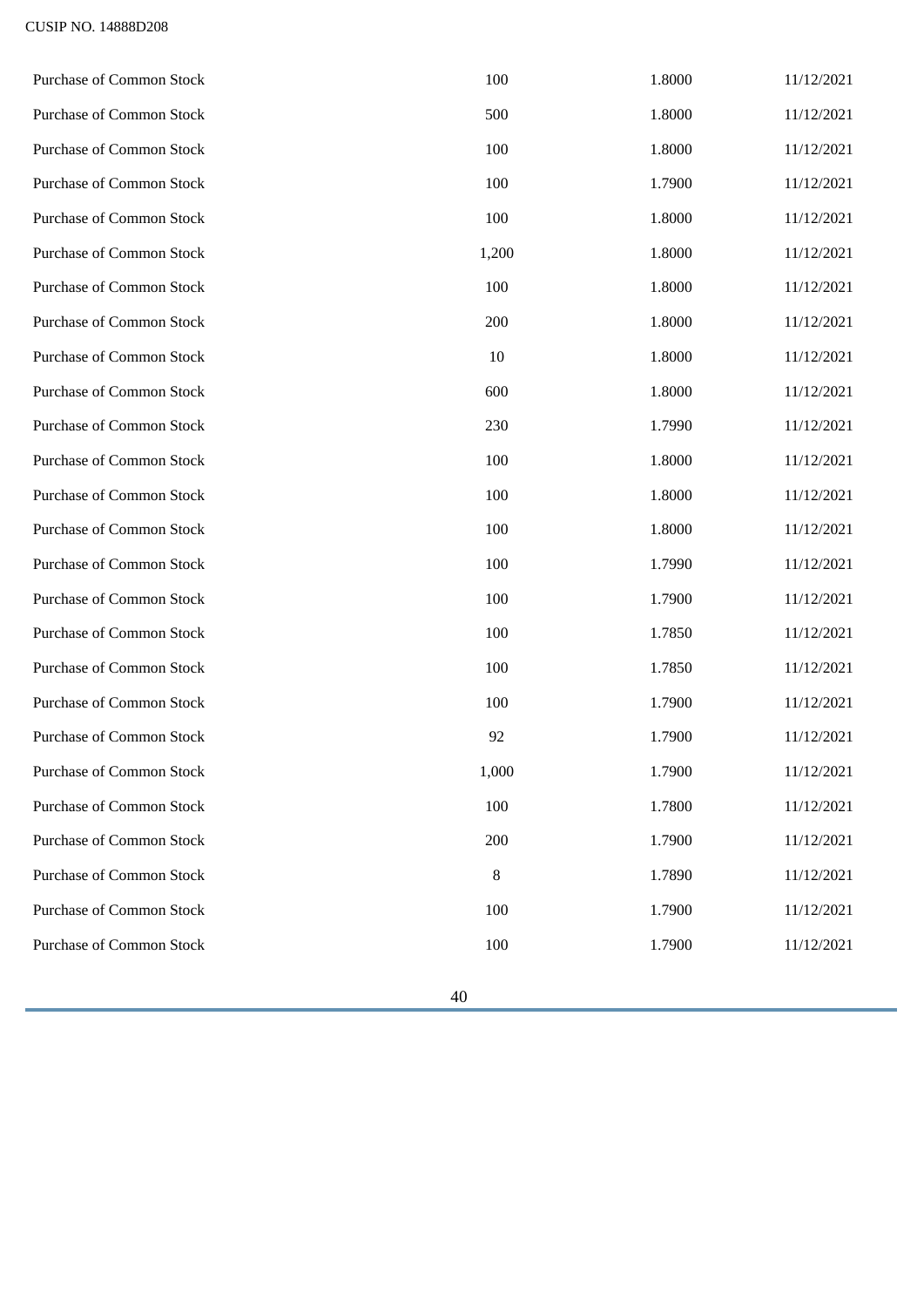| <b>Purchase of Common Stock</b> | 100   | 1.7900 | 11/12/2021 |
|---------------------------------|-------|--------|------------|
| <b>Purchase of Common Stock</b> | 100   | 1.7890 | 11/12/2021 |
| Purchase of Common Stock        | 100   | 1.7800 | 11/12/2021 |
| Purchase of Common Stock        | 100   | 1.7800 | 11/12/2021 |
| <b>Purchase of Common Stock</b> | 900   | 1.7800 | 11/12/2021 |
| <b>Purchase of Common Stock</b> | 100   | 1.7800 | 11/12/2021 |
| <b>Purchase of Common Stock</b> | 100   | 1.7750 | 11/12/2021 |
| <b>Purchase of Common Stock</b> | 142   | 1.7800 | 11/12/2021 |
| <b>Purchase of Common Stock</b> | 16    | 1.7800 | 11/12/2021 |
| Purchase of Common Stock        | 100   | 1.7800 | 11/12/2021 |
| <b>Purchase of Common Stock</b> | 500   | 1.7800 | 11/12/2021 |
| Purchase of Common Stock        | 23    | 1.7800 | 11/12/2021 |
| Purchase of Common Stock        | 100   | 1.7800 | 11/12/2021 |
| Purchase of Common Stock        | 100   | 1.7800 | 11/12/2021 |
| <b>Purchase of Common Stock</b> | 100   | 1.7800 | 11/12/2021 |
| <b>Purchase of Common Stock</b> | 200   | 1.7800 | 11/12/2021 |
| Purchase of Common Stock        | 23    | 1.7800 | 11/12/2021 |
| <b>Purchase of Common Stock</b> | 1,000 | 1.7800 | 11/12/2021 |
| <b>Purchase of Common Stock</b> | 100   | 1.7800 | 11/12/2021 |
| <b>Purchase of Common Stock</b> | 100   | 1.7800 | 11/12/2021 |
| Purchase of Common Stock        | 900   | 1.7750 | 11/12/2021 |
| Purchase of Common Stock        | 100   | 1.7800 | 11/12/2021 |
| <b>Purchase of Common Stock</b> | 200   | 1.7790 | 11/12/2021 |
| <b>Purchase of Common Stock</b> | 200   | 1.7750 | 11/12/2021 |
| <b>Purchase of Common Stock</b> | 100   | 1.7750 | 11/12/2021 |
| <b>Purchase of Common Stock</b> | 100   | 1.7750 | 11/12/2021 |
|                                 |       |        |            |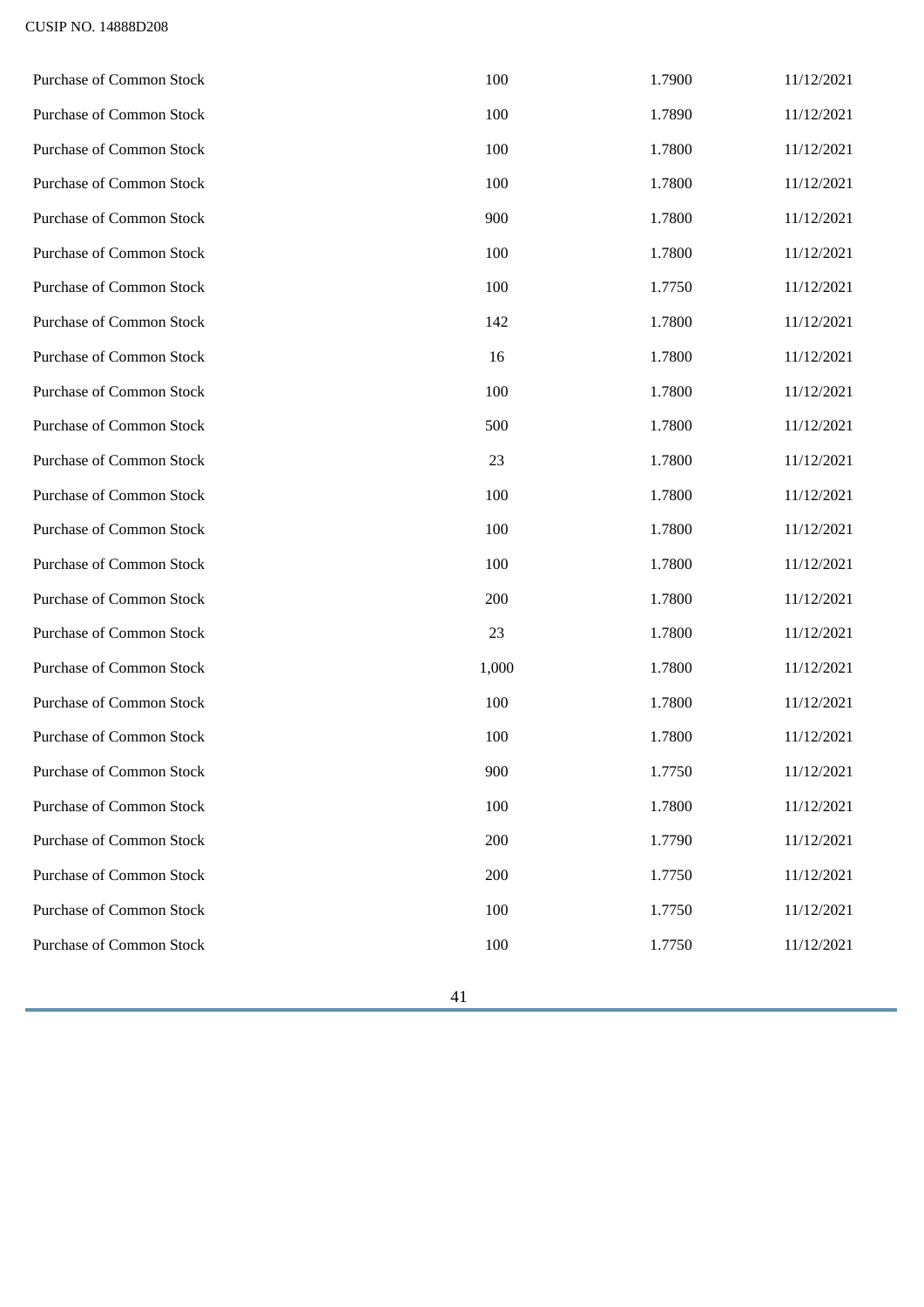| Purchase of Common Stock        | 500            | 1.7750 | 11/12/2021 |
|---------------------------------|----------------|--------|------------|
| <b>Purchase of Common Stock</b> | 100            | 1.7750 | 11/12/2021 |
| Purchase of Common Stock        | 600            | 1.7700 | 11/12/2021 |
| <b>Purchase of Common Stock</b> | 100            | 1.7750 | 11/12/2021 |
| <b>Purchase of Common Stock</b> | 100            | 1.7700 | 11/12/2021 |
| <b>Purchase of Common Stock</b> | 1,700          | 1.7800 | 11/12/2021 |
| <b>Purchase of Common Stock</b> | 7              | 1.7700 | 11/12/2021 |
| <b>Purchase of Common Stock</b> | 93             | 1.7700 | 11/12/2021 |
| <b>Purchase of Common Stock</b> | 800            | 1.7700 | 11/12/2021 |
| Purchase of Common Stock        | 200            | 1.7700 | 11/12/2021 |
| <b>Purchase of Common Stock</b> | 100            | 1.7700 | 11/12/2021 |
| Purchase of Common Stock        | 900            | 1.7700 | 11/12/2021 |
| Purchase of Common Stock        | 193            | 1.7700 | 11/12/2021 |
| Purchase of Common Stock        | $\overline{7}$ | 1.7650 | 11/12/2021 |
| <b>Purchase of Common Stock</b> | 100            | 1.7700 | 11/12/2021 |
| Purchase of Common Stock        | 200            | 1.7700 | 11/12/2021 |
| <b>Purchase of Common Stock</b> | 800            | 1.7700 | 11/12/2021 |
| <b>Purchase of Common Stock</b> | 200            | 1.7700 | 11/12/2021 |
| <b>Purchase of Common Stock</b> | 100            | 1.7700 | 11/12/2021 |
| <b>Purchase of Common Stock</b> | 77             | 1.7700 | 11/12/2021 |
| Purchase of Common Stock        | 700            | 1.7700 | 11/12/2021 |
| Purchase of Common Stock        | 100            | 1.7700 | 11/12/2021 |
| <b>Purchase of Common Stock</b> | 100            | 1.7700 | 11/12/2021 |
| <b>Purchase of Common Stock</b> | 100            | 1.7650 | 11/12/2021 |
| <b>Purchase of Common Stock</b> | 100            | 1.7700 | 11/12/2021 |
| <b>Purchase of Common Stock</b> | 100            | 1.7700 | 11/12/2021 |
|                                 |                |        |            |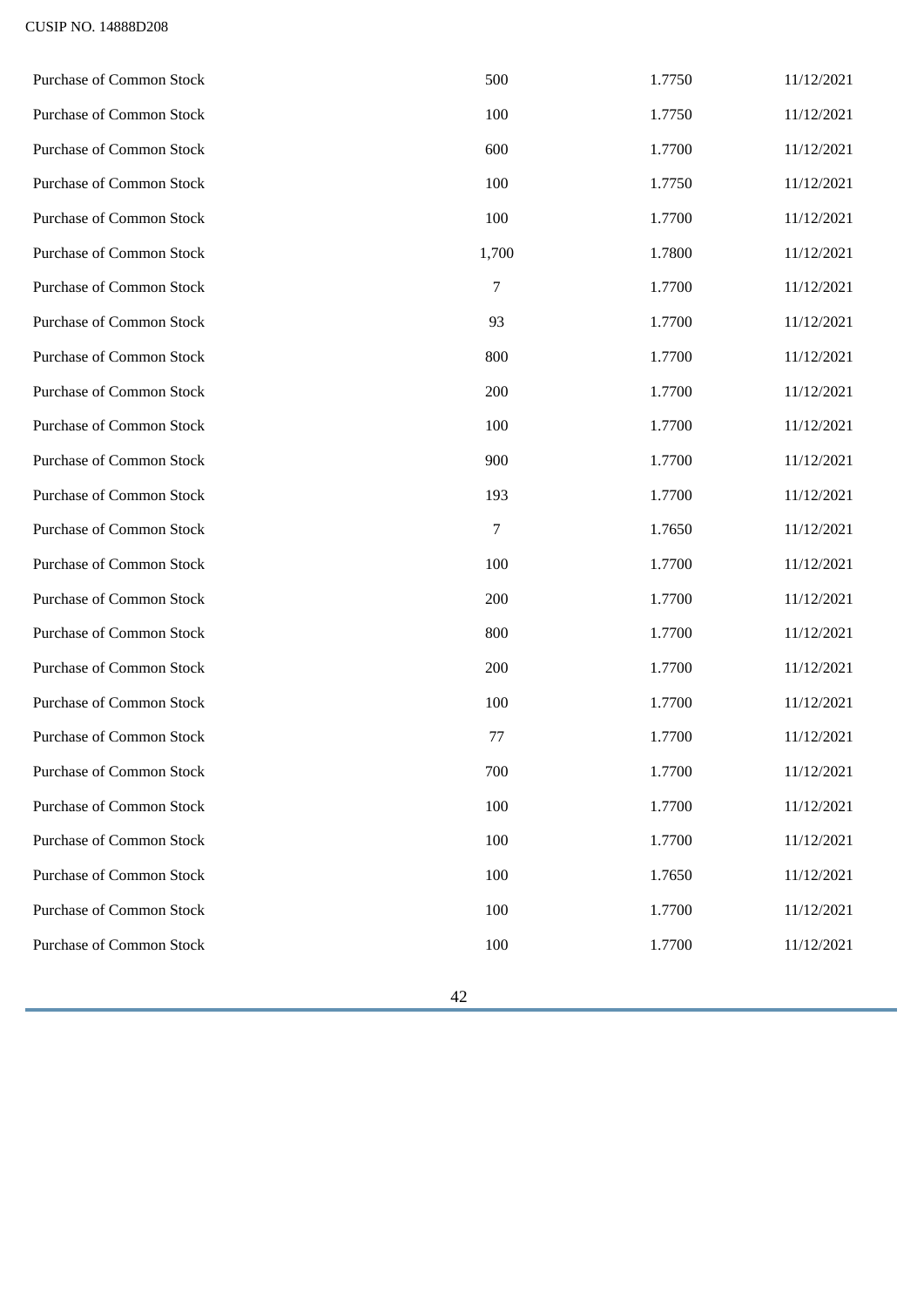| Purchase of Common Stock        | 23     | 1.7700 | 11/12/2021 |
|---------------------------------|--------|--------|------------|
| <b>Purchase of Common Stock</b> | 600    | 1.7700 | 11/12/2021 |
| <b>Purchase of Common Stock</b> | 351    | 1.7700 | 11/12/2021 |
| <b>Purchase of Common Stock</b> | 751    | 1.7700 | 11/12/2021 |
| <b>Purchase of Common Stock</b> | 26     | 1.7700 | 11/12/2021 |
| <b>Purchase of Common Stock</b> | 249    | 1.7700 | 11/12/2021 |
| Purchase of Common Stock        | 23     | 1.7700 | 11/12/2021 |
| <b>Purchase of Common Stock</b> | 100    | 1.7700 | 11/12/2021 |
| <b>Purchase of Common Stock</b> | 500    | 1.7650 | 11/12/2021 |
| Purchase of Common Stock        | 100    | 1.7650 | 11/12/2021 |
| <b>Purchase of Common Stock</b> | 100    | 1.7650 | 11/12/2021 |
| <b>Purchase of Common Stock</b> | 100    | 1.7650 | 11/12/2021 |
| Purchase of Common Stock        | 65     | 1.7700 | 11/12/2021 |
| <b>Purchase of Common Stock</b> | 135    | 1.7700 | 11/12/2021 |
| <b>Purchase of Common Stock</b> | 77     | 1.7700 | 11/12/2021 |
| <b>Purchase of Common Stock</b> | 23     | 1.7650 | 11/12/2021 |
| Purchase of Common Stock        | 10,000 | 1.7700 | 11/12/2021 |
| <b>Purchase of Common Stock</b> | 11,800 | 1.0300 | 12/14/2021 |
| <b>Purchase of Common Stock</b> | 600    | 1.0200 | 12/14/2021 |
| <b>Purchase of Common Stock</b> | 200    | 1.0200 | 12/14/2021 |
| Purchase of Common Stock        | 100    | 1.0200 | 12/14/2021 |
| <b>Purchase of Common Stock</b> | 100    | 1.0200 | 12/14/2021 |
| <b>Purchase of Common Stock</b> | 100    | 1.0200 | 12/14/2021 |
| <b>Purchase of Common Stock</b> | 600    | 1.0200 | 12/14/2021 |
| <b>Purchase of Common Stock</b> | 5,900  | 1.0300 | 12/14/2021 |
| <b>Purchase of Common Stock</b> | 800    | 1.0200 | 12/14/2021 |
|                                 |        |        |            |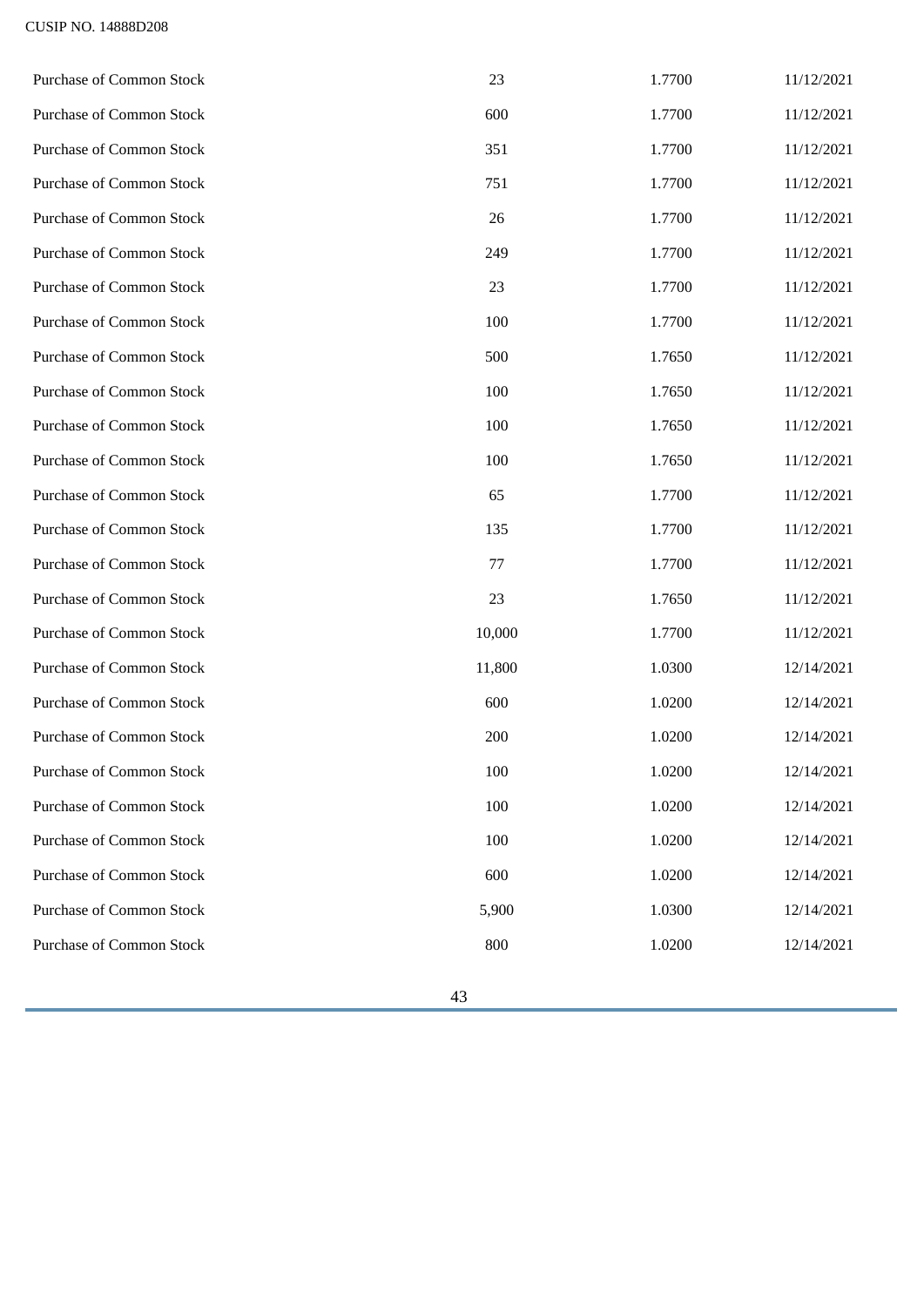| Purchase of Common Stock        | 100   | 1.0200 | 12/14/2021 |
|---------------------------------|-------|--------|------------|
| Purchase of Common Stock        | 100   | 1.0200 | 12/14/2021 |
| <b>Purchase of Common Stock</b> | 100   | 1.0200 | 12/14/2021 |
| <b>Purchase of Common Stock</b> | 404   | 1.0200 | 12/14/2021 |
| Purchase of Common Stock        | 100   | 1.0200 | 12/14/2021 |
| <b>Purchase of Common Stock</b> | 100   | 1.0200 | 12/14/2021 |
| <b>Purchase of Common Stock</b> | 1,000 | 1.0200 | 12/14/2021 |
| Purchase of Common Stock        | 100   | 1.0200 | 12/14/2021 |
| <b>Purchase of Common Stock</b> | 396   | 1.0200 | 12/14/2021 |
| Purchase of Common Stock        | 100   | 1.0100 | 12/14/2021 |
| <b>Purchase of Common Stock</b> | 100   | 1.0100 | 12/14/2021 |
| <b>Purchase of Common Stock</b> | 100   | 1.0100 | 12/14/2021 |
| Purchase of Common Stock        | 100   | 1.0100 | 12/14/2021 |
| <b>Purchase of Common Stock</b> | 100   | 1.0100 | 12/14/2021 |
| Purchase of Common Stock        | 100   | 1.0100 | 12/14/2021 |
| <b>Purchase of Common Stock</b> | 100   | 1.0100 | 12/14/2021 |
| <b>Purchase of Common Stock</b> | 100   | 1.0100 | 12/14/2021 |
| <b>Purchase of Common Stock</b> | 100   | 1.0100 | 12/14/2021 |
| <b>Purchase of Common Stock</b> | 100   | 1.0100 | 12/14/2021 |
| <b>Purchase of Common Stock</b> | 100   | 1.0100 | 12/14/2021 |
| Purchase of Common Stock        | 100   | 1.0100 | 12/14/2021 |
| Purchase of Common Stock        | 100   | 1.0100 | 12/14/2021 |
| <b>Purchase of Common Stock</b> | 100   | 1.0100 | 12/14/2021 |
| <b>Purchase of Common Stock</b> | 100   | 1.0100 | 12/14/2021 |
| <b>Purchase of Common Stock</b> | 100   | 1.0100 | 12/14/2021 |
| <b>Purchase of Common Stock</b> | 100   | 1.0100 | 12/14/2021 |
|                                 |       |        |            |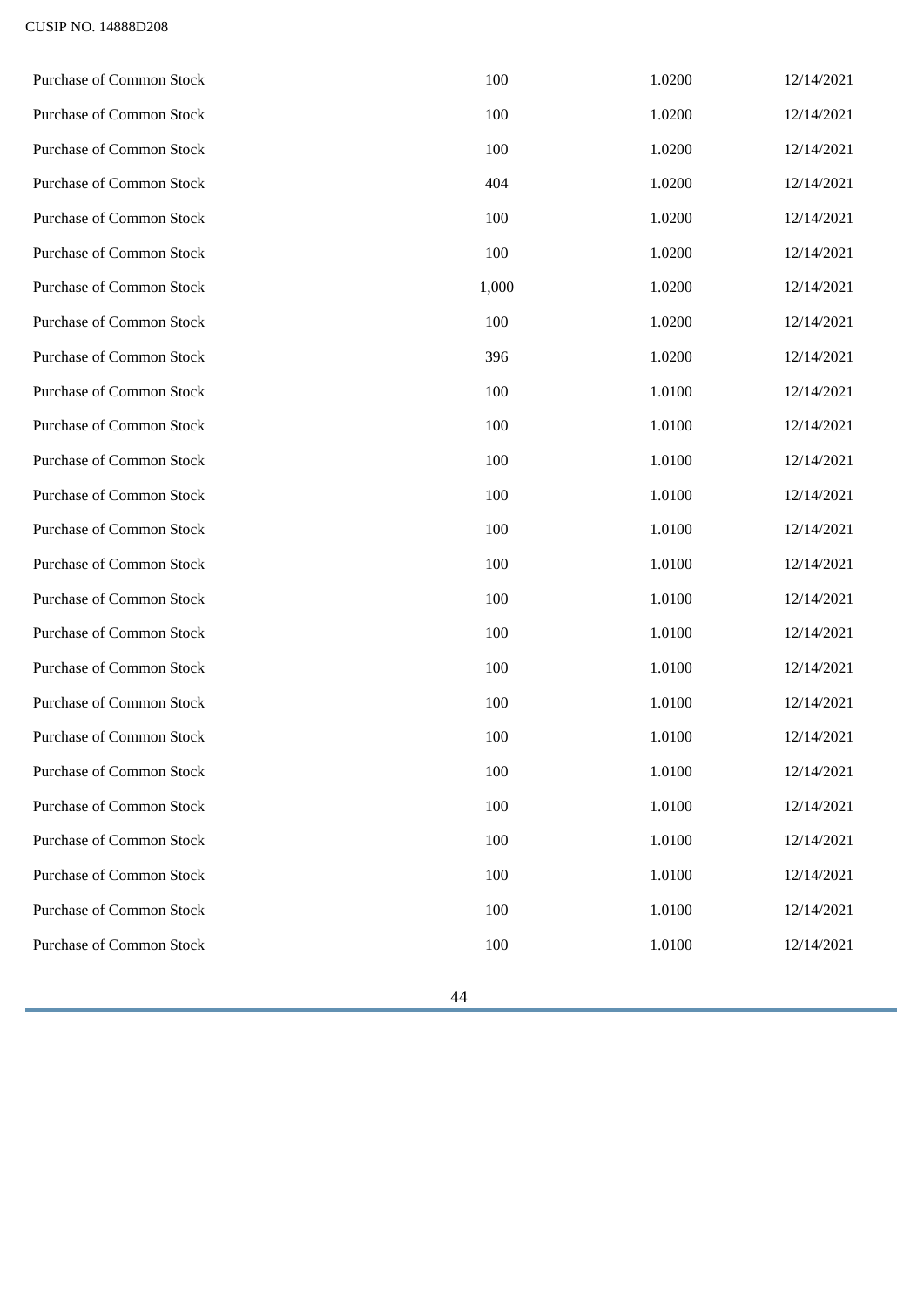| <b>Purchase of Common Stock</b> | 100 | 1.0100 | 12/14/2021 |
|---------------------------------|-----|--------|------------|
| Purchase of Common Stock        | 100 | 1.0100 | 12/14/2021 |
| <b>Purchase of Common Stock</b> | 100 | 1.0100 | 12/14/2021 |
| <b>Purchase of Common Stock</b> | 100 | 1.0100 | 12/14/2021 |
| <b>Purchase of Common Stock</b> | 100 | 1.0100 | 12/14/2021 |
| <b>Purchase of Common Stock</b> | 100 | 1.0100 | 12/14/2021 |
| <b>Purchase of Common Stock</b> | 100 | 1.0100 | 12/14/2021 |
| <b>Purchase of Common Stock</b> | 100 | 1.0100 | 12/14/2021 |
| <b>Purchase of Common Stock</b> | 100 | 1.0100 | 12/14/2021 |
| <b>Purchase of Common Stock</b> | 100 | 1.0100 | 12/14/2021 |
| <b>Purchase of Common Stock</b> | 100 | 1.0100 | 12/14/2021 |
| <b>Purchase of Common Stock</b> | 100 | 1.0100 | 12/14/2021 |
| <b>Purchase of Common Stock</b> | 100 | 1.0100 | 12/14/2021 |
| <b>Purchase of Common Stock</b> | 100 | 1.0100 | 12/14/2021 |
| <b>Purchase of Common Stock</b> | 100 | 1.0100 | 12/14/2021 |
| <b>Purchase of Common Stock</b> | 100 | 1.0100 | 12/14/2021 |
| <b>Purchase of Common Stock</b> | 100 | 1.0100 | 12/14/2021 |
| <b>Purchase of Common Stock</b> | 100 | 1.0100 | 12/14/2021 |
| <b>Purchase of Common Stock</b> | 100 | 1.0100 | 12/14/2021 |
| <b>Purchase of Common Stock</b> | 100 | 1.0100 | 12/14/2021 |
| Purchase of Common Stock        | 100 | 1.0100 | 12/14/2021 |
| Purchase of Common Stock        | 100 | 1.0100 | 12/14/2021 |
| <b>Purchase of Common Stock</b> | 100 | 1.0100 | 12/14/2021 |
| <b>Purchase of Common Stock</b> | 100 | 1.0100 | 12/14/2021 |
| <b>Purchase of Common Stock</b> | 100 | 1.0100 | 12/14/2021 |
| Purchase of Common Stock        | 100 | 1.0100 | 12/14/2021 |
|                                 |     |        |            |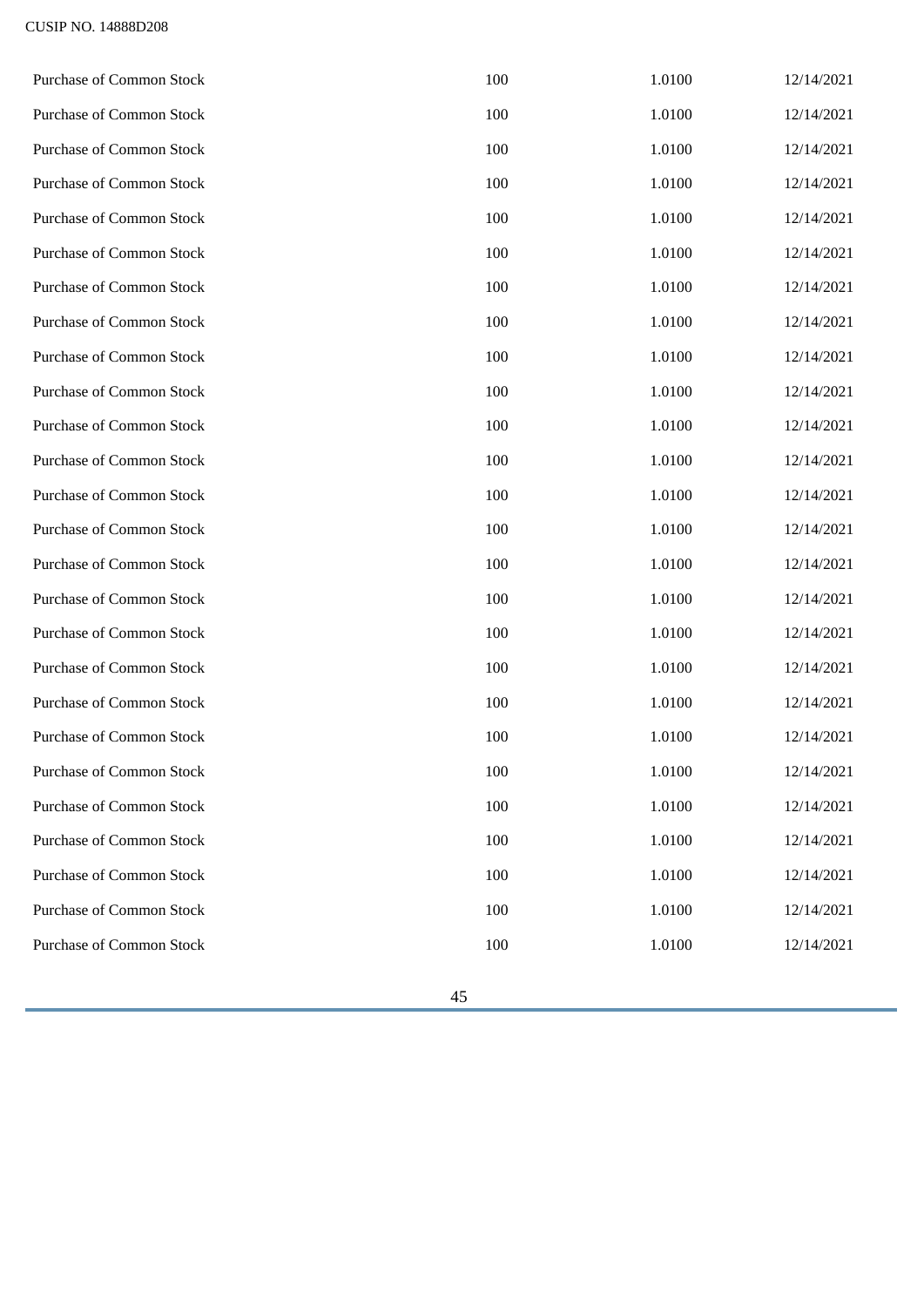| Purchase of Common Stock        | 100   | 1.0100 | 12/14/2021 |
|---------------------------------|-------|--------|------------|
| <b>Purchase of Common Stock</b> | 100   | 1.0100 | 12/14/2021 |
| <b>Purchase of Common Stock</b> | 100   | 1.0100 | 12/14/2021 |
| <b>Purchase of Common Stock</b> | 100   | 1.0100 | 12/14/2021 |
| <b>Purchase of Common Stock</b> | 100   | 1.0100 | 12/14/2021 |
| Purchase of Common Stock        | 100   | 1.0100 | 12/14/2021 |
| <b>Purchase of Common Stock</b> | 100   | 1.0100 | 12/14/2021 |
| Purchase of Common Stock        | 100   | 1.0100 | 12/14/2021 |
| <b>Purchase of Common Stock</b> | 100   | 1.0100 | 12/14/2021 |
| Purchase of Common Stock        | 100   | 1.0100 | 12/14/2021 |
| <b>Purchase of Common Stock</b> | 100   | 1.0100 | 12/14/2021 |
| <b>Purchase of Common Stock</b> | 100   | 1.0100 | 12/14/2021 |
| Purchase of Common Stock        | 100   | 1.0100 | 12/14/2021 |
| <b>Purchase of Common Stock</b> | 100   | 1.0100 | 12/14/2021 |
| Purchase of Common Stock        | 100   | 1.0100 | 12/14/2021 |
| <b>Purchase of Common Stock</b> | 100   | 1.0100 | 12/14/2021 |
| <b>Purchase of Common Stock</b> | 100   | 1.0100 | 12/14/2021 |
| <b>Purchase of Common Stock</b> | 100   | 1.0100 | 12/14/2021 |
| <b>Purchase of Common Stock</b> | 100   | 1.0100 | 12/14/2021 |
| <b>Purchase of Common Stock</b> | 100   | 1.0100 | 12/14/2021 |
| Purchase of Common Stock        | 100   | 1.0100 | 12/14/2021 |
| Purchase of Common Stock        | 100   | 1.0100 | 12/14/2021 |
| <b>Purchase of Common Stock</b> | 100   | 1.0100 | 12/14/2021 |
| <b>Purchase of Common Stock</b> | 500   | 1.0100 | 12/14/2021 |
| <b>Purchase of Common Stock</b> | 300   | 1.0100 | 12/14/2021 |
| <b>Purchase of Common Stock</b> | 4,164 | 1.0100 | 12/14/2021 |
|                                 |       |        |            |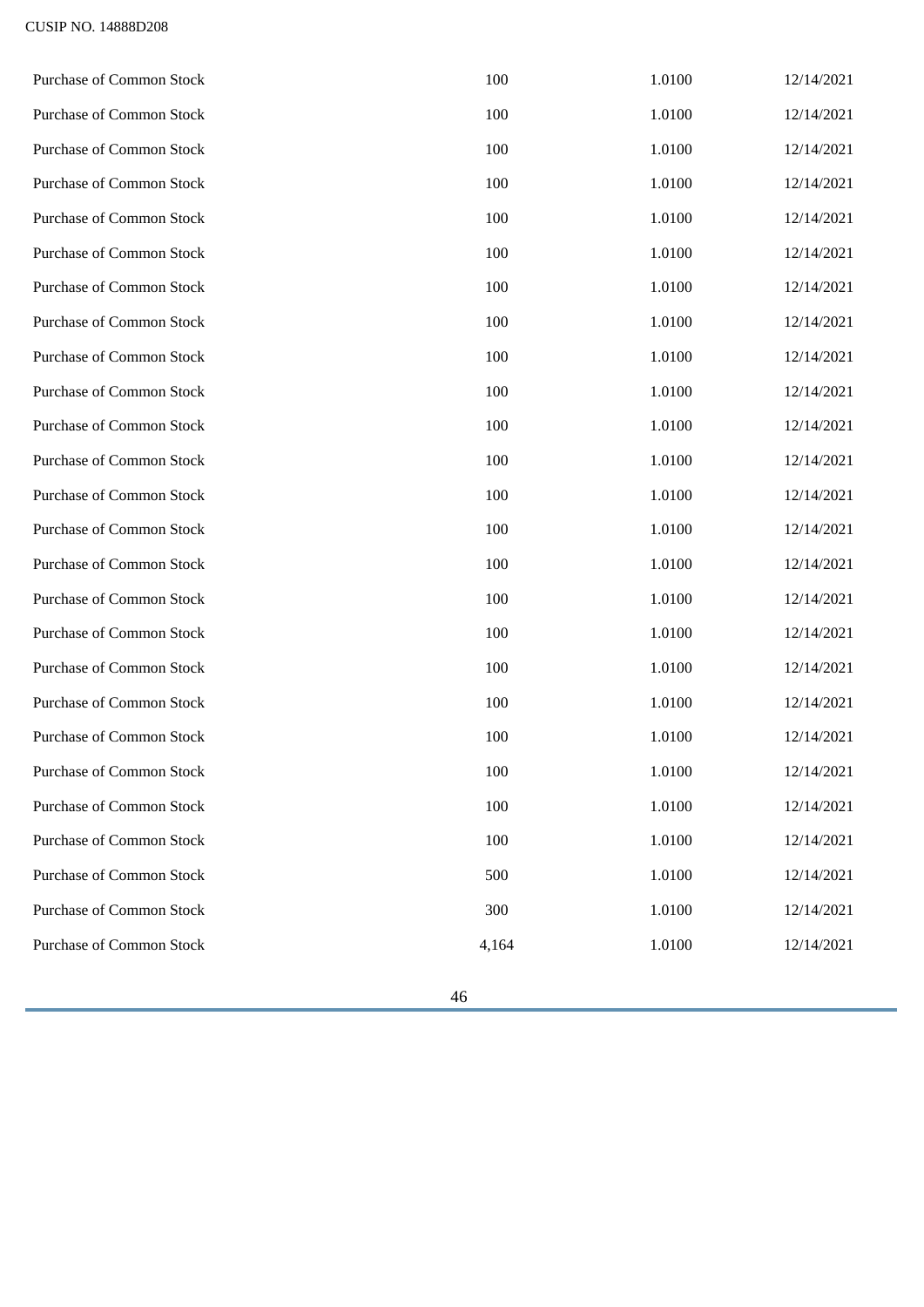| Purchase of Common Stock        | 100    | 1.0100 | 12/14/2021 |
|---------------------------------|--------|--------|------------|
| Purchase of Common Stock        | 2,300  | 1.0100 | 12/14/2021 |
| <b>Purchase of Common Stock</b> | 100    | 1.0100 | 12/14/2021 |
| <b>Purchase of Common Stock</b> | 100    | 1.0100 | 12/14/2021 |
| <b>Purchase of Common Stock</b> | 100    | 1.0100 | 12/14/2021 |
| <b>Purchase of Common Stock</b> | 379    | 1.0100 | 12/14/2021 |
| <b>Purchase of Common Stock</b> | 1,000  | 1.0100 | 12/14/2021 |
| <b>Purchase of Common Stock</b> | 3      | 1.0100 | 12/14/2021 |
| <b>Purchase of Common Stock</b> | 100    | 1.0100 | 12/14/2021 |
| <b>Purchase of Common Stock</b> | 100    | 1.0100 | 12/14/2021 |
| <b>Purchase of Common Stock</b> | 100    | 1.0100 | 12/14/2021 |
| <b>Purchase of Common Stock</b> | 100    | 1.0100 | 12/14/2021 |
| <b>Purchase of Common Stock</b> | 100    | 1.0100 | 12/14/2021 |
| Purchase of Common Stock        | 300    | 1.0100 | 12/14/2021 |
| <b>Purchase of Common Stock</b> | 37     | 1.0100 | 12/14/2021 |
| <b>Purchase of Common Stock</b> | 100    | 1.0100 | 12/14/2021 |
| <b>Purchase of Common Stock</b> | 117    | 1.0100 | 12/14/2021 |
| <b>Purchase of Common Stock</b> | 100    | 1.0050 | 12/14/2021 |
| <b>Purchase of Common Stock</b> | 100    | 1.0100 | 12/14/2021 |
| <b>Purchase of Common Stock</b> | 100    | 1.0050 | 12/14/2021 |
| <b>Purchase of Common Stock</b> | 100    | 1.0050 | 12/14/2021 |
| <b>Purchase of Common Stock</b> | 100    | 1.0050 | 12/14/2021 |
| <b>Purchase of Common Stock</b> | 100    | 1.0050 | 12/14/2021 |
| <b>Purchase of Common Stock</b> | 100    | 1.0050 | 12/14/2021 |
| <b>Purchase of Common Stock</b> | 10,000 | 1.0100 | 12/14/2021 |
| <b>Purchase of Common Stock</b> | 10,000 | 1.0200 | 12/16/2021 |
|                                 |        |        |            |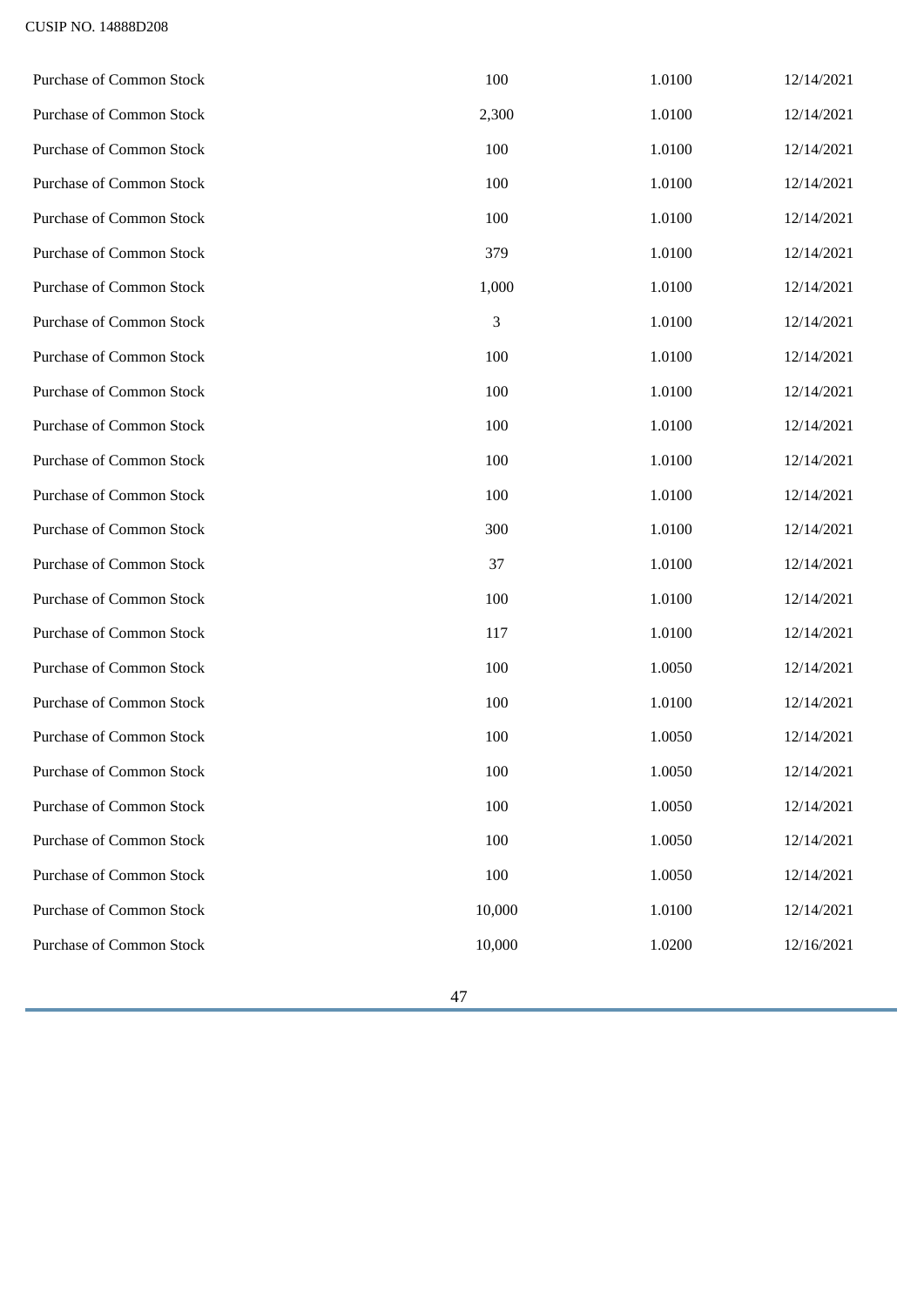| Purchase of Common Stock | 10.000 | 1.0200 | 12/16/2021 |
|--------------------------|--------|--------|------------|
| Purchase of Common Stock | 10.000 | 1.0200 | 12/16/2021 |
| Purchase of Common Stock | 10.000 | 1.0200 | 12/16/2021 |
| Purchase of Common Stock | 10,000 | 1.0200 | 12/16/2021 |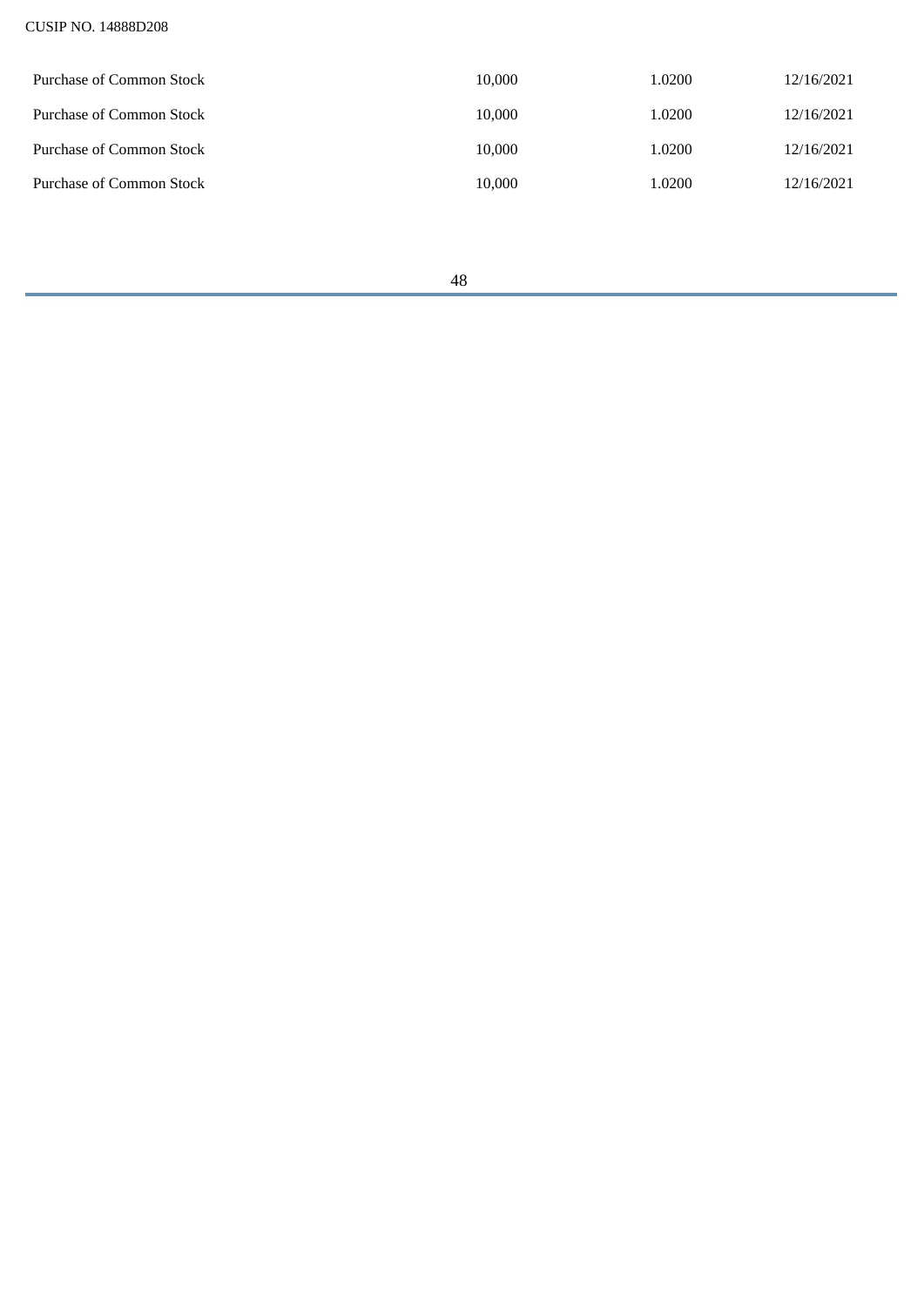## **JOINT FILING AND SOLICITATION AGREEMENT**

<span id="page-48-0"></span>WHEREAS, certain of the undersigned are stockholders, direct or beneficial, of Catalyst Biosciences, Inc., a Delaware corporation (the "Company");

WHEREAS, this Joint Filing and Solicitation Agreement (the "Agreement") amends and restates the Group Agreement dated as of February 22, 2022 entered into by certain of the parties hereto, pursuant to which the parties named therein formed a "group" (as contemplated by Section 13(d) of the Securities Exchange Act of 1934, as amended);

WHEREAS, JDS1, LLC, a Delaware limited liability company ("JDS1"), CCUR Holdings, Inc., a Delaware corporation, CIDM II, LLC, a Delaware limited liability company, Julian D. Singer, David S. Oros, Shelly C. Lombard, Matthew Stecker, and Igor Volshteyn (collectively, the "Group") wish to form the Group for the purpose of working together to enhance stockholder value at the Company, including (i) seeking the election of Shelly C. Lombard, Matthew Stecker, and Igor Volshteyn (collectively, the "Nominees") to the Board of Directors of the Company (the "Board") at the 2022 annual meeting of stockholders of the Company (including any other meeting of stockholders held in lieu thereof, and any adjournments, postponements, reschedulings, or continuations thereof, the "Annual Meeting"), (ii) seeking the approval of a non-binding business proposal requesting the Board to take the necessary steps to declassify the Board (in a manner that does not affect the unexpired terms of the previously elected directors) so that all directors are elected on an annual basis commencing at the next annual meeting of stockholders after the Annual Meeting (the "Declassification Proposal"), (iii) taking such other actions as the parties deem advisable, and (iv) taking all other action necessary or advisable to achieve the foregoing.

NOW, IT IS AGREED, this 7th day of March 2022 by the parties hereto:

1. To the extent required by applicable law, in accordance with Rule 13d-1(k)(1)(iii) under the Securities Exchange Act of 1934, as amended (the "Exchange Act"), each member of the Group agrees to the joint filing on behalf of each of them of statements on Schedule 13D, and any amendments thereto, with respect to the securities of the Company. Each member of the Group shall be responsible for the accuracy and completeness of his, her, or its own disclosure therein, and is not responsible for the accuracy and completeness of the information concerning the other members, unless such member knows or has reason to know that such information is inaccurate.

2. For so long as this Agreement is in effect, each of the undersigned shall provide written notice to Julian D. Singer, such notice to be given no later than 24 hours after each such transaction, of any of their purchases or sales of securities of the Company or any option, warrant, convertible security, or other contract right or derivative position, including any "swap" transaction, with respect to the securities of the Company (each, a "Derivative").

3. Each of the undersigned agrees to form the Group for the purpose of working together to enhance stockholder value at the Company, including (i) soliciting proxies in connection with the Annual Meeting for the election of the Nominees to the Board and the approval of the Declassification Proposal, (ii) taking such other actions as the parties deem advisable, and (iii) taking all other action necessary or advisable to achieve the foregoing.

4. Each of the undersigned agrees that all out-of-pocket costs and expenses (including fees of outside legal counsel) incurred in connection with the Group's activities set forth in Section 3, including the preparation of this Agreement and any future SEC filings, and so long as this Agreement is in effect (the "Expenses") must be pre-approved by a representative of JDS1 and shall be paid for by JDS1.

5. Each of the undersigned agrees that any SEC filing, press release, public stockholder communication or Company communication proposed to be made or issued by the Group or any member of the Group in connection with the Group's activities set forth in Section 3 shall be approved in advance by JDS1. The members of the Group hereby agree to work in good faith to resolve any disagreement that may arise between or among any of the members of the Group concerning decisions to be made, actions to be taken or statements to be made in connection with the Group's activities.

Each of the Nominees agrees that he or she shall not undertake or effect any purchase, sale, acquisition, or disposal of any securities of the Company without the prior written consent of JDS1.

7. Each of the Nominees agrees that so long as the Agreement is in effect, he or she shall not undertake any Expenses in connection with his or her involvement with the Company, individually or on behalf of the Group, without the prior written consent of JDS1.

Each of the Nominees agrees that so long as the Agreement is in effect, he or she shall not communicate on behalf of the Group with regards to the Company without the prior written consent of JDS1.

9. The relationship of the parties hereto shall be limited to carrying on the business of the Group in accordance with the terms of this Agreement. Such relationship shall be construed and deemed to be for the sole and limited purpose of carrying on such business as described herein. Nothing herein shall be construed to authorize any party to act as an agent for any other party, or to create a joint venture or partnership, or to constitute an indemnification. Except as provided in Section 2 and Section 6, nothing herein shall restrict any party's right to purchase or sell securities of the Company, as he/it deems appropriate, in his/her/its sole discretion, provided that all such transactions are made in compliance with all applicable securities laws.

10. This Agreement may be executed in counterparts, each of which shall be deemed an original and all of which, taken together, shall constitute but one and the same instrument, which may be sufficiently evidenced by one counterpart.

11. Any legal action or proceeding arising out of the provisions of this Agreement or the parties' investment in the Company shall be brought and determined in the United States District Court for the Southern District of New York located in the Borough of Manhattan or the courts of the State of New York located in the County of New York.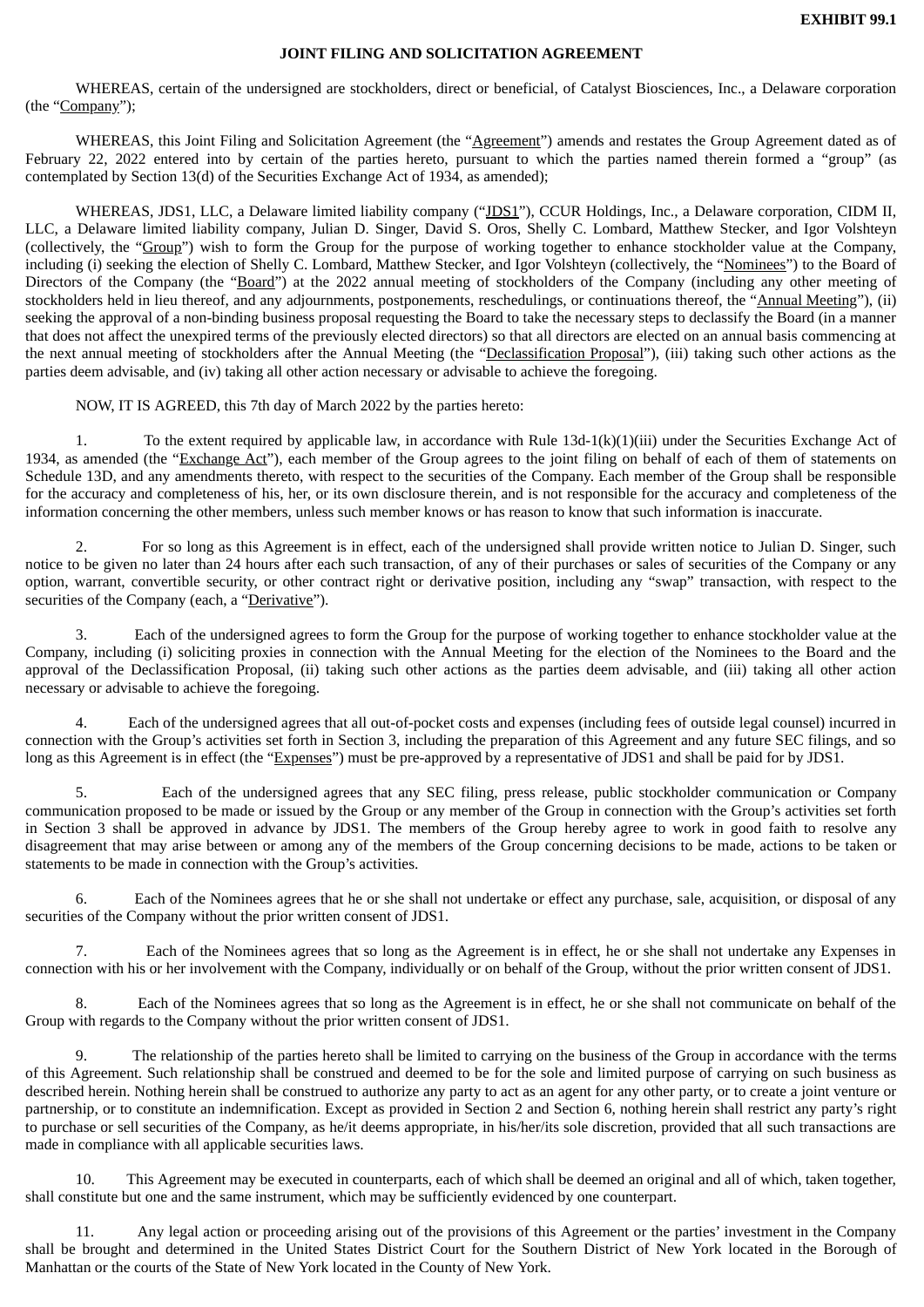12. Each party acknowledges that Gottfried Legal Advisory PLLC shall act as counsel for the Group and each of JDS1, LLC, CCUR Holdings, Inc., CDMA II, LLC, Julian D. Singer, and David S. Oros relating to their investment in the Company.

13. Any party hereto may terminate its obligations under this Agreement on 24 hours' written notice to all other parties. Notwithstanding the foregoing, the parties' rights and obligations under this Agreement (other than the rights and obligations set forth in Section 4, solely with respect to Expenses incurred prior to the termination of the Agreement, Section 11, and this Section 13, each of which shall survive any termination of this Agreement) shall terminate immediately upon termination of this Agreement.

14. The terms and provisions of this Agreement may not be modified, waived or amended without the written consent of each of the parties hereto.

15. To the extent required by applicable law, each of the undersigned parties hereby agrees that this Agreement shall be filed as an exhibit to a Schedule 13D pursuant to Rule 13d-1(k)(1)(iii) under the Exchange Act.

[Signatures follows]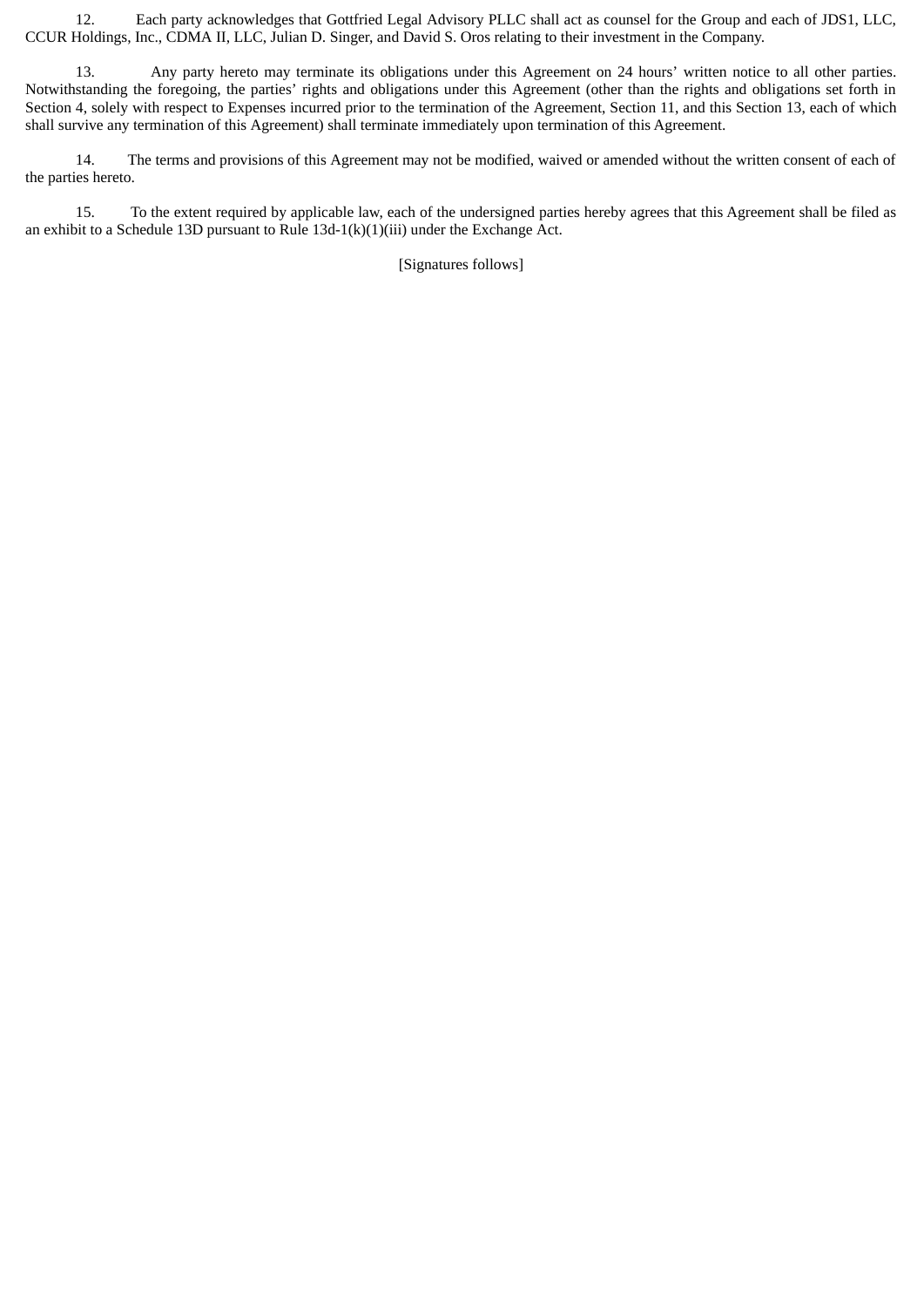IN WITNESS WHEREOF, the parties hereto have caused this Agreement to be executed as of the day and year first above written.

JDS1, LLC

By: /s/ Julian D. Singer Name: Julian D. Singer Title: Managing Member

CCUR HOLDINGS, INC.

By: /s/ Igor Volshteyn Name: Igor Volshteyn Title: CEO and President

CIDM II, LLC

By: /s/ Julian D. Singer Name: Julian D. Singer Title: Managing Member

/s/ David S. Oros David S. Oros

/s/ Julian D. Singer Julian D. Singer, individually and as attorney-in-fact for Shelly C. Lombard, Matthew Stecker, and Igor Volshteyn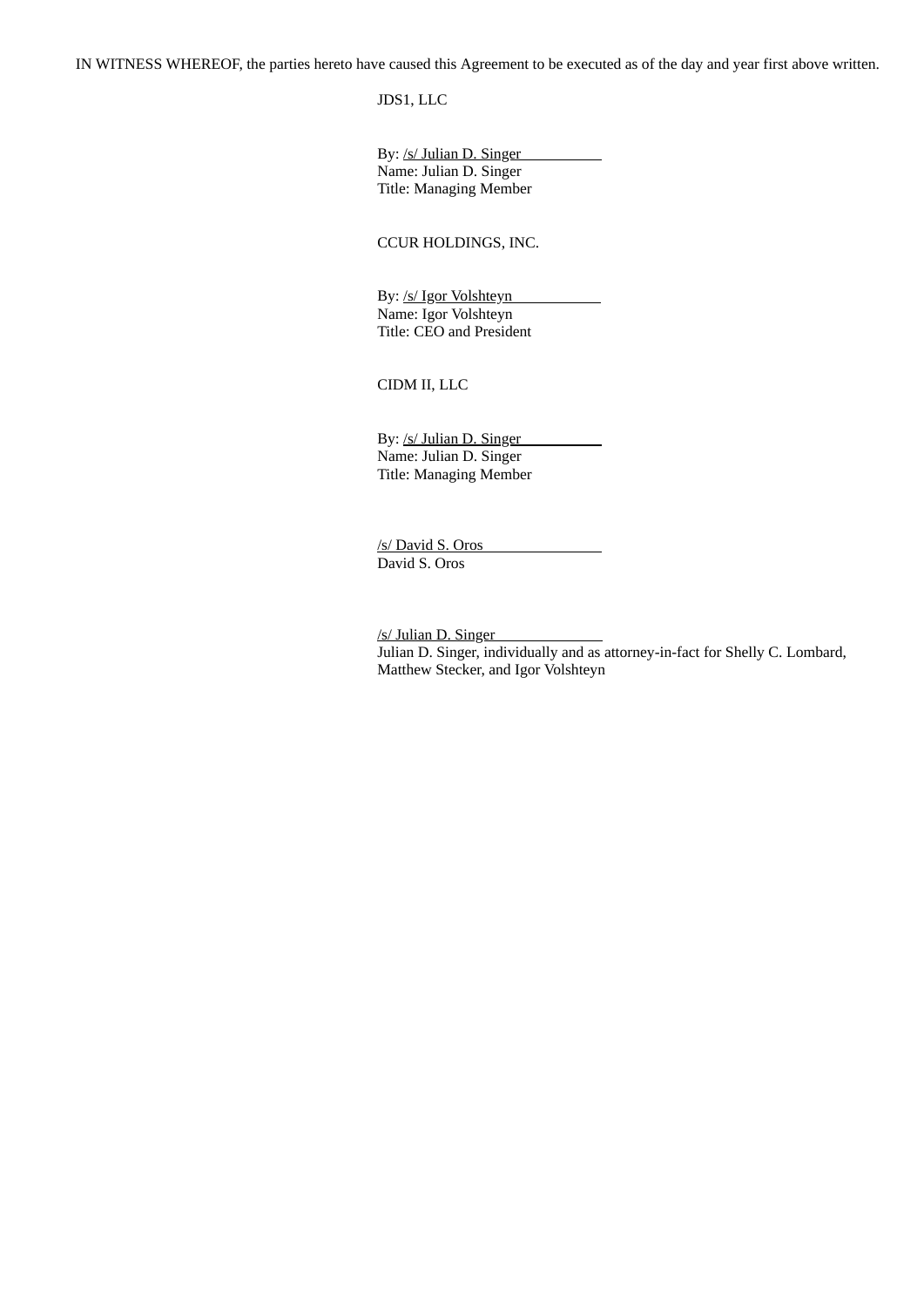**EXHIBIT 99.2**

#### <span id="page-51-0"></span>**FORM OF NOMINEE INDEMNIFICATION AGREEMENT**

#### **JDS1, LLC**

2200 Fletcher Avenue, Suite 501

Fort Lee, New Jersey 07024

March \_, 2022

[Nominee Name] [Nominee Address]

Re: Indemnification for Serving as a Nominee for Election to the Board of Directors of Catalyst Biosciences, Inc.

#### Dear [Nominee]:

Thank you for agreeing to serve as a nominee for election to the Board of Directors of Catalyst Biosciences, Inc., a Delaware corporation (the "Company"), in connection with the proxy solicitation that JDS1, LLC, a Delaware limited liability company (the "Indemnifying Party"), is considering undertaking to nominate and elect directors, and present other business, at the Company's 2022 annual meeting of stockholders, or any other meeting of stockholders held in lieu thereof, and any adjournments, postponements, reschedulings or continuations thereof (the "Solicitation"). Your outstanding qualifications, we believe, will prove a valuable asset to the Company and all of its stockholders. This letter will set forth the terms of our agreement.

The Indemnifying Party agrees to indemnify and hold you harmless against any and all claims of any nature arising from the Solicitation and any related transactions, irrespective of the outcome; provided, however, that you will not be entitled to indemnification for claims arising from your gross negligence, willful misconduct, intentional and material violations of law, criminal actions, intentionally providing the Indemnifying Party, the Company, or any of their respective affiliates with false and/or misleading information (including false and/or misleading information on any questionnaire or other document you are requested to complete by the Company, the Indemnifying Party, or any of their respective affiliates), or any material breach of the terms of this letter agreement; provided, further, that except for acts in connection with the Solicitation and any related transactions which occurred prior to your election as a director of the Company, the indemnification and other obligations hereunder shall terminate upon your becoming a director of the Company. This indemnification will include any and all losses, liabilities, damages, demands, claims, suits, actions, judgments, or causes of action, assessments, costs and expenses, including, without limitation, interest, penalties, reasonable attorneys' fees, and any and all reasonable costs and expenses incurred in investigating, preparing for or defending against any litigation, commenced or threatened, any civil, criminal, administrative or arbitration action, or any claim whatsoever, and any and all amounts paid in settlement of any claim or litigation asserted against, resulting, imposed upon, or incurred or suffered by you, directly or indirectly, as a result of or arising from the Solicitation and any related transactions (each, a "Loss").

In the event of a claim against you pursuant to the prior paragraph or the occurrence of a Loss, you shall give the Indemnifying Party prompt written notice of such claim or Loss (provided that failure to promptly notify the Indemnifying Party shall not relieve the Indemnifying Party from any liability which it may have on account of this letter agreement, except to the extent the Indemnifying Party shall have been materially prejudiced by such failure). Upon receipt of such written notice, the Indemnifying Party will provide you with counsel to represent you. Such counsel shall be reasonably acceptable to you. In addition, you will be reimbursed promptly for all Losses suffered by you and as incurred as provided herein.

The Indemnifying Party may not enter into any settlement of any Loss or claim without your consent unless such settlement includes a release of you from any and all liability in respect of such Loss or claim and does not require you to admit to any violation of any law, order or regulation. Notwithstanding anything to the contrary set forth in this letter agreement, the Indemnifying Party shall not be responsible for any fees, costs or expenses of separate legal counsel retained by you without the Indemnifying Party's prior written approval. In addition, you agree not to enter into any settlement of any Loss or claim without the written consent of the Indemnifying Party, which consent will not be unreasonably withheld.

You hereby agree to keep confidential and not disclose to any party, without the consent of the Indemnifying Party, any confidential, proprietary or non-public information (collectively, "Information") of the Indemnifying Party, its affiliates or any other party to that certain Group Agreement with respect to the Solicitation which you have heretofore obtained or may obtain in connection with your service as a nominee hereunder. Notwithstanding the foregoing, Information shall not include any information that is publicly disclosed by the Indemnifying Party, its affiliates or any other party to that certain Group Agreement with respect to the Solicitation or any information that you can demonstrate is now, or hereafter becomes, through no act or failure to act on your part, otherwise generally known to the public.

Notwithstanding the foregoing, if you are required by applicable law, rule, regulation, or legal process to disclose any Information you may do so provided that you first promptly notify the Indemnifying Party so that the Indemnifying Party may seek a protective order or other appropriate remedy or, in the Indemnifying Party's sole discretion, waive compliance with the terms of this letter agreement. In the event that no such protective order or other remedy is obtained or the Indemnifying Party do not waive compliance with the terms of this letter agreement, you may consult with counsel at the cost of the Indemnifying Party and you may furnish only that portion of the Information which you are advised by counsel is legally required to be so disclosed and you will request that the party(ies) receiving such Information maintain it as confidential.

All Information, all copies thereof, and any studies, notes, records, analysis, compilations, or other documents prepared by you containing such Information, shall be and remain the property of the Indemnifying Party and, upon request of a representative of the Indemnifying Party, all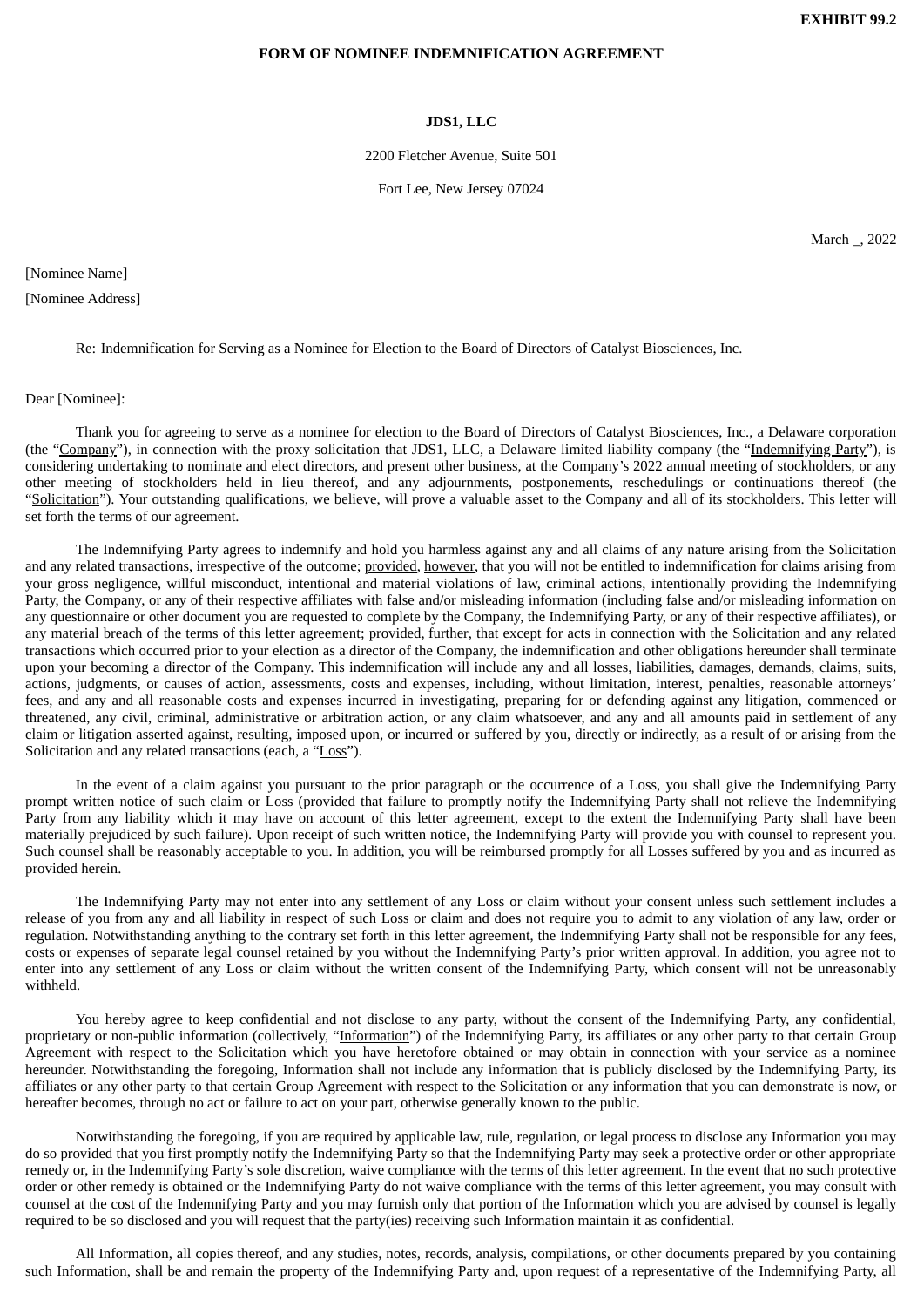such information shall be returned or, at the Indemnifying Party's option, destroyed by you, with such destruction confirmed by you to the Indemnifying Party in writing.

This letter agreement shall be governed by the laws of the State of New York, without regard to the principles of the conflicts of laws thereof or of any other jurisdiction.

This letter agreement may be executed in counterparts, each of which shall be deemed to be an original, and all of which, taken together, shall constitute one and the same instrument.

Very truly yours,

JDS1, LLC

By: /s/ Julian D. Singer Name: Julian D. Singer Title: Managing Member

ACCEPTED AND AGREED:

 $\frac{1}{2}$  ,  $\frac{1}{2}$  ,  $\frac{1}{2}$  ,  $\frac{1}{2}$  ,  $\frac{1}{2}$  ,  $\frac{1}{2}$  ,  $\frac{1}{2}$  ,  $\frac{1}{2}$  ,  $\frac{1}{2}$  ,  $\frac{1}{2}$  ,  $\frac{1}{2}$  ,  $\frac{1}{2}$  ,  $\frac{1}{2}$  ,  $\frac{1}{2}$  ,  $\frac{1}{2}$  ,  $\frac{1}{2}$  ,  $\frac{1}{2}$  ,  $\frac{1}{2}$  ,  $\frac{1$ 

[Nominee]